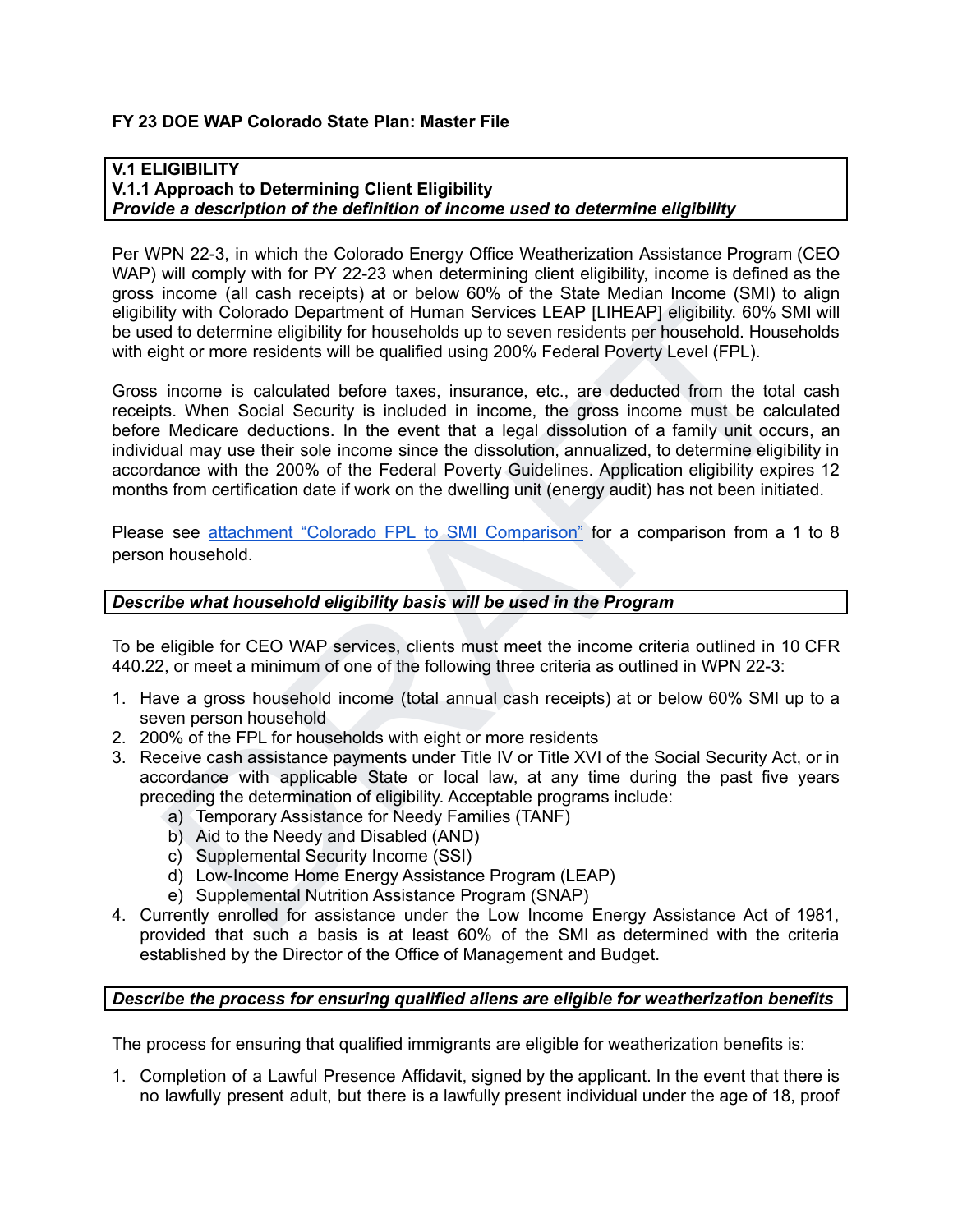of lawful presence is not required, however confirmation of lawful presence must be in writing and noted in the client file.

- 2. The Lawful Presence Affidavit must include a copy of a current picture identification of the applicant. Acceptable forms of identification include:
	- a) A valid Colorado driver's license or a valid Colorado identification card
	- b) A valid United States military card/Common Access Card
	- c) A valid United States Coast Guard Merchant Mariner card
	- d) A Native American tribal document
	- e) A valid United States passport
	- f) If an applicant cannot provide one of the aforementioned documents, they must provide one of the forms of identification set forth in §24-76.5-103(4)(a) C.R.S. or in 1 CCR 204-30 Rule 5 from the Executive Director of the Colorado Department of Revenue.
- f) an applicant cannot provide one of the aforementioned documents, they must<br>grovide one of the forms of identification set forth in §24-76.5-103(4)(a) C.R.S. or in 1<br>CCR. 204-30 Rule 5 from the Executive Director of the 3. If the applicant checks the "I am lawfully present in the United State pursuant to Federal Law" box, residency status is verified through the Systematic Alien Verification for Entitlements (SAVE) by WAP staff. Acceptable forms of identification for a SAVE verification are:
	- a) Colorado license (expired less than 10 years, image on file)
	- b) Colorado ID card (expired less than 10 years, image on file)
	- c) US passport (expired less than 10 years, image on file)
	- d) Out of State ID from LP state (expired less than one year)
	- e) Foreign passport w/photo, US Visa, I-94
	- f) Valid Military ID/Common Access Card
	- g) Certificate of Naturalization with photo less than 20 years old
	- h) Valid I-551
	- i) Valid EAD/ Temporary Resident
	- j) Refugee/Asylee I-94 w/photo less than 20 years old
	- k) Social Security Card verified by SSOLV
	- l) U.S. birth certificate
	- m) Certificate of Citizenship from the Department of Interior
	- n) U.S. adoption order with birth information
	- o) BIA ID Card with photo less than 10 years expired
	- p) VA card with photo less than 20 years old
	- q) Parent/Guardian affidavit if under 21 years old
	- r) Colorado Department of Corrections or Federal Bureau of Prisons ID card

# **V.1.2 Approach to Determining Building Eligibility** *Box 1: Procedures to determine that units weatherized have eligibility documentation*

All clients receiving services under WAP must first have their eligibility verified as outlined in V.1.1 of the State Plan by the local administrative subgrantee, and client eligibility must be documented in the client file. Single family, manufactured housing, and multifamily buildings are eligible building types for weatherization in the State of Colorado.

A subgrantee may weatherize a building containing rental dwelling units using financial assistance for dwelling units eligible for weatherization assistance if:

- 1. The subgrantee has obtained the written permission of the owner or their agent, and no fewer than 66% (50% for duplexes and four-unit buildings, and certain eligible types of large multifamily buildings) of the dwelling units in the building:
	- (1) Are eligible dwelling units, or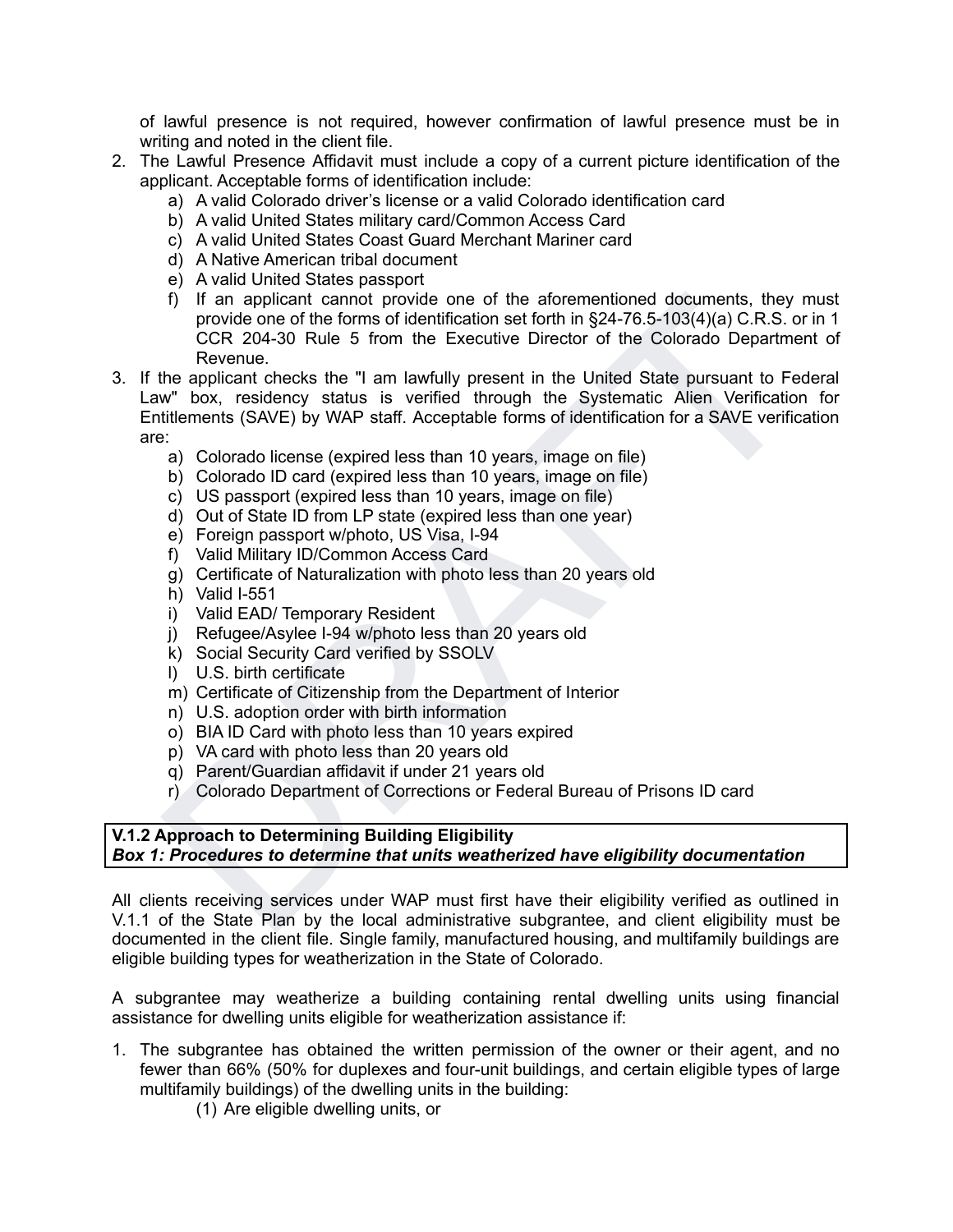- (2) Will become eligible dwelling units within 180 days under a Federal, State, or local government program for rehabilitating the building or making similar improvements to the building.
- 2. The U.S. Department of Housing and Urban Development (HUD) has qualified the dwelling unit, as requested by CEO WAP. Per WPN 22-5, in order to ensure that a multifamily building meets the income eligibility requirements, set by DOE pursuant to the certification process established by HUD, property owners and managers shall submit the two following documents to HUD:
	- (1) Property Self-Certification form that specifies that the building in question meets DOE's income eligibility requirements
	- (2) Property Occupancy Report from current property records that confirm compliance with DOE's income eligibility requirements

3. The dwelling units have been previously approved for any of HUD's means-tested programs (per WPN 22-5). These include:

- a) Community Development Block Grants (CDBG)
- b) HOME Investment Partnerships Program (HOME)
- c) Lead Hazard Control & Healthy Homes Program (OLHCHH)
- d) HUD Multi-family Assisted Properties
- e) HUD Public Housing
- f) HUD Vouchers
- g) HUD-VASH Vouchers (VA Supportive Housing)
- h) Low-Income Housing Tax Credit

DOE's income eligibility requirements<br>
(2) Property Occupancy Report from current property records that confirm<br>
compliance with DOE's income eligibility requirements<br>
developing units have been previously approved for any HUD's means-tested programs accept households using percentages of Area Median Income (AMI) ranging from 30% AMI to 80% AMI, depending on specific program parameters. HUD uses 4,684 Fair Market Rent (FMR) areas to establish AMIs, based on metropolitan areas and non-metropolitan counties. Proof of documentation certifying dwelling unit's eligibility must be in the client file.

Per 10 CFR 440.22(3)(c)., subgrantees are required to establish procedures for dwellings which consist of a rental unit or rental units to ensure that:

- a) The benefits of weatherization assistance associated with such rental units, including units where the tenants pay for their energy through their rent, will accrue primarily to the low-income tenants residing in such units
- b) For a reasonable period after weatherization work has been completed on a dwelling containing a unit occupied by an eligible household, the tenants in that unit (including households paying for their energy through their rent) will not be subjected to rent increases unless those increases are demonstrably related to matters other than the weatherization work performed
- c) The enforcement is provided through procedures established by the State by which tenants may file complaints, and owners, in response to such complaints, shall demonstrate that the rent increase concerned is related to matters other than the weatherization work performed
- d) Subgrantees are expected to receive tenant complaints regarding rent increases and should refer them to organizations (legal aide, tenant landlord mediation organizations, etc.) which can offer assistance in resolving the complaint
- e) No undue or excessive enhancement shall occur to the value of the dwelling units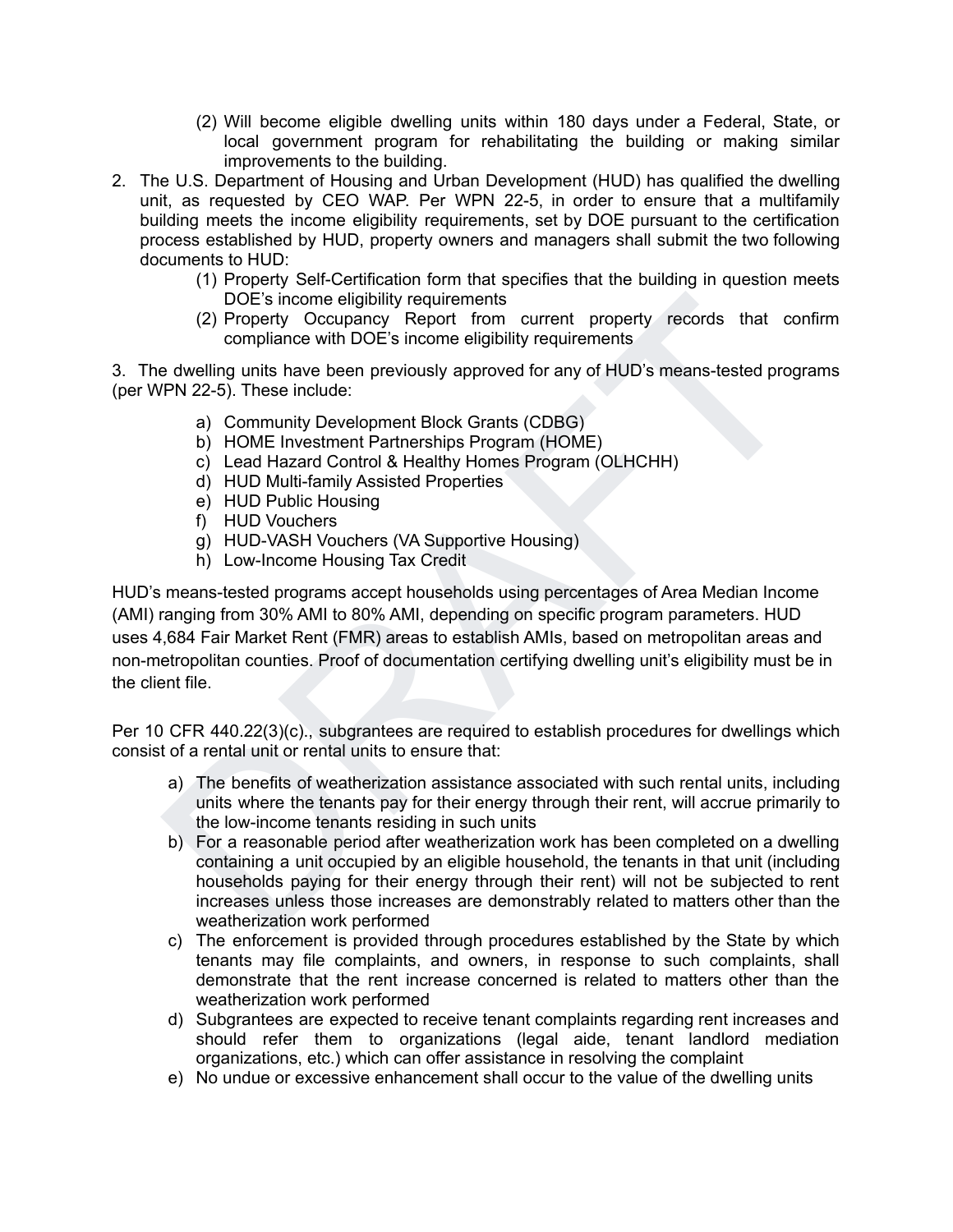In order to secure the federal investment made under this part and address the issues of eviction from and sale of property receiving weatherization materials under this part, CEO WAP may seek landlord agreements to placement of a lien or to other contractual restrictions. For buildings identified in the State Plan, CEO WAP will continue to be responsible for ensuring compliance with the remaining requirements of this section, and CEO WAP has established requirements and procedures to ensure such compliance in accordance with this section.

Per 10 CFR 440.22(d), as a condition of having assistance provided under this part with respect to multifamily buildings, CEO WAP will require financial participation, when feasible, from the owners of such buildings. Such financial participation shall not be reported as program income; nor will it be treated as if it were appropriated funds. The funds contributed by the landlord shall be expended in the multifamily building being weatherized, in accordance with the agreement between the landlord and the weatherization subgrantee.

Per 10 CFR 440.22(f), CEO WAP allows for the weatherization of shelters. For the purpose of determining how many dwelling units exist in a shelter, each 800 square feet of the shelter, or each floor of the shelter, may be classified as a dwelling unit. CEO WAP exercises caution in dealing with non-traditional dwelling units such as shelters, apartments over businesses, etc., to ensure they meet Program regulations on whether the unit is, in fact, eligible. Weatherizing these types of units is discussed with and approved by, the DOE Project Officer prior to weatherization. The weatherization of non-stationary campers and trailers that do not have a mailing address associated with the eligible applicants is not allowed. The use of a post office box for non-stationary campers or trailers does not meet this requirement.

Partial Weatherization of units is not permitted.

# **STATE HISTORICAL PRESERVATION PROCESS**

s of such buildings. Such financial participation shall not be reported as program income;<br>If it be treated as if it were appropriated funds. The funds contributed by the landlord shall<br>bended in the multifamily building b Per WAP Memorandum 066, the requirements for the weatherization of federally or locally registered historic properties within the State of Colorado are located within the Prototype Programmatic Agreement between the DOE, CEO, and Colorado State Historic Preservation Office (SHPO) originally dated July 2011, amended July 2012 and then again in October 2020. The undertakings covered under this Preservation Act are primarily smaller scale activities and routine projects, without the potential for adversely affecting historic properties, rather than complex undertakings with a greater potential to adversely affect historic properties, which would require completion of the typical Section 106 review process. All undertakings will be done in accordance with applicable local building codes or the International Building Code, where applicable.

# **QUALIFIED PROFESSIONALS**

Subgrantees are required to use qualified professionals in conducting its Section 106 requirements. For the purposes of this Programmatic Agreement (PA), the term "qualified professionals" means an individual or group of individuals who fulfill one the following:

- 1. Meet the Secretary of Interior Professional Qualification Standards for Archeology and Historic Preservation
- 2. Have at least a total of one year full time prior experience in, or primary responsibility for, Section 106 reviews or state/local historic preservation reviews
- 3. Are currently employed by, or have worked in historic preservation matters, for a designated certified local government
- 4. Have completed a formal training in the Section 106 review process conducted by the Advisory Council on Historic Preservation (ACHP), SHPO, or DOE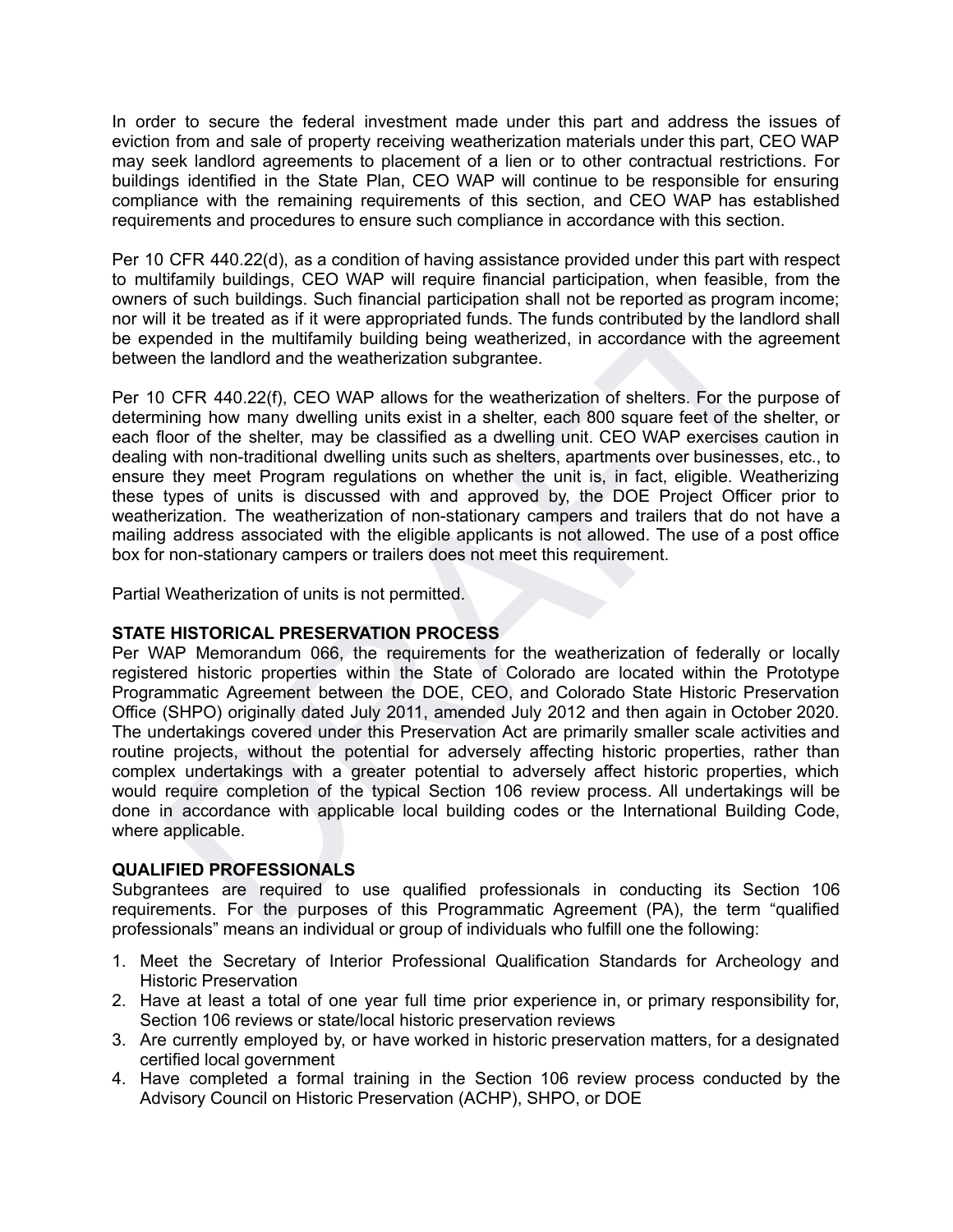5. Are listed as a historic preservation consultant or contract resource on the Directory of Cultural Resource Management Agencies, Consultants and Personnel for Colorado

Subgrantees may decide to utilize qualified professionals in the manner that is most appropriate given the scope and nature of their particular program and projects, including hiring qualified professionals on a full-time, part-time, project specific, employee, or contractual basis.

# **NON-EXEMPT PROJECTS**

When a measure or unit does not fall within the agreed upon exempt undertakings, the following process will be used:

- 1. CEO WAP and/or the subgrantee will retain qualified professionals to act as its primary point of contact for Section 106 historic preservation matters and to assist CEO WAP or subgrantee in implementing their responsibilities under the PA throughout the Section 106 process (including, without limitation, initiating consultations, evaluating a property against the criteria of eligibility for the National Register, or evaluating the applicability of PA exemptions to particular projects).
- is will be used.<br>The Discouries that the production final method and the production and the substitute of the production of contact for Section 106 historic preservation matters and to assist CEO WAP or contact for Section 2. If a qualified professional requires assistance in making a determination of eligibility of a property for inclusion on the National Register, then the qualified professional may submit a photograph of the property involved by email to oahp.isu@state.co.us in order to receive the SHPO's preliminary opinion on whether or not the property may be eligible for inclusion in the National Register (only a qualified professional may utilize this email process to gain SHPO's preliminary opinion on eligibility).
- 3. The qualified professional will also contact SHPO at joseph.saldibar@state.co.us to inform the office that an email has been forwarded. SHPO will respond within 10 business days of the email to the qualified professional. If SHPO responds that the property does not have the potential to be eligible, subgrantees or their contractors may proceed with the project without additional consultation. If SHPO responds that the property may have the potential to be eligible, the subgrantee will follow the procedures to reach a final determination of eligibility.

# **RECORDS**

Records are to be maintained for a period of six years from the project completion and be made available for review if requested by the DOE or the ACHP.

### **FILE DOCUMENTATION**

For all homes 50 years or older, client file documentation must include proof that the following measures were taken:

- 1. A recording of the year in which the unit was built
- 2. Verification that the unit addressed was searched against national and local historical registries
- 3. Confirmation of whether or not the unit is a Registered Historic Property
- 4. The date on which the unit was verified
- 5. The initials of the individual who completed the verification

For all homes that are Registered Historic Properties, documentation must additionally include the following:

- 1. The Historical Register paperwork printed from the website of registry
- 2. The historical site identification number
- 3. A copy of the audit form
- 4. Explanation of the auditor's evaluation of whether or not weatherization measures will alter the historical integrity of the building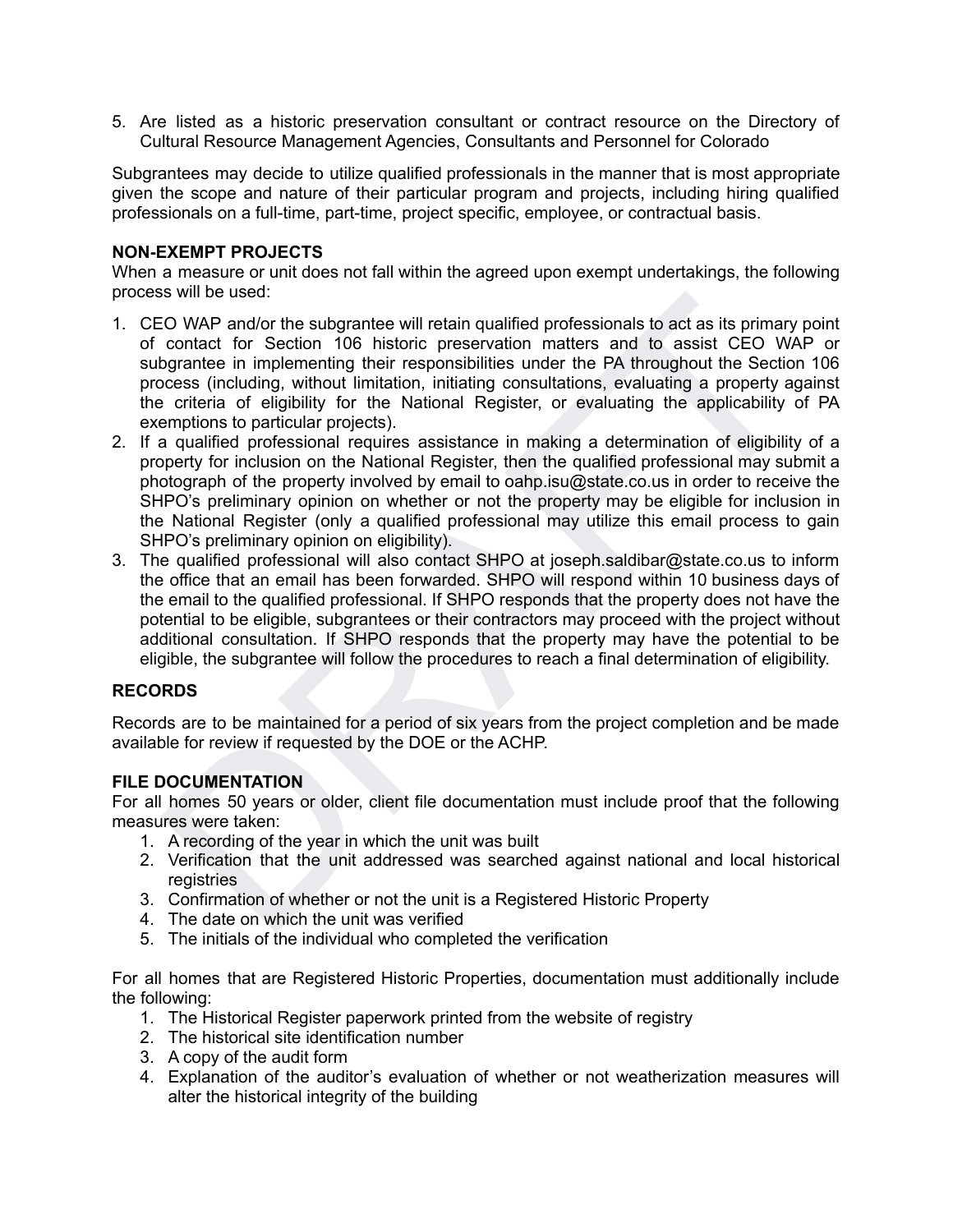5. A record of all communication with Colorado SHPO in regards to that unit

# **REPORTS**

Subgrantees are required to submit to CEO WAP an annual report due June  $30<sup>th</sup>$  of each program year which is to include all of the following information:

- 1. Brief summary of undertakings (nonexempt projects if applicable)
- 2. Number of non-exempt undertakings
- 3. Number of exempt undertakings
- 4. Any reviews conducted by the SHPO

CEO WAP will then submit this information to the DOE, ACHP (Advisory Council on Historic Preservation), and NCSHPO (National Conference of State Historical Preservation Officers) in an annual report.

### **WAP UNDERTAKINGS EXEMPT FROM SECTION 106 REVIEW**

In accordance with 36 CFR 800.3(a)(1), the following undertakings have been determined to have no potential to compromise the historical integrity of the registered properties:

### **1. EXTERIOR WORK ON BUILDINGS OR STRUCTURES**

- a) Air sealing of the building shell, including caulking, weather-stripping, and other air infiltration control measures on windows and doors and installing thresholds in a manner that does not harm or obscure historic windows or trim.
- b) Thermal insulation in walls, floors, ceilings, attics, and foundations in a manner that does not harm or damage historic fabric.
- c) Blown in wall insulation where no holes are drilled through exterior siding, or where holes have no permanent visible alteration to the structure.
- d) Removable film on windows (if the film is transparent, solar screens, or window louvers, in a manner that does not harm or obscure historic windows or trim.
- Treviews conducted by the Stripton<br>
WAP will then submit this information to the DOE, ACHP (Advisory Council on Historic<br>
wation), and NCSHPO (National Conference of State Historical Preservation Officers) in<br>
unal report. e) Reflective roof coating in a manner that closely resembles the historic materials and form, or with materials that restore the original feature based on historic evidence, and in a manner that does not alter the roofline, or where not on a primary roof elevation or visible from the public right-of-way.
- f) Storm windows or doors, and wood screen doors in a manner that does not harm or obscure historic windows or trim.
- g) In-kind replacement or repair of primary windows, doors and door frames that closely resemble existing substrate and framing on buildings and structures built after 1950.
- h) Repair of minor roof and wall leaks prior to insulating attics or walls, provided repairs closely resemble existing surface composite.
- i) Interior spaces where the work will not be visible from the public right of way, no structural alterations are made, no demolition of walls, ceilings or floors occurs, no drop ceilings are added, or no walls are leveled with furring or moved, should be automatically excluded from SHPO review.

# **2. INTERIOR WORK UNDERTAKINGS**

- a) Energy efficiency work within the building shell.
- b) Thermal insulation in floors, ceilings, attics, crawl spaces, ducts and foundations, wall insulation for buildings and structures built after 1950, and, for buildings and structures built in 1950 or before, wall insulation if performed by a contractor with experience with historic buildings in order to ensure there are no gaps in which condensation may form.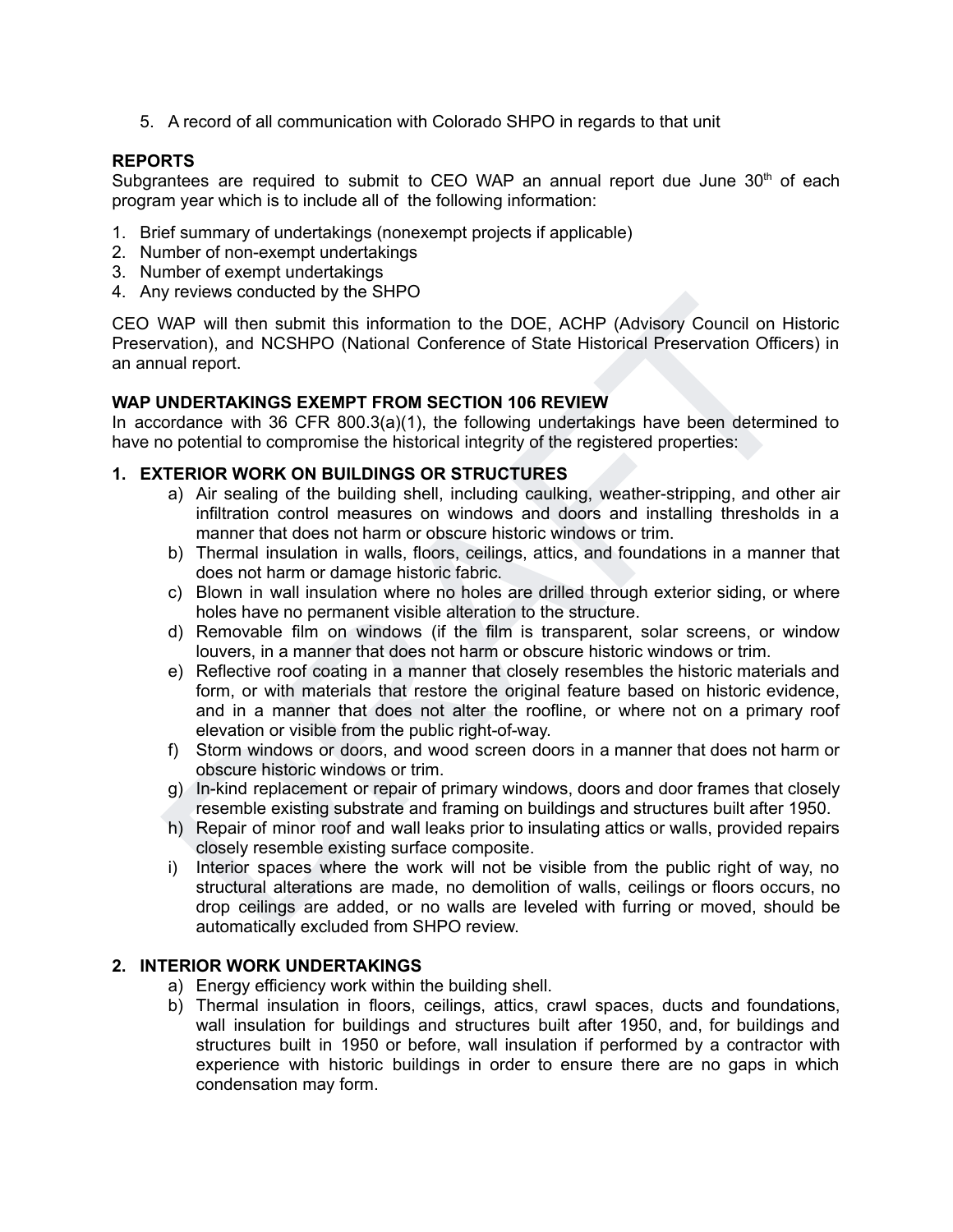- c) Blown in wall insulation where no decorative plaster is damaged for buildings and structures built after 1950; for buildings and structures built in 1950 or before, if performed by a contractor with experience with historic buildings in order to ensure there are no gaps in which condensation may form.
- d) Plumbing work, including installation of water heaters.
- e) Electrical work, including improving lamp efficiency.
- f) Sealing air leaks using weather stripping, door sweeps, and caulk and sealing major air leaks associated with bypasses, ducts, air conditioning units, etc.
- g) Repair or replace water heaters.
- h) Adding adjustable speed drives such as fans on air handling units, cooling tower fans, and pumps.
- i) Install insulation on water heater tanks and water heating pipes.
- j) Installation of solar water heating systems provided the structure is not visible from the public right of way.
- k) Install waste heat recovery devices, including desuperheater water heaters, condensing heat exchangers, heat pump and water heating heat recovery systems, and other energy recovery equipment.
- l) Repair or replace electric motors and motor controls like variable speed drives.
- m) Incorporate other lighting technologies such as dimmable ballasts, day lighting controls, and occupant controlled dimming.

# **3. WORK ON HEATING AND COOLING SYSTEMS**

- a) Clean, tune, repair or replace heating systems, including furnaces, oilers, heat pumps, vented space heaters, and wood stoves.
- b) Clean, tune, repair, or replace cooling systems, including central air conditioners, window air conditioners, heat pumps, and evaporative coolers.
- c) Install insulation on ducts and heating pipes.
- d) Conduct other efficiency improvements on heating and cooling systems, including replacing standing pilot lights with electronic ignition devices and installing vent dampers.
- h) Adding adjustable speed drives such as fans on air handling units, cooling tower<br>
instant and pumps.<br>
in Install insulation on water heater tanks and water heating pipes.<br>
in Install insulation on water heating systems e) Modify duct and pipe systems so heating and cooling systems operate efficiently and effectively, including adding return ducts, replace diffusers and registers, replacing air filters, and installing thermostatic radiator controls on steam and hot water heating systems.
- f) Install programmable thermostats, outdoor reset controls, UL listed energy management systems or building automation systems and other HVAC control systems.

# **4. ENERGY EFFICIENCY WORK AFFECTING THE ELECTRIC BASE LOAD OF THE PROPERTY**

- a) Convert incandescent lighting to fluorescent.
- b) Add reflectors, LED exit signs, efficient HID fixtures, and occupancy (motion) sensors.
- c) Replace refrigerators.

### **5. HEALTH AND SAFETY MEASURES**

- a) Installing fire, smoke, or carbon monoxide alarms.
- b) Repair or replace vent systems on fossil-fuel-fired heating systems and water heaters to ensure that combustion gasses draft safely to outside.
- c) Install mechanical ventilation in a manner not visible from the public right of way.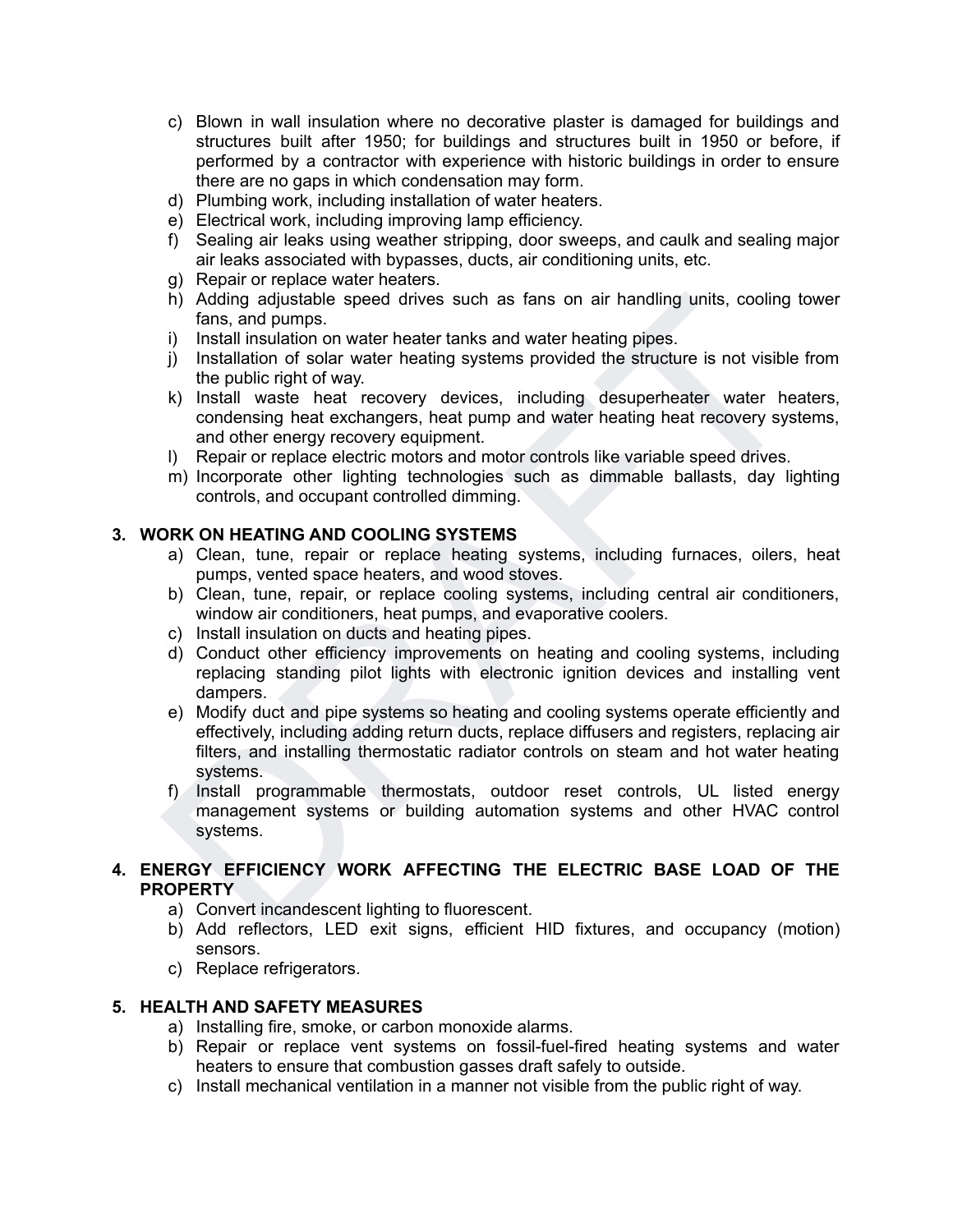# **6. ADDITIONAL MISCELLANEOUS EXEMPT ACTIVITIES**

- a) Replacement or installation of new storm windows where the finish on the new storm windows matches the finish of the existing windows in color.
- b) Replacement of interior doors that meet incidental repair expenditure criteria where the size of the openings is not altered. If the interior door replacements exceed the incidental repair expenditure criteria, replacements will not be performed with DOE or leveraged funding.
- c) Replacement or repair of door knobs and other door hardware.
- d) Installation of furnace outdoor termination plates.
- e) Installation of exterior furnace vents and caps.

# *V.1.2 Box 2: Describe Re-weatherization Compliance*

- 1. Per 10 CFR 440.18, dwelling units are eligible for re-weatherization if it has been damaged by fire, flood, or force majeure and the repair of the weatherization materials is not covered by insurance.
- 2. Per Public Law 116-260, dwelling units are eligible for re-weatherization after a period of 15 years from when the previous weatherization job was completed. If a dwelling unit has been previously weatherized, under this program or under other Federal programs, they may receive further financial assistance for weatherization provided that:
	- a) The previous weatherization occurred more than 15 years before the date of application approval,
	- b) The occupant reapplies for assistance under the program and is certified to be eligible,
	- c) The local subgrantee prioritizes the application with all others adhering to program priorities,
	- d) A new energy audit is performed which considers all previous energy conservation improvements to the dwelling.

The 15 year rolling date will be tracked within the CEO WAP database using a Previously Weatherized Report and "closed date" field.

# *V.1.2 Box 3: Describe what structures are eligible for Weatherization*

e) Installation of exterior furnace vents and caps.<br> **Box 2: Describe Re-weatherization Compliance**<br>
In 10 CFR 440.18, dwelling units are eligible for re-weatherization if it has been damaged<br>
fire, flood, or force majeure Structures eligible for weatherization include site-built homes, manufactured homes, rentals, duplexes, triplexes, four-plexes, shelters, and multifamily units (five or more units) which meet the requirements of 10 CFR 440.22. For determining how many dwelling units exist in a shelter, each 800 square feet of the shelter or each floor of the shelter may be classified as a dwelling unit. CEO WAP exercises caution in dealing with non-traditional dwelling units such as shelters, apartments over businesses, etc. to ensure they meet Program regulations on whether the unit is, in fact, eligible. Weatherizing these types of units is discussed with and approved by the DOE Project Officer prior to weatherization. The weatherization of non-stationary campers and trailers that do not have a mailing address associated with the eligible applicants is not allowed. The use of a post office box for non-stationary campers or trailers does not meet this requirement.

*V.1.2 Box 4: Describe how Rental Units/Multifamily Buildings will be addressed*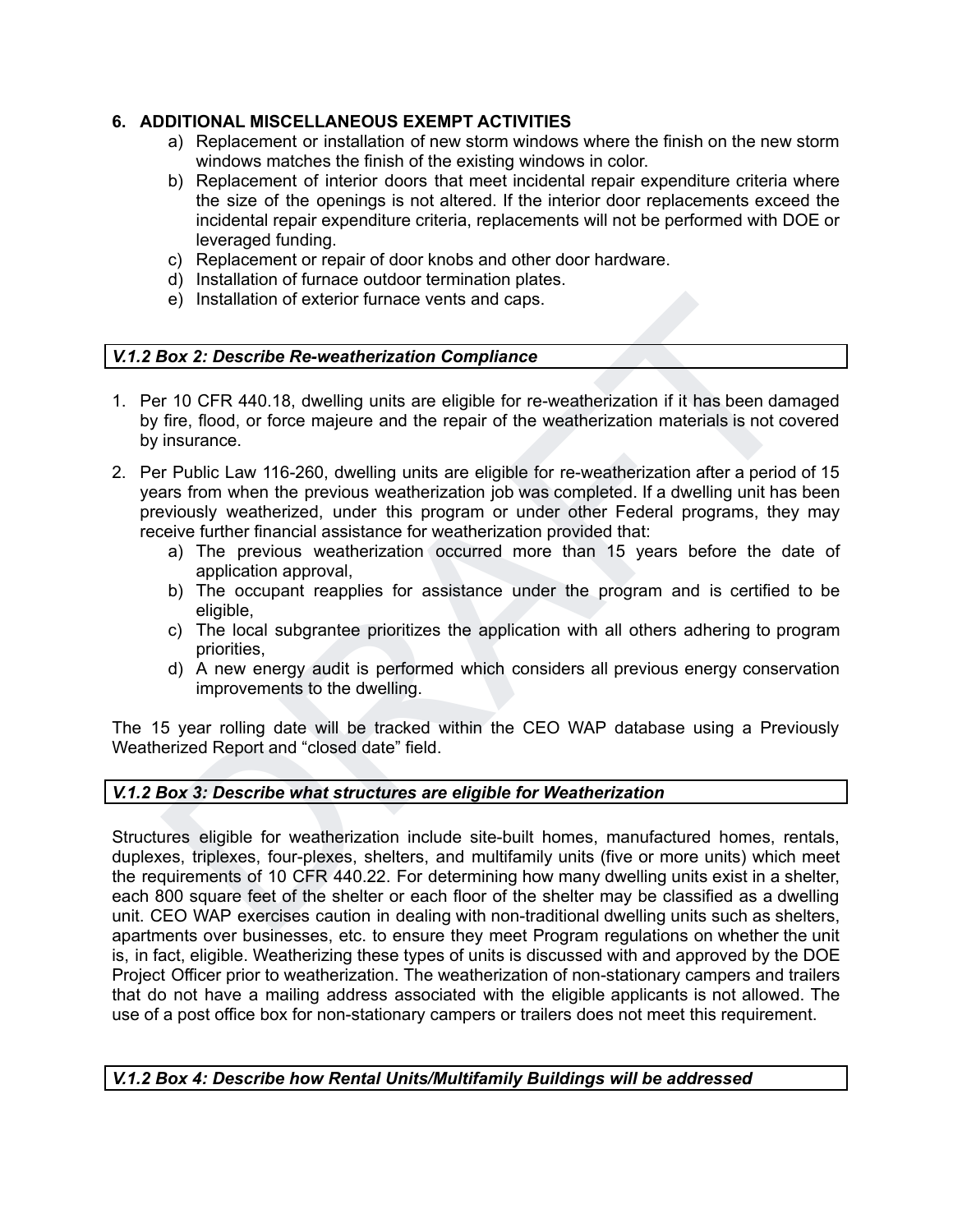Per 10 CFR 440.22, WPN 16-5, and WPN 16-6, a subgrantee may weatherize a building containing rental dwelling units, provided that:

- 1. The subgrantee has obtained the written permission of the owner, landlord, or a duly authorized agent to perform the installation of all weatherization materials and provide energy saving services.
- 2. No fewer than:
	- a. 66% of the dwelling units in the building are eligible dwelling units or will become eligible dwelling units within 180 days under either a Federal, State, or Local Government program for rehabilitating the building, or making similar improvements
	- b. 50% of dwelling units in either duplexes and four unit buildings are eligible dwelling units or will become eligible dwelling units within 180 days under either a Federal, State, or Local Government program for rehabilitating the building, or making similar improvements
- 3. The U.S. Department of Housing and Urban Development has qualified the dwelling unit, as requested by CEO WAP. Per WPN 22-5, in order to ensure that a multifamily building meets the income eligibility requirements set by DOE pursuant to the certification process established by HUD, property owners and managers shall submit two documents to HUD:
	- a. Property Self-Certification form that specifies that the building in question meets DOE's income eligibility requirements and,
	- b. Property Occupancy Report from current property records that confirm compliance with DOE's income eligibility requirements.
- 4. The dwelling units have been previously approved for any of HUD's means-tested programs (per WPN 22-5). These include:
	- a) Community Development Block Grants (CDBG)
	- b) HOME Investment Partnerships Program (HOME)
	- c) Lead Hazard Control & Healthy Homes Program (OLHCHH)
	- d) HUD Multi-family Assisted Properties
	- e) HUD Public Housing
	- f) HUD Vouchers
	- g) HUD-VASH Vouchers (VA Supportive Housing)
	- h) Low-Income Housing Tax Credit

eligible wollting units winner lote at the sole enterer a Federal, State, or Local<br>Government program for rehabilitating the building, or making similar improvements<br>b. 50% of dwilling units in either dupleses and four uni HUD's means-tested programs accept households using percentages of Area Median Income (AMI) ranging from 30% AMI to 80% AMI, depending on specific program parameters. HUD uses 4,684 Fair Market Rent (FMR) areas to establish AMIs, based on metropolitan areas and non-metropolitan counties. Proof of documentation certifying dwelling unit's eligibility must be in the client file.

- 5. The subgrantee has ensured that:
	- a. The benefits of weatherization assistance, including instances in which tenants pay for their energy through rent, will accrue primarily to the low-income tenants residing in such units.
	- b. The landlord, owner, or authorized agent has signed a document agreeing that rent will not be increased for a reasonable amount of time following weatherization improvements unless rent increases can be demonstrably proven to be related to matters other than the weatherization work performed.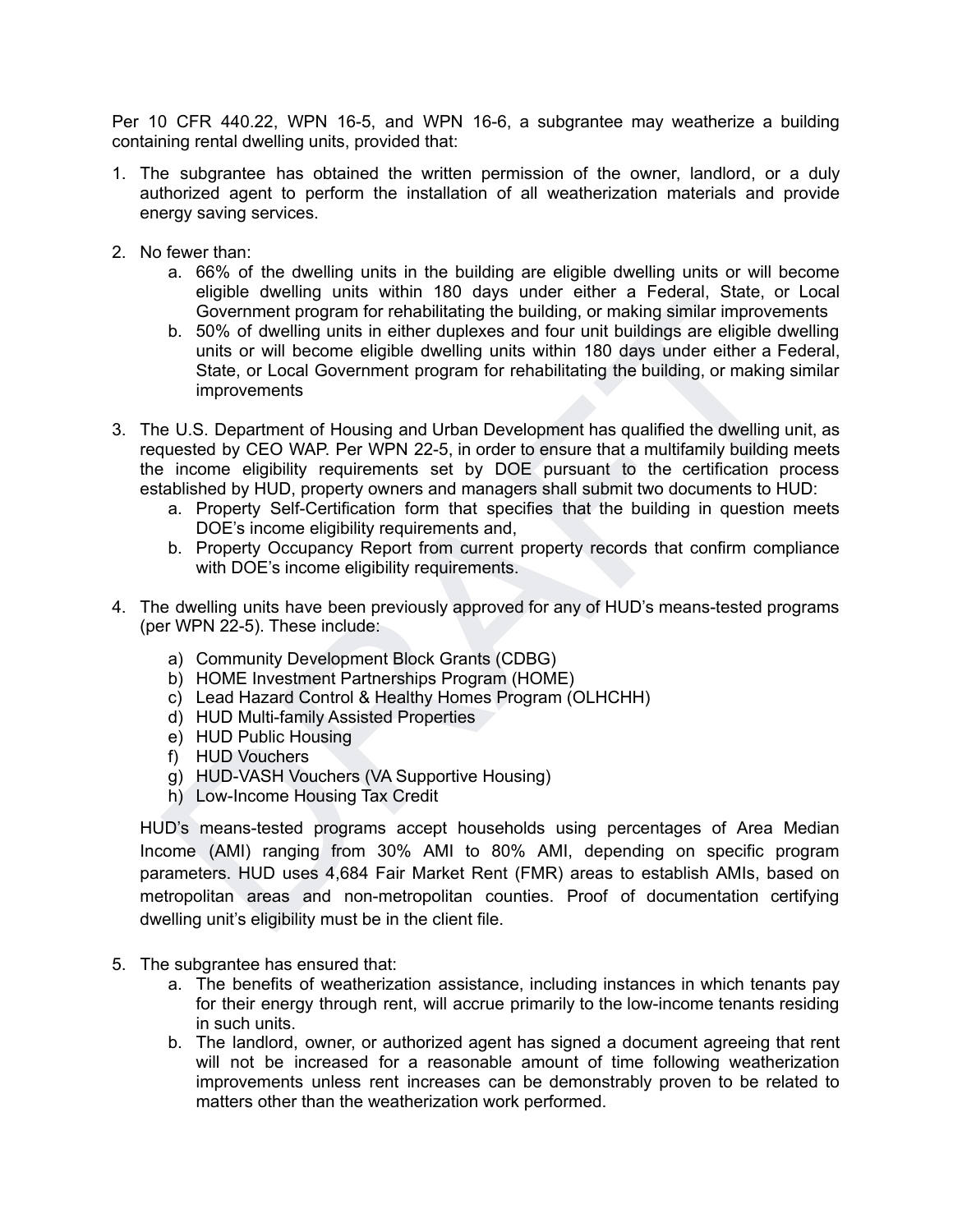6. Subgrantees are expected to receive tenant complaints regarding rent increases and should refer them to organizations (legal aid, tenant-landlord mediation organizations, etc.) which can offer assistance in resolving this issue. CEO WAP will not intervene or render a decision on tenant complaints involving landlord rent increases.

As a condition of serving multifamily buildings, CEO WAP will require financial participation, when feasible, from the owners of such buildings. Such financial participation shall not be reported as program income, nor will it be treated as if it were appropriated funds. The funds contributed by the landlord shall be expended in accordance with the agreement between the landlord and the weatherization subgrantee. Landlord financial participation for heating system and refrigerator replacements is mandatory in multifamily buildings, unless the landlord can prove financial plight per CEO WAP policy.

Partial Weatherization of units is not allowed.

# *V.1.2 Box 5: Describe the Deferral Process*

The following Deferral Process was developed by CEO WAP to assist subgrantee field staff in determining which situations are "beyond the scope" of the weatherization program and thus represent a unit that should not be served until the conditions change. Generally speaking, situations which constitute a threat to the health and safety of the subgrantees' staff should be avoided until such time as the conditions are remedied.

but et la via translate expended in accordance with the agreement between the<br>translate that the wigher three system<br>of and the weatherization subgrante. Landlord financial participation for heating system<br>frigerator repla Situations which constitute a threat to the health and safety of subgrantee staff and/or WAP clients should be avoided until the unsafe conditions are remedied. Subgrantee staff who choose to work on a unit that could or should be a deferral, do so at their own risk; however, putting occupants at further risk as a result of doing the work is never allowable. CEO WAP does not require, expect, or encourage subgrantee crews to work in unsafe or unhealthy conditions. Subgrantees who wish to classify a unit as a deferral must include an audit form that includes the following information related to the deferral:

- 1. Date(s) of the audit/assessment.
- 2. A description of the issue(s) that caused the deferral.
- 3. Potential reasons for deferral.
- 4. A description of the conditions under which WAP work could continue, specifying how the home may be made weatherization ready.
- 5. A clear description of the responsibilities of all parties involved.
- 6. The client's signature indicating that they have been informed of their rights/options, and that they understand the issues and their responsibilities.
- 7. How client eligibility and priority will be addressed for deferred dwellings, including defined time limit before requalifying clients for the program becomes necessary.
- 8. The date the client was informed of the deferral.
- 9. Appeal process of deferral for client.
- 10. The date the issue causing a deferral was resolved, if applicable.

All subgrantees are required to document the following information: client identification, job number, stated problem(s), the root cause of the situation, and potential resolution. Any substantiating evidence, such as photos, staff written comments, defective materials, additional costs, etc., must be included. All of this information should be recorded in the client file as well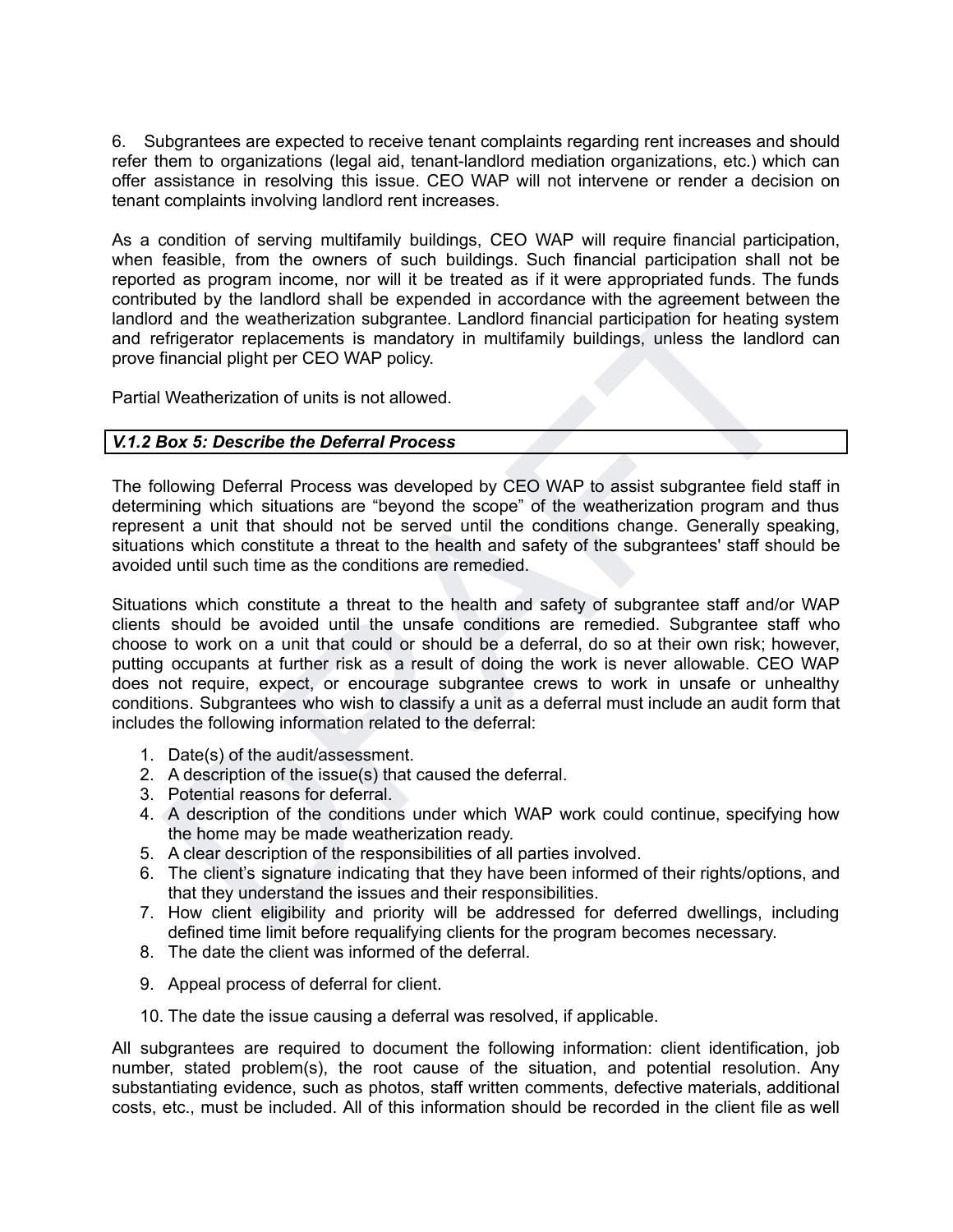as provided to the client. CEO WAP requires that subgrantees also record this information in the CEO WAP database.

# **DEFERRAL CONDITIONS**

- 1. Client/Access Issues:
	- a. The client cannot be reached at telephone number on file due to the service being disconnected or due to client unavailability AND follow up mail goes unanswered.
	- b. In elicint is uncooperative, abusive, hostile, or threatiening to the crew, based upon the judgment of the semi-<br>musculication and the small method many subcontractors, and<br>then you contine judgment of the semi-<br>makes t b. The client is uncooperative, abusive, hostile, or threatening to the crew, subcontractors, auditors, inspectors, or others who must work on or visit the home or who, based upon the judgment of the senior staff person in the field, makes the working conditions intolerable for workers.
		- c. The client refuses to allow energy auditor(s) access to all areas of the home necessary to conduct the comprehensive energy audit.
		- d. The presence of animals which pose a risk to the weatherization workers.
			- i. The work may be deferred until such animals have been secured adequately so that they no longer pose a threat.
		- e. The inability to gain access to the area to perform the work.
			- i. The work may be deferred until the blocked access is cleared to allow the necessary access to perform the work.
		- f. Refusal of ASHRAE 62.2 2016 ventilation or other required measures.
- 2. Human Health Issues:
	- a. The client, or other household member, has known health conditions that prohibit the installation of insulation or other weatherization materials.
	- b. The house has raw sewage, excessive animal feces, or other sanitation problems that would further endanger the client and weatherization crews if the weatherization work were performed.
	- c. Dangerous conditions exist due to high carbon monoxide levels associated with combustion appliances which cannot be resolved under existing health and safety measures and guidance.
	- d. The extent and condition of lead-based paint in the house would potentially create increased health and safety hazards for both the occupants and crew members.
	- e. Volatile organic compounds (VOC) and other chemicals on the premises are poorly stored and represent a health risk (via breathing or skin contact) to the workers or client's safety.
	- f. In the judgment of the energy auditor, if there are any conditions which may endanger the health and/or safety of the work crew or subcontractor, the work should not proceed until the identified condition is satisfactorily corrected.
- 3. Combustion Appliance Issues:
	- a. Open combustion heating systems situated in a bedroom, bathroom, or closet that cannot be replaced under CEO WAP Program Guidance.
		- i. This includes all rooms that are used or designed to be used as a bedroom or any enclosed space that has access only through such a room.
	- b. Combustion systems that are operating in an unsafe manner, that cannot be repaired or replaced within the scope of the program.
	- c. Furnaces that have no service access.
		- i. Examples include attic furnaces with access doors through which the crew cannot enter, or furnaces where the client has finished the room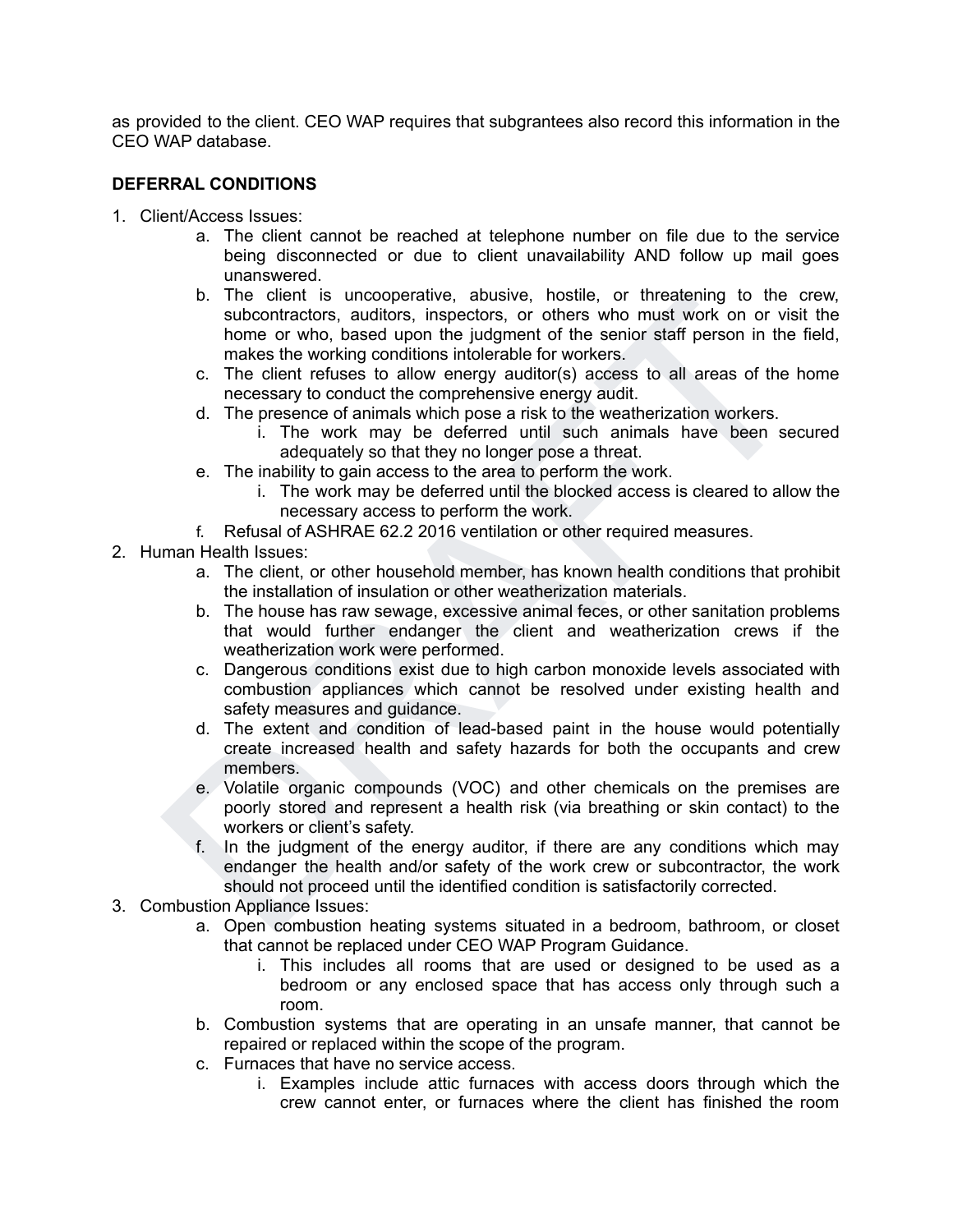around the unit but did not allow enough room to get to the controls and vents.

- ii. Such situations should be discussed with supervisory staff.
- d. Mobile homes with non-mobile home type furnaces.
	- i. This includes all furnaces that are added to the unit.
- e. Furnaces with no cold air return or hot air delivery system (ductwork).
	- i. Typically, this type of installation is in the middle of a room with limited ductwork.
	- ii. It is particularly important if it has a delivery or return but not both.
- f. Any unvented heater.
	- i. This includes all types of unvented heaters, portable kerosene space heaters or freestanding gas and propane heaters.
	- ii. Work should only be done at the home if the portable heater can be permanently disabled or vented (with client/owner permission).
- g. Any furnace that is installed in a dangerous manner or cannot be brought to code at a reasonable cost (under \$400 cost to the program).
	- i. Examples: units installed in an area where it could easily be broken.
- 4. Structural Issues:
	- a. The building structure or its mechanical systems, including electrical and plumbing, are in such a state of disrepair that failure is imminent and the conditions cannot be resolved cost effectively or within the scope of the Weatherization Assistance Program guidance.
	- b. If the house is structurally in a condition that is unsafe or beyond repair (the home needs significant rehabilitation work from another funding source) and presents a risk to the worker or client safety.
	- c. A foundation that is not sound and will not support one or more of the walls.
	- d. A unit that is under renovation or where original construction is incomplete and completion will require more than one sheet of drywall material.
- f. Any unvented heater.<br>
in the final term is the sall types of unvented heaters, portable kerosene space<br>
in the small of the small of the brome in the portable heater can be<br>
ii. Work should only be done at the home if i. There is the possibility of coordinating weatherization with renovation/rehabilitation work underway; this is a judgment call of the subgrantees, considering all relevant factors (timetable for work being done and likelihood of it occurring; option of waiting until work is done before weatherization, etc.).
	- e. Structurally unsound walls
		- i. Where a substantial part of a wall is unstable and that wall is involved in one or more of the desired energy conservation measures for the home; consult an approved computer audit, a supervisor, or State Staff.
		- ii. The same is true for structurally unsound floors and ceilings.
	- f. Drainage issues
		- i. This would include any exterior drainage material or structure that does not function properly and may lead to internal leakage or flooding.
- 5. Electrical Issues:
	- a. Major electrical problems where a major portion of the total electrical system appears to be questionable (consult an "expert"); also, consult an approved computer audit.
	- b. There are major electrical problems and when the cost is included with measures it is not cost effective to repair.
- 6. Safety Issues:
	- a. Moisture problems that are so severe they cannot be resolved under existing health and safety measures or as incidental minor repairs.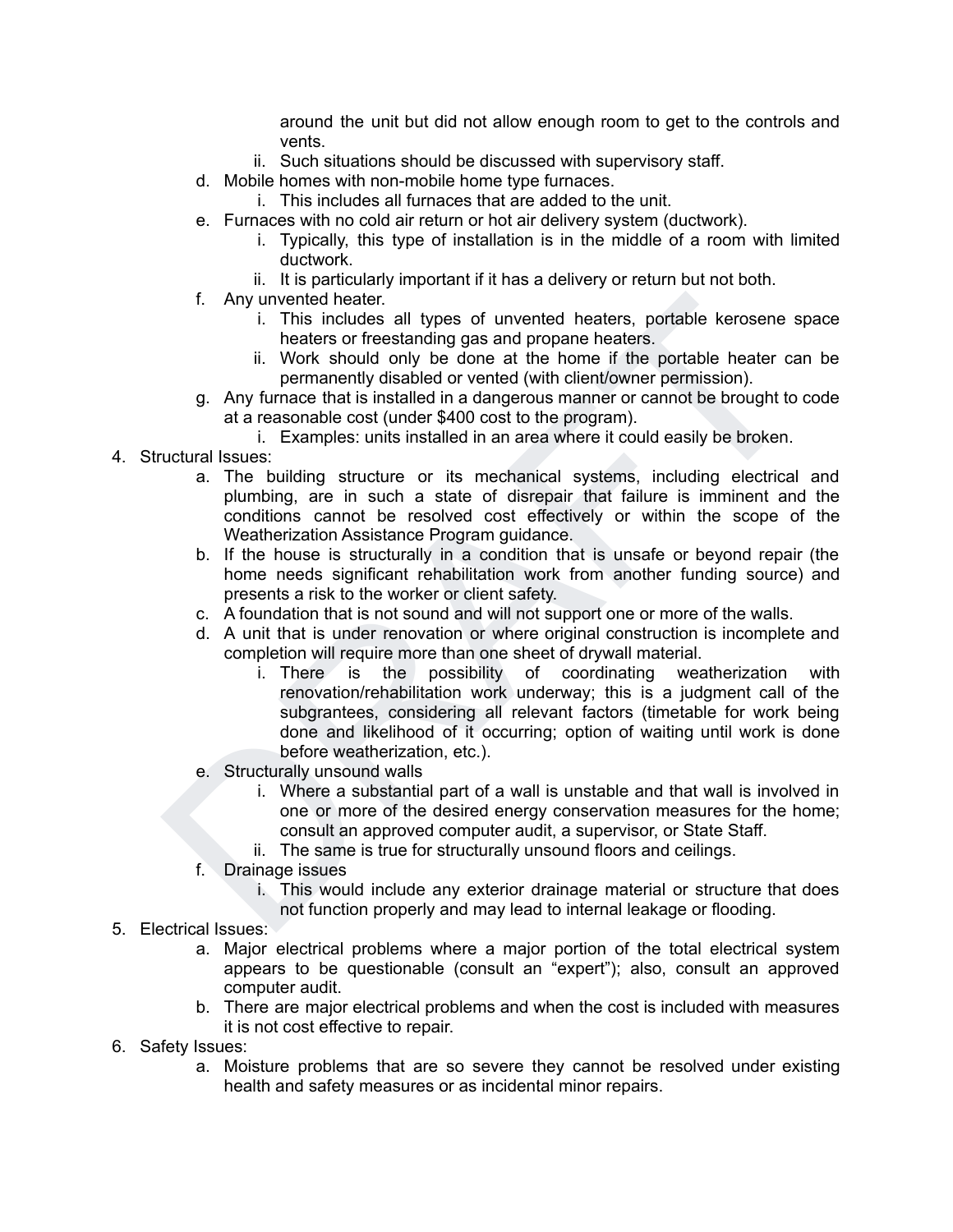- i. This includes standing water in the crawl space or any other source that is beyond the scope of the program to resolve.
- b. Friable asbestos or vermiculite in the home or significant enough in various locations that it precludes performing most of the cost-effective energy conservation work.
- c. If a mold condition is discovered during the initial audit of the home by an energy auditor and it cannot be adequately addressed by the weatherization crew, the unit will be referred to the appropriate public or non-profit subgrantee for remedial action. Subgrantees shall defer work on the home until another funding source or the owner completes mold remediation.
- the owner completes mold remediation. Submarket (EPA), Indoor Environment Division<br>
i. Colorado weatherization shall distribute the pamphlet from the U.S.<br>
Environmental Protection Subgramles (EPA), Indoor Environment Divi i. Colorado weatherization shall distribute the pamphlet from the U.S. Environmental Protection Subgrantee (EPA), Indoor Environment Division (IED), "A Brief Guide to Mold, Moisture, and Your Home" to clients whose homes have a moisture and/or mold problem. The pamphlet can be found at: https://www.epa.gov/mold/brief-guide-mold-moisture-and-your-home
	- d. The area is slated to be redeveloped (highway development, economic development, flood area).
	- e. The house has been condemned or electrical, heating, plumbing, or other equipment has been "red tagged" by local, county, or state building officials or utilities due to safety or code issues.
	- f. The presence of any illegal activity.

# **REMOVING DEFERRAL STATUS**

The status of deferral from a unit may be removed if the conditions which warranted the deferral are addressed and/or a client's appeal results in the removal of deferral status. If there were multiple issues causing a dwelling to be deferred, the resolution date will be the day on which the last issue has been ameliorated.

The client is responsible for remedying the conditions, as specified in the communication that client received from the subgrantee, and contacting the subgrantee once these conditions have been addressed. Once the subgrantee verifies that the conditions have been remedied, they are required to return to the unit and complete all work.

Combustion appliance situations that threaten client safety are of great concern to WAP. Attempts should be made to remedy the situation, rather than deferring the unit.

# **APPEAL PROCESS**

The following process should be used should a client request an appeal or second opinion on a deferral:

- 1. Clients should submit a written appeal to the direct supervisor of the subgrantee staff member who determined the unit should be deferred.
- 2. If the deferral is upheld by the direct supervisor, the client may submit a written appeal to a CEO WAP Manager.
- 3. If the deferral is upheld by a CEO WAP Manager, the client may submit a written appeal to the CEO WAP Director.
- 4. The decision rendered by the CEO WAP Director is considered final and no further appeals are allowed.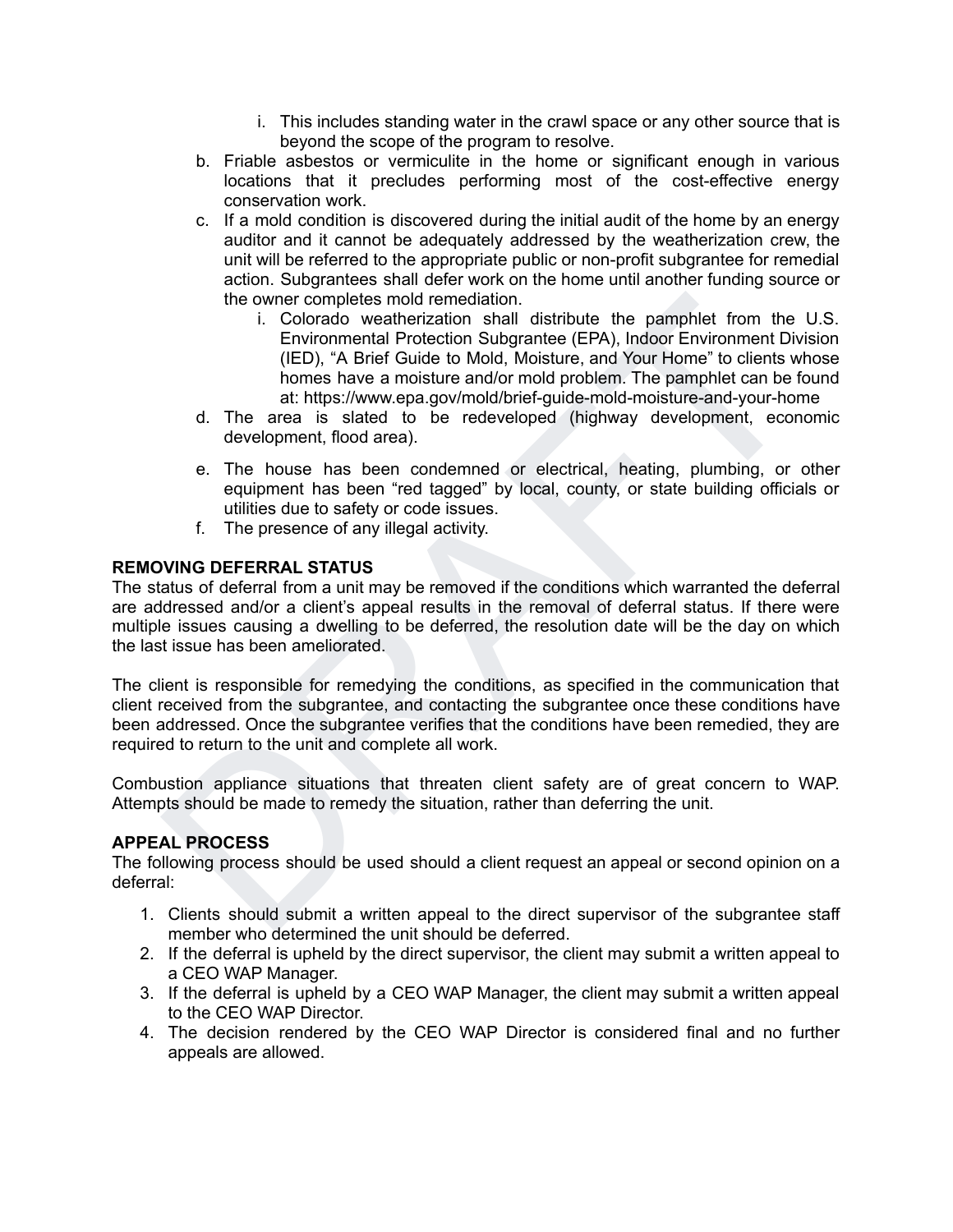If at any point in this process, the original deferral is either not upheld or the conditions that caused the initial deferral are mediated, the subgrantee is required to return to the unit and complete all work.

### **V.1.3 Definition of Children**

Definition of children (below age): 6

### **V.1.4 Approach to Tribal Organizations**

Approach to Tribal Organizations<br>
ordance with 10 CFR 400.16(f), CEO WAP requires all subgrantees to provide the same<br>
erization services to eligible Native Americans residing on either the Ute Mountain Ute or<br>
can househo In accordance with 10 CFR 400.16(f), CEO WAP requires all subgrantees to provide the same weatherization services to eligible Native American households that eligible non-Native American households receive. Native Americans residing on either the Ute Mountain Ute or Southern Ute reservations are eligible for weatherization services via standard allocation provided to Housing Resources of Western Colorado (HRWC). Assistance to low-income Native American populations and other low income persons is equal in all respects.

# **V.2 SELECTION OF AREAS TO BE SERVED**

Colorado is committed to providing services to eligible households throughout all 64 counties within the state. Currently, the state is divided into five single family regions which are managed by five weatherization subgrantees. In addition, there is one statewide subgrantee that provides service to centrally heated multifamily units in all 64 counties. For PY22-23, the regions are:

Region 2 Southeast Plains - The counties included within this region are: Baca, Bent, Crowley, Custer, Huerfano, Kiowa, Las Animas, Otero, Prowers, and Pueblo.

Region 4 Southwest - The counties included within this region are: Archuleta, Delta, Dolores, Gunnison, Hinsdale, La Plata, Mesa, Montezuma, Montrose, Ouray, San Juan, and San Miguel.

Region 5 High Country - The counties included within this region are: Chaffee, Clear Creek, Eagle, Garfield, Grand, Jackson, Lake, Moffat, Park, Pitkin, Rio Blanco, Routt, and Summit.

Region 7 East Denver Metro Area - The counties included within this region are: Adams and Arapahoe.

Region 8 Front Range, Northeast Plains, and San Luis Valley - The counties included within this service territory are: Alamosa, Boulder, Broomfield, Cheyenne, Conejos, Costilla, Denver, Douglas, El Paso, Elbert, Fremont, Gilpin, Jefferson, Kit Carson, Larimer, Lincoln, Logan, Mineral, Morgan, Phillips, Rio Grande, Saguache, Sedgwick, Teller, Washington, Weld, and Yuma.

Region 11 Multifamily Statewide - CEO WAP contracts with Energy Outreach Colorado, Efficiency LLC, to provide multifamily weatherization services in all 64 counties in order to best maximize resources.

### **FUNDING ALLOCATIONS**

The CEO WAP funding allocation ensures funding will be fully utilized according to the approved DOE State Plan, that prior contractual funding obligations are able to be met, and that the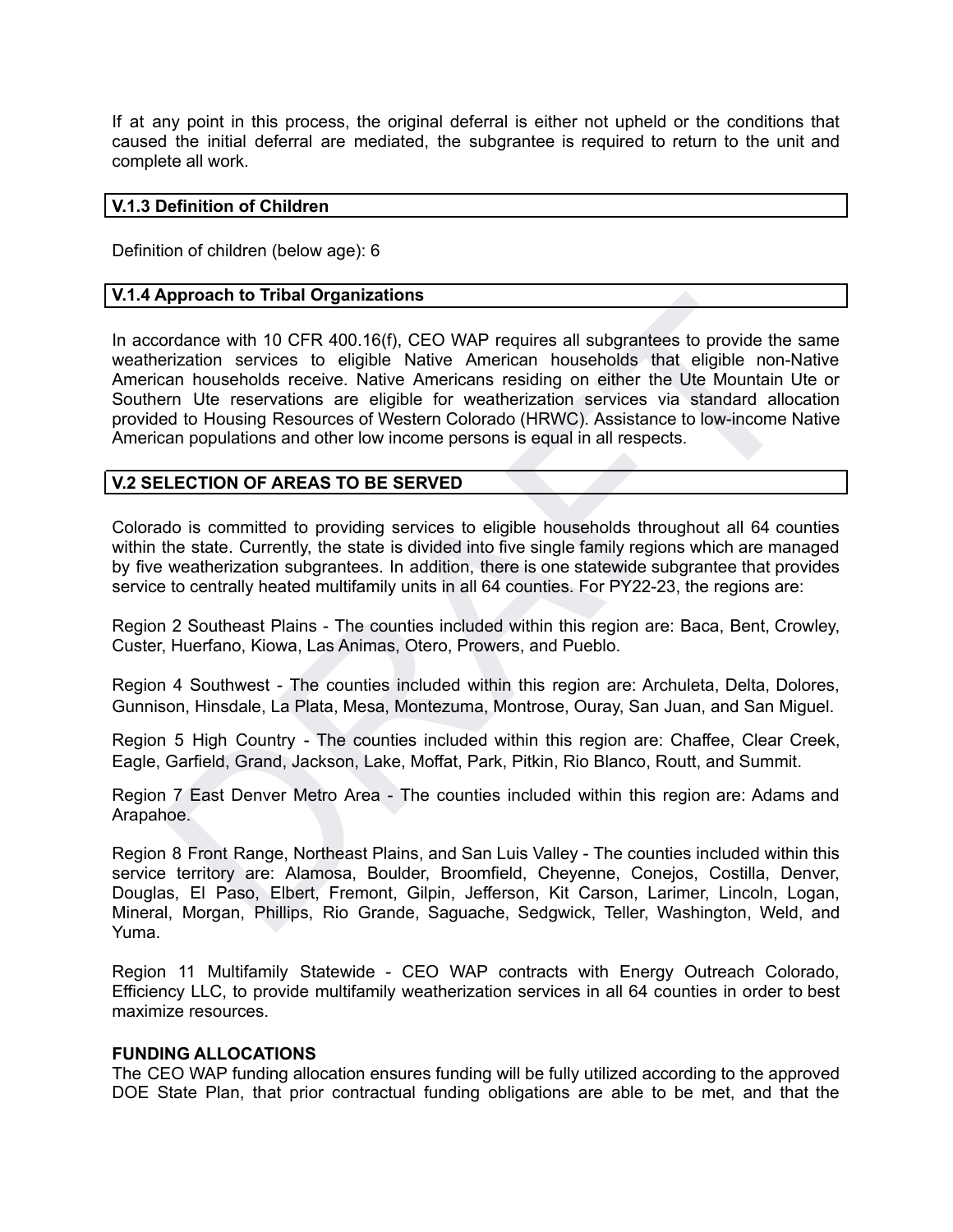distribution of remaining available funds are allocated on an equitable basis as much as possible (and in accordance with the requirements of the funding source) across all six program subgrantees.

### **V.3 PRIORITIES**

As defined in 10 CFR 440.16, priority is given to identifying and providing weatherization assistance to clients that fall into one or more of the priority categories below:

- a) Households with a high energy burden
- b) Elderly persons (aged 60 years and over)
- c) Persons with disabilities
- d) Families with children (children below age 6)

In addition, subgrantees are required to track and report the number of Native American populations served.

Subgrantees will be monitored on their provision of service to high priority groups, as approved in the subgrantee's plan to ensure compliance. Once a subgrantee satisfies all prioritization requirements, they may develop region-specific service models that promote cost-effective delivery of services due to constraining factors such as weather, geography, or the need to fulfill other contractual obligations, such as serving specific utility customers so long as the prioritization of specific clients as previously identified is achieved. CEO WAP provides oversight of the subgrantee client selection criteria at monitoring visits to ensure that local procedures are in accordance with DOE and CEO WAP policies. CEO WAP will report the number of priority clients served by priority type, as well as the number of Native Americans served on a quarterly basis, to the DOE.

### **V.4 CLIMATIC CONDITIONS**

a)<br>
b) Elderly persons (aged 60 years and over)<br>
b) Elderly persons (aged 60 years and over)<br>
c) Persons with disabilities<br>
d) Families with children (children below age 6)<br>
d) Families with children (children below age 6) Climatic conditions within the State of Colorado vary significantly depending on the region of the State. Colorado is somewhat unique in that the climatic conditions range include the semiarid plains of eastern Colorado, to a high alpine mountain climate in the middle and western portions of the state. According to the 2009 International Energy Conservation Code, Colorado had four distinct climate zones, including Mixed Dry (4B), Cold (5B and 6B), and Very Cold (7B). Low-income residences in Colorado encounter a significant heating load in the winter months due to decreased temperatures across the state, especially within the mountain regions. Heating Degree Day (HDD) averages for the 64 counties vary from a low of 4,714 (Fremont County) to a high of 11,656 (Lake County). The more populated areas along the Front Range have HDD ranges from the low 6,000's to around 7,500. Due to the variance in climatic zones, use of site specific audits is necessary to capture this variety and properly apply measures.

HDD data from weather stations around the State of Colorado is used in the Colorado subgrantee allocation formula. Data is used from 6 weather stations operated at:

Denver: Lat = 39.57 / Long = -104.85, Elevation = 5,882.55 Colorado Springs: Lat = 38.83 / Long = -104.72, Elevation = 6,201.12 Pueblo: Lat = 38.29 / Long = -104.52, Elevation = 4,684.06 Grand Junction: Lat = 39.12 / Long = -108.53, Elevation = 4,839.9 Eagle: Lat = 39.66 / Long = -106.92, Elevation = 6,497.05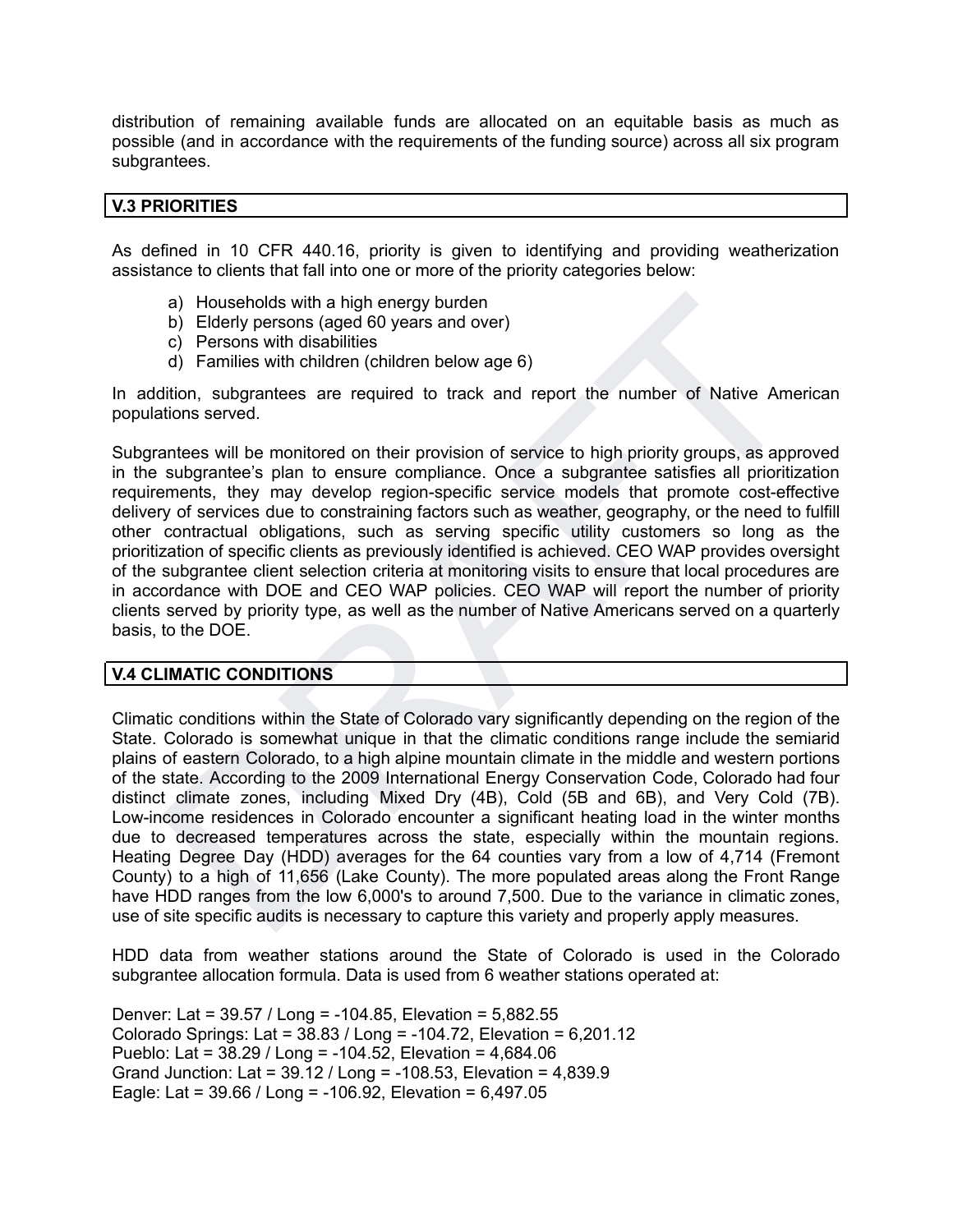# **V.5 TYPE OF WEATHERIZATION WORK TO BE DONE V.5.1 Technical Guides and Materials**

mente the Colorato Stantard worth Specifications Field Gulde (StwS) within provides the standard work become tends absolved by the National Renewable Energy Laboration standards for bone energy upgrades in accordance with All weatherization work completed is consistent with CEO WAP DOE approved energy audits, Appendix A of 10 CFR 440, and WPN 22-4. Per WPN 22-4, CEO WAP has developed and implemented the Colorado Standard Work Specifications Field Guide (SWS) which provides the benchmarks and standards for home energy upgrades in accordance with the Standard Work Specification standards developed by the National Renewable Energy Laboratory (NREL) and the Department of Energy. The SWS does not prescribe specific actions, materials, or techniques that must be used by subgrantees or subcontractors in order to achieve energy conservation goals. Instead, the SWS provides subgrantees and subcontractors the minimum set of requirements necessary to achieve the desired energy efficiency outcomes. CEO WAP has language in subgrantee contracts that outlines the expectations for work quality and instructs subgrantees to include these expectations in any contracts entered into with contractors and vendors. All subgrantee agreements and vendor contracts contain language which clearly references the SWS for work quality outlined in WPN 22-4.

#### **V.5.2 Energy Audit Procedures** *Audit Procedures and Dates Most Recently Approved by DOE*

Single-Family: NEAT Approval 04/13/2021 Manufactured: MHEA Approval 04/13/2021 Multifamily: Submit small and large multifamily projects for DOE approval on a case-by-case basis 4/20/2020 Photovoltaic Systems: SIRTT 10/09/2015 (NEPA approval 01/19/2018)

# **SUBMITTAL OF AUDIT PROCEDURES**

Per WPN 22-1 and 10 CFR 440.21(i), CEO WAP Quality Management (QM) Team will resubmit their energy audit procedures, and priority list, as applicable, to DOE for approval every five years. If the CEO WAP energy audit procedures are found to be out of compliance with this requirement, a corrective action plan will be submitted with this grant application as designated by a DOE Project Officer. Per WPN 19-4, CEO WAP QM Team will submit energy audit approval requests at least six months in advance of the current expiration date. CEO WAP will provide a statement in the Grantee Plan indicating commitment to comply with this requirement.

As the DOE specifically requires energy audit procedures to be separately developed and approved for use on site built single-family homes and manufactured homes, CEO WAP uses the appropriate energy audit procedures further described below.

### **STANDARD ENERGY AUDIT PROCEDURES**

Energy audits will be performed using Weatherization Assistant for both site built and manufactured homes. In the event that a home is a combination of a site built or modular home and a manufactured home, subgrantees must contact CEO to determine which audit tool to use.

Subgrantees must assess for the following three components as a part of the standard audit: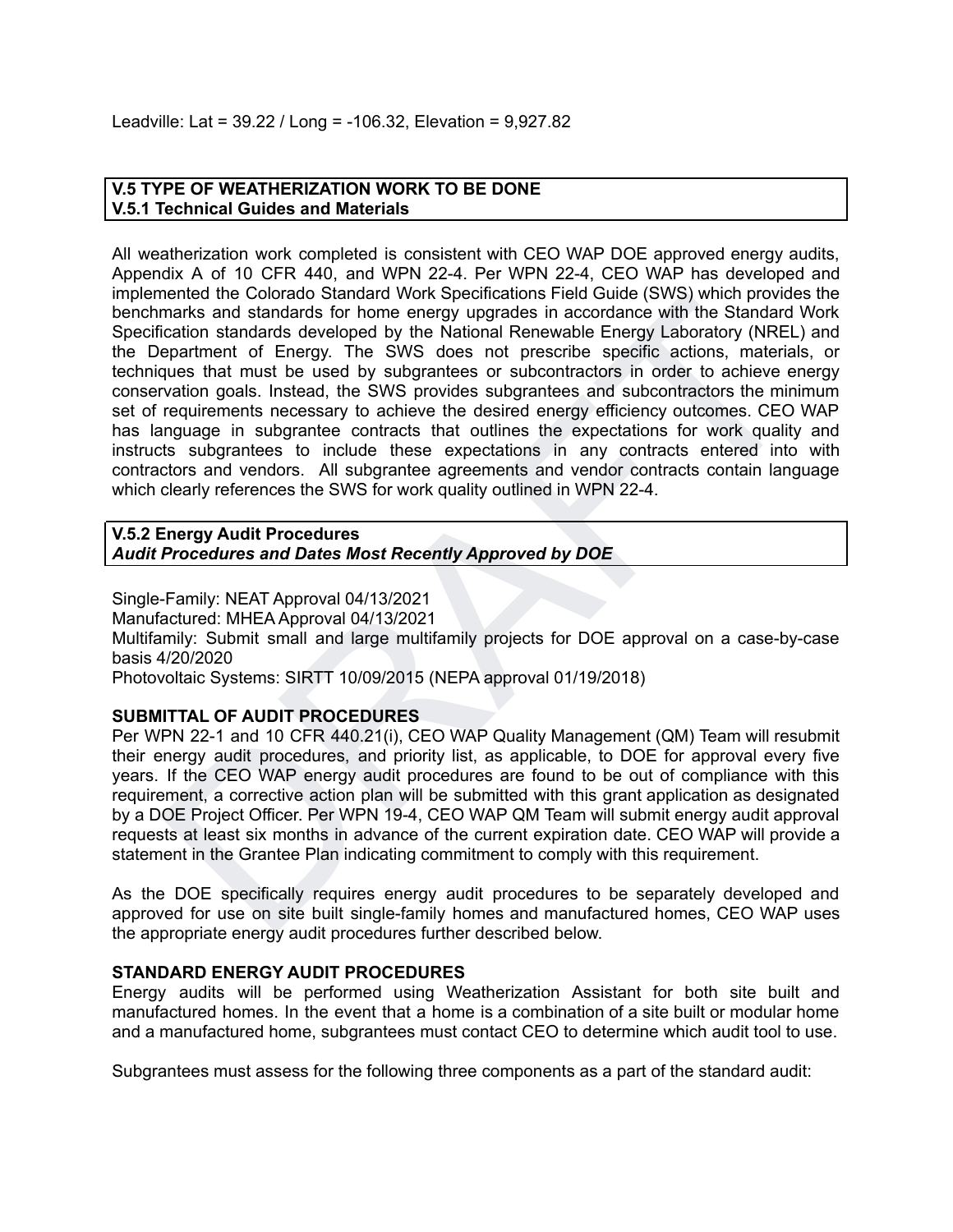- 1. Incidental Repair Measures Per WPN 12-9, an Incidental Repair Measure (IRM) is a repair that is necessary for the effective performance or preservation of weatherization materials. IRMs require cost justification through the electronic energy audit however they are not to be included with the cost of an Energy Conservation Measure (ECM). Written justification and photos for the necessity of the repair must be in the client file and the repair must be associated with an ECM identified on the Recommended Measures Report.
	- a) All incidental repairs must be completed according to SWS standards, if applicable. If an IRM has no associated SWS procedure, subgrantees and subcontractors are required to document the incidental repair measure and install the IRM per CEO WAP Program Guidance and SWS.
	- b) If neither a SWS, nor a CEO WAP Program Guidance exists for the installation of the IRM, subgrantees and subcontractors must install the IRM using industry best practices.
- 2. Energy Conservation Measures Per WPN 12-9, ECMs are a procedure, including weatherization materials installation, which are considered or performed for its anticipated energy savings.
- WAP Program Guidance exists for the installation of the<br>
IM wing modulance exists for the installation of the<br>
IRM. subgrantees and subcontractors must install the IRM using industry best<br>
regry Conservation Measures Per a) Per WPN 22-7 and Colorado WAP Policy & Program Guidance, all measures must be cost tested as energy conservation measures by the energy audit. If they do not rank and meet the criteria for "at-risk" clients, certain equipment replacements, such as furnaces and water heaters, may be replaced under the Health and Safety category.
	- b) All approved ECMs that achieve a Savings to Investment Ratio (SIR) of 1.0 or greater MUST appear on the Recommended Measures Report.
- 3. Health and Safety Measures Per WPN 22-7, Health and Safety measures are those measures that are necessary to maintain the physical wellbeing of both the occupants and/or weatherization workers. The actions must be taken to effectively perform weatherization work or the actions are necessary as a result of the weatherization work. Subgrantees are required to:
	- a) Identify all health and safety deficiencies as a part of the initial audit. These health and safety measures must be identified in the work order and completed prior to beginning the installation of any IRM or ECM.
	- b) Document all hazards, concerns, questionable situations, etc. as part of the standard audit. Make sure digital images can be linked back to the job. WPN 22-7 defines the activities allowed as Health & Safety.

# **AUDIT PROCEDURES FOR MULTIFAMILY UNITS**

Per DOE funding regulations, CEO WAP and its subgrantees will abide by the standards set forth in regards to the total production totals compared to total multifamily production totals. In the event that multifamily units represent more than 20 percent of Colorado WAP's total DOE production for a program year, CEO WAP will submit to a multifamily energy audit tool and procedures by a WAP Project Officer.

In most cases, DOE multifamily unit production falls below 20 percent of total DOE production. All multifamily unit, building, and project proposals will be submitted for consideration to a DOE PO to obtain approval on a case-by-case basis. When considering all multifamily projects an approved multifamily energy audit tool will be used by the subgrantee and CEO WAP QM staff.

# **HEALTH AND SAFETY**

Per WPN 22-7, allowable energy related Health and Safety (H&S) actions are those actions necessary to maintain the physical well-being of both the occupants and weatherization workers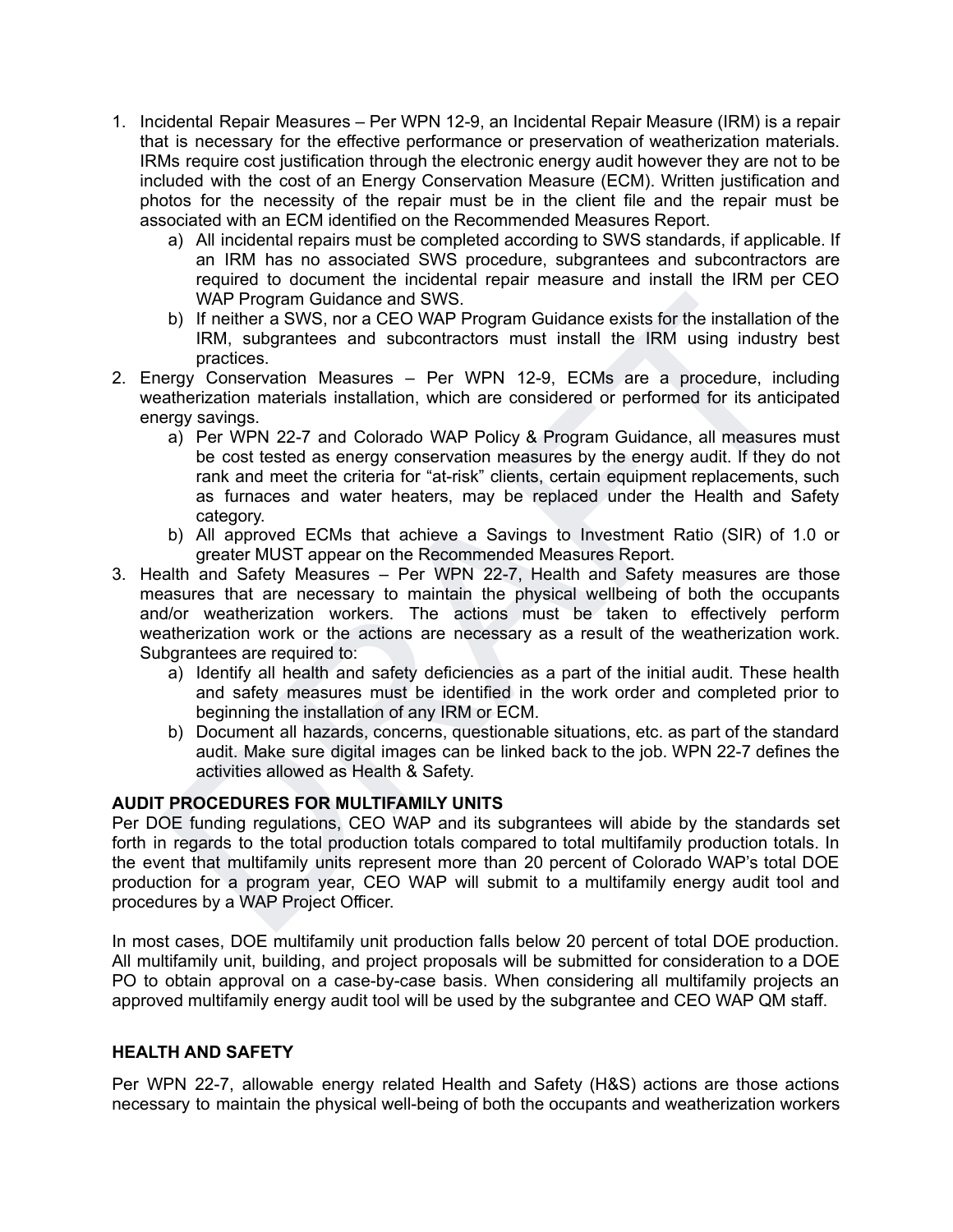where costs are reasonable, and the actions must be taken to effectively perform weatherization work; or the actions are necessary as a result of weatherization work. No H&S measure can be performed in a home unless ECMs are also part of the scope of work.

Subgrantees are required to adhere to the following SWS Health and Safety standards:

- 1. Subgrantee Responsibility
- 2. Safe Work Practices
- 3. Combustion Safety Testing
- 4. Moisture
- 5. Electrical
- 6. Warranty
- 7. Asbestos
- 8. Radon
- 9. Common Health and Safety Practices
- 10. Incidental Repairs
- 11. Lead
- 12. Pests/Unsanitary Conditions

### **BUILDING SHELL & AIR SEALING**

ectrical<br>starting<br>momon Health and Safety Practices<br>dotomom<br>momon Health and Safety Practices<br>ast<br>as the momon Health and Safety Practices<br>as the starting of a unit creates a separation between the interior and exterior<br>me Building shell and air sealing of a unit creates a separation between the interior and exterior environments and slows air flow, increasing energy efficiency through heat loss reduction. In addition, this prevents particulate matter from the outside from entering the unit. Subgrantees and/or subcontractors are required to follow the SWS for the following building shell and air sealing measures that are within the scope of CEO WAP:

- 1. Attic Penetrations and Chases
- 2. Open Stairwells
- 3. Dropped Ceiling and Soffit
- 4. Windows and Doors
- 5. Basement and Crawlspace
- 6. Attached Garages
- 7. Ducts

### **INSULATION**

Insulation is building material that slows heat flow to create a separation from interior and exterior environments. This aids in heat retention, which lowers the cost of home energy. Subgrantees and/or subcontractors are required to follow the SWS for the following Insulation measures that are within the scope of CEO WAP:

- 1. General Requirements
- 2. Attic Insulation General Preparation
- 3. Knee Walls
- 4. Attic Openings
- 5. Walls
- 6. Floors
- 7. Basements and Crawl Spaces
- 8. Duct Insulation

# **HVAC**

HVAC is the technology of indoor environmental comfort. Its goal is to provide thermal comfort and acceptable indoor air quality. Subgrantees and/or subcontractors are required to follow the SWS for the following HVAC measures that are within the scope of CEO WAP: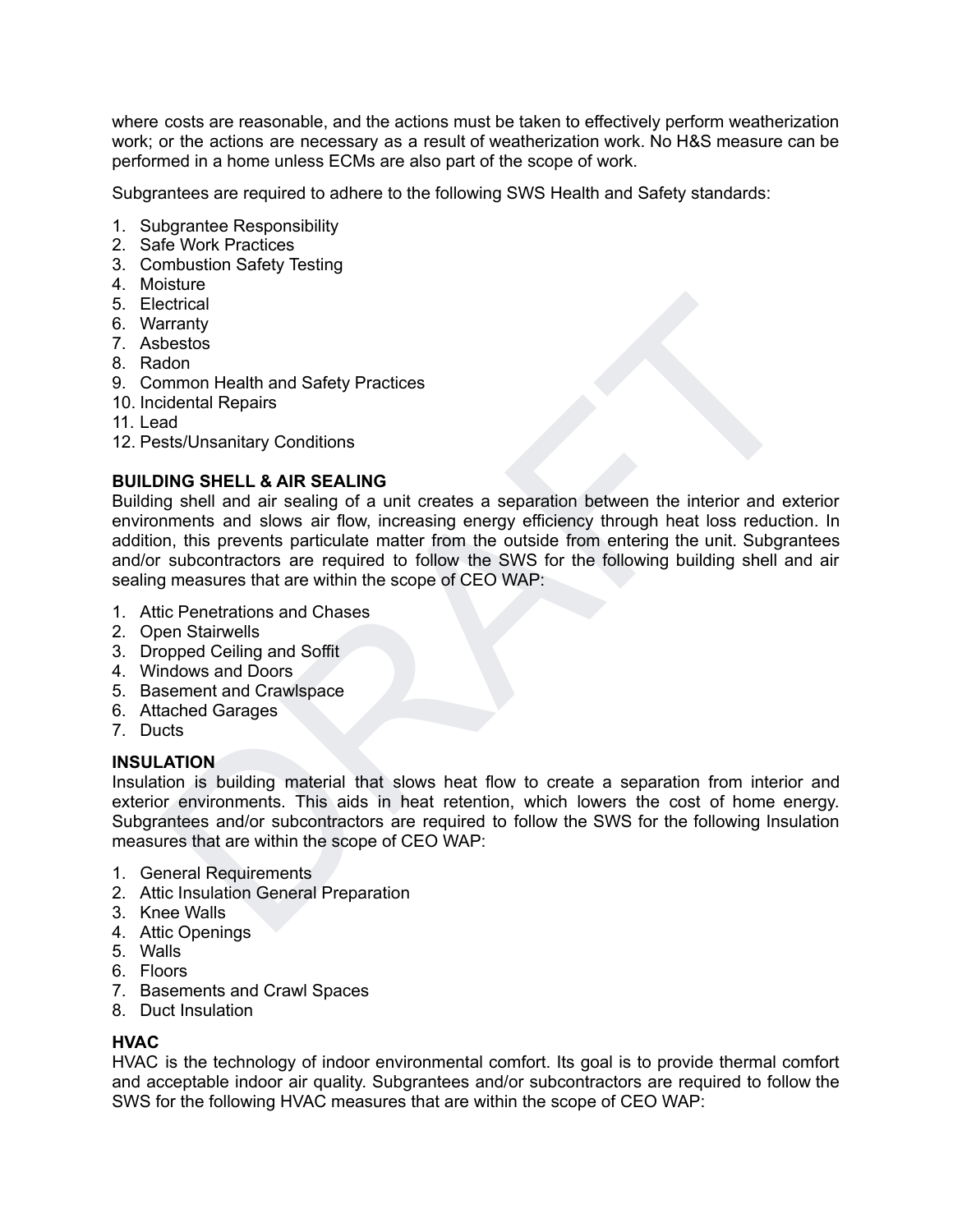- 1. General Requirements
- 2. Combustion Safety Requirements
- 3. Forced Air Furnace Replacements
- 4. Warranty

# **VENTILATION**

Ventilation is the mechanical system or equipment used to circulate air or to replace stale air with fresh air. Subgrantees and/or subcontractors are required to follow the SWS for the following ventilation measures that are within the scope of CEO WAP:

- 1. Ventilation Assessment Requirements
- 2. ASHRAE 62.2.2016
- 3. Installation
- 4. Inspection
- 5. Client Education
- 6. Dryer Venting/Ducts
- 7. Supply
- 8. Whole Building

# **BASELOAD**

mitation Assessment Requirements<br>
his HRAE 62.22016<br>
ent Education<br>
ent Education<br>
ent Education<br>
ent Education<br>
pply<br>
vehiclig/Ducts<br>
LOAD<br>
common appliance related energy costs that are common to units.<br>
and as are the c Baseloads are the common appliance related energy costs that are common to units. Subgrantees and/or subcontractors are required to follow the SWS for the following baseload measures that are within the scope of CEO WAP:

- 1. Refrigerator
- 2. Water Heating General Items
- 3. Water Heater Insulation
- 4. Water Pipe Insulation
- 5. Water Heater Replacement
- 6. Water Use Reduction
- 7. Lighting
- 8. Rooftop Photovoltaics

# **INSPECTION REQUIREMENTS**

The following Inspection Requirements constitute the minimum standards by which all subgrantees and subcontractors should assess all previously listed policies:

- 1. Subgrantee Quality Control Inspection
- 2. Client File Documentation
- 2. Quality Complaints
- 3. State Monitoring General Requirements
- 4. State Monitoring Field Visit Requirements

# **MISCELLANEOUS REQUIREMENTS**

Miscellaneous Requirements are managerial and programmatic requirements that are not necessarily related to the installation of measures. They include: General Program Requirements, State and Technical Waiver requirements, Subgrantee subcontract requirements, and Training and Certification Requirements:

- 1. Multifamily Requirements
- 2. Multifamily specific requirements for individually and centrally heated multifamily units

# **SAVINGS TO INVESTMENT RATIO**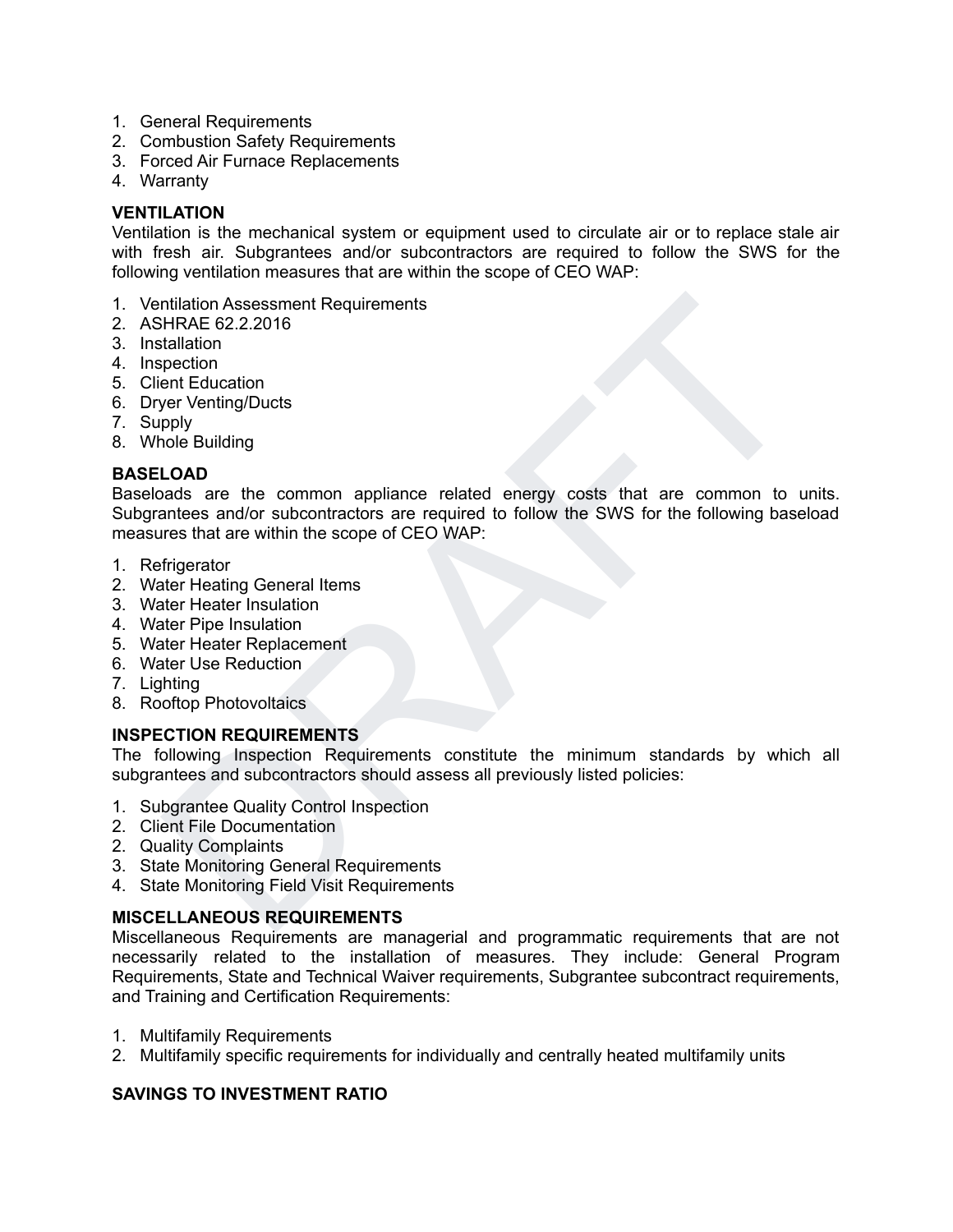As detailed in 10 CFR 440.21(c), in order to provide cost effective service, all assessed energy efficiency measures must meet the conditions as outlined in 10 CFR 440, Appendix A, and achieve a Savings to Investment Ratio (SIR) of at least 1.0 or greater. All mandatory assessment measures that meet the SIR of 1.0 or greater must be installed by subgrantees or subcontractors.

### **COMMUNICATION OF GUIDELINES AND STANDARDS**

Communication of Colorado Standard Work Specifications Guidelines and Standards (SWS), including updates, training plans, implementation schedules, and all other associated training and technical documents is the responsibility of CEO WAP Quality Management Team. The new or updated SWS will be communicated via email in the form of an electronic memorandum to each subgrantee's Executive Director or Program Manager, with all subgrantee trainers copied on the memorandum. This electronic memorandum will, at a minimum:

- 1. Identify the approved changes to the SWS
- 2. Identify the dates the changes will be effective
- 3. Identify any additional training for the new policies and procedures scheduled by CEO WAP Quality Management Team.

chincial documents is the responsibility of CEO WAP Quality Management Team. The new have that all subgranites Sustain to the more of many changement of the subgranites's Executive Director or Program Manager, with all sub CEO WAP staff will require that the Executive Director or a Program Manager of each subgrantee sign and return the electronic memorandum to CEO WAP Quality Management Team, acknowledging receipt of the updated SWS. It is the responsibility of the Executive Director/Program Manager and/or trainers to distribute the updated SWS sections to their respective subgrantee personnel and crews. In the event that subcontractors are hired by the subgrantees to perform weatherization work, subgrantees are responsible for providing subcontractors with the SWS and to ensure that all work performed by subcontractors meets the specifications and standards identified within the SWS. A sample of subcontractor contracts will be reviewed during the Administrative Monitoring to ensure subgrantee compliance with this requirement.

In addition to the electronic memorandum, CEO WAP staff will update the controlled copy of the SWS that exists on the CEO WAP database within 10 business days of issuing the electronic memorandum. This is done so that all subgrantees and subcontractors may reference the most current version of the SWS at all times.

If SWS requirements are changed in the future by the DOE, CEO WAP will send confirmation to the DOE Project Officer responsible for Colorado that CEO WAP acknowledges these changes in the SWS requirements, has issued an electronic memorandum to all subgrantees identifying the changes, and that the controlled copy of the SWS on the CEO WAP database has been updated to reflect these changes. CEO WAP will submit a variance request pertaining to any new SWS requirements, via the standard variance procedure, to the DOE Project Officer, if CEO WAP feels it is warranted.

# **WORK QUALITY CONTRACT LANGUAGE**

Per WPN 22-4, CEO WAP is required to include language in all subgrantee contracts that identify the requirements for work quality. CEO WAP developed the following work quality language beginning in PY15-16 that will be included in all PY22-23 subgrantee contracts scopes of work:

1. CEO WAP Weatherization Field Standards, and CEO Weatherization Policies and Procedures shall apply to the Grantee and their subcontractors providing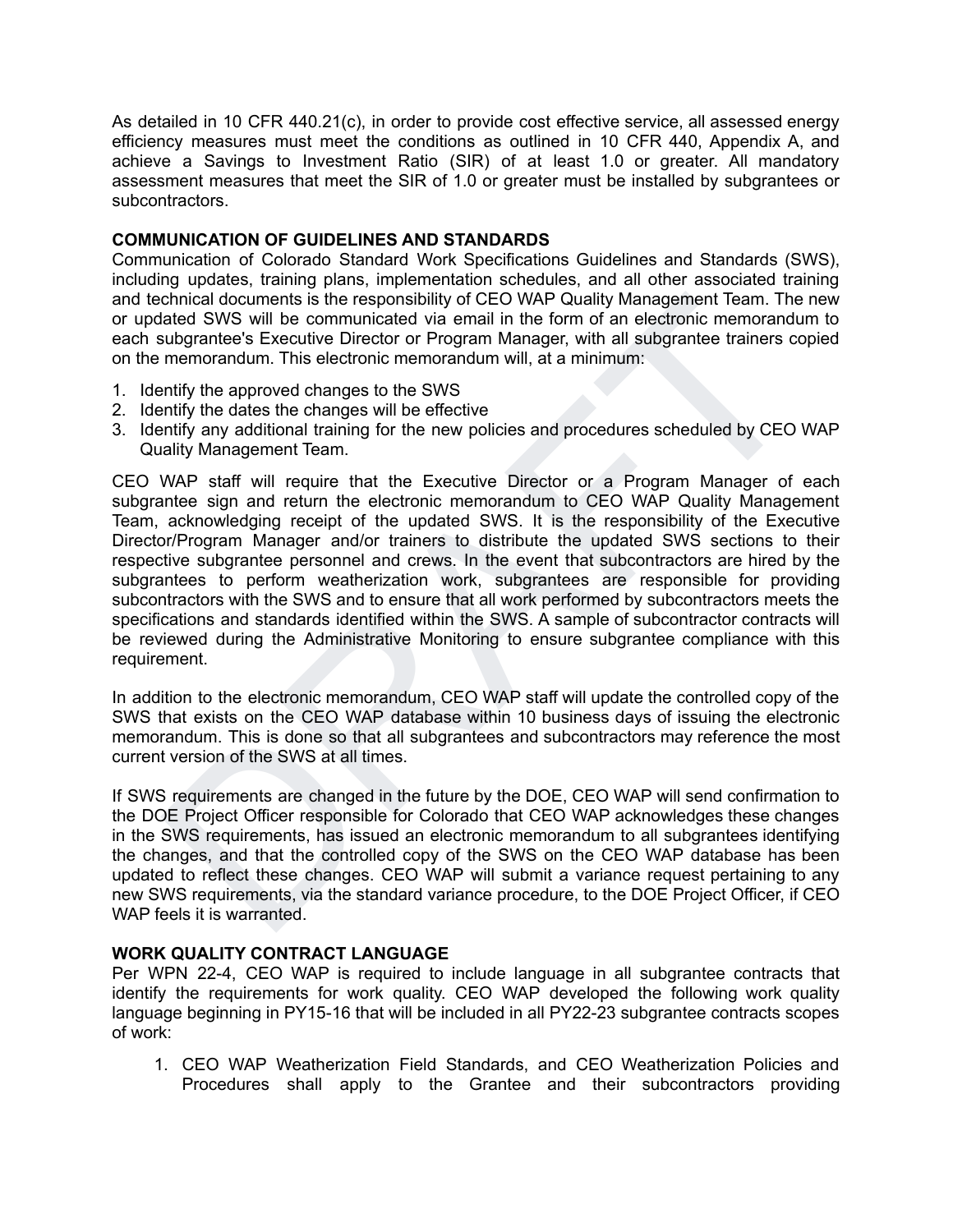weatherization services through CEO WAP in order to ensure consistency in work quality.

- 2. These regulatory documents are not intended to abridge safety, health, environmental, or local codes or other ordinances. In such circumstances where there are conflicts the more stringent of rules shall apply.
- 3. The health and safety of the clients, Grantee staff, Grantee subcontractors and the integrity of the building structure shall not be compromised by any work completed with CEO WAP funds.
- 4. The Grantee, CEO WAP Administrator, has overall responsibility for proper implementation of the procedures and for the quality control of all repair and energy conservation work.
- inglementation of the procedures and for the quality control of all repair and energy<br>
conservation work.<br>
S. All installed WAP materials shall meet the materials standards taken from Appendix A<br>
of 10CFR440, Title 10 Part 5. All installed WAP materials shall meet the materials standards taken from Appendix A of 10CFR440, Title 10 Part 440 of the US Department of Energy's (DOE) WAP for low-income persons, and shall be of good quality, and shall be installed in a safe, cost-effective manner.
- 6. Work not meeting quality expectations may be subject to findings, re-inspections, go-backs, and disallowed costs, as determined by the CEO WAP with reference to 10CFR440 and CEO WAP Policies and Procedures."

### **FLOW-DOWN REQUIREMENTS**

Per WPN 22-4, all subgrantee contracts signed with subcontractors will contain language which clearly states that subcontractors must meet all the requirements contained within the SWS, as well as CEO WAP policies and procedures.

### **CONFIRMATION OF RECEIPT**

Per WPN 22-4, CEO WAP will use the signature on the contract as the method by which a subgrantee confirms receipt.

### **V.5.3 Final Inspection**

CEO WAP has decided to utilize an Independent Quality Control Inspector (QCI) model in which the subgrantee or subcontracted QCI is not permitted to have had any prior involvement with the unit being inspected. CEO WAP complies with all final inspection requirements outlined in WPN 22-4.

# **SUBGRANTEE QCI STAFFING LEVELS**

Subgrantee QCI staffing levels should be commensurate with subgrantee needs based on a combination of size, funding, and unit production. Although CEO WAP does not require a subgrantee to have a specific number of QCI on staff, CEO WAP does require that all subgrantee employees who conduct Final Inspections of units be QCI certified. Subgrantees are required to have policies and procedures in place to address subgrantee shortages of QCI. All subgrantees have adequate capacity of QCI.

### **SUBGRANTEE QCI FINAL INSPECTION**

All units reported as completed by a subgrantee must receive a final inspection from a subgrantee QCI or third party QCI if needed. The QCI must ensure that all work meets the minimum specifications as outlined in the SWS and must meet the applicable standards as found in 10 CFR 440. Units are deemed to be completed by CEO WAP once a QCI has determined that all incidental repair measures, energy conservation materials, and any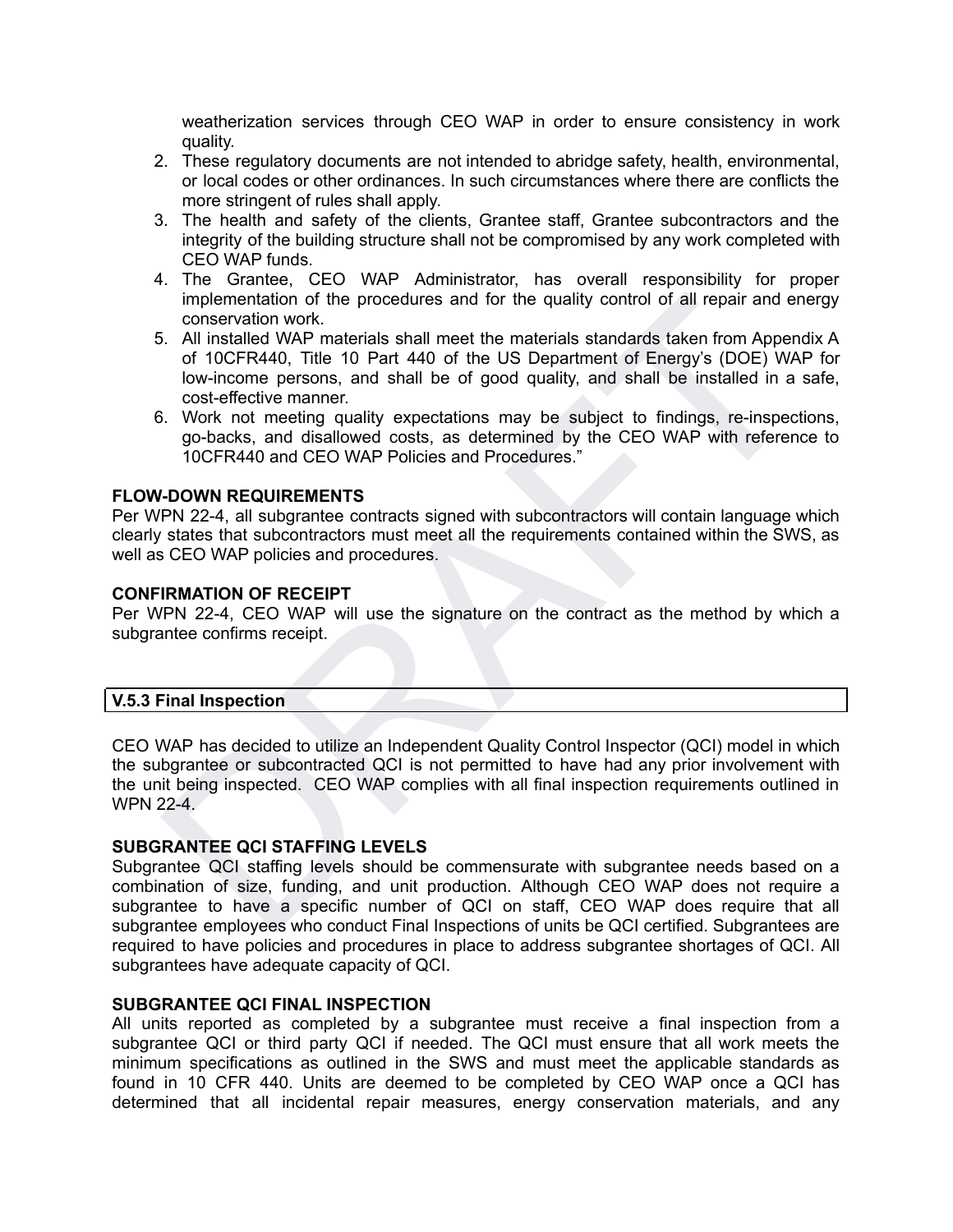necessary health and safety repairs have been installed in compliance with SWS standards and all installations meet all DOE SWS standards, if applicable. QCI are responsible for ensuring all materials have been accurately reported on the Building Weatherization Reports (BWRs), and that all energy savings measures listed on the BWR reflect accurate cost estimation. Inspectors are required to ensure accurate reporting of all measure costs, materials, and fuel types for all jobs in either NEAT or MHEA or approved multifamily auditing software.

All client files must include a form, signed by a QCI for the unit, signifying that all weatherization work performed by the subgrantee has met all applicable SWS or NREL SWS Standards. A QCI Final Inspection Report must include an assessment of the original audit, confirmation that the measures called for on the work order were appropriate per the audit procedures and protocols approved by the DOE, a record of final diagnostic testing, and that all measures costs were reported accurately.

# **SUBGRANTEE QCI CORRECTIVE ACTION PROCEDURES**

Inspection Report must include an assessment of the original audit, confirmation that the same<br>rescalled for on the work order were appropriate per the audit procedures and protocols<br>yere called for on the work order were Per Department of Energy (DOE), Weatherization Program Notice (WPN) 19-1, Program Year 2019 Weatherization Grant Guidance, Section 2.5, Quality Work Plan Implementation, and WPN 22-4 "Quality Work Plan Requirement Update," subgrantee QCI "who repeatedly fail to perform to program expectations must be disqualified from performing work in the future. Grantees must establish protocols to remove poor performers from their network." Also, subgrantees must establish internal protocols to remove poor performing QCI contractors from the network. When a subgrantee QCI fails to adequately inspect to the most recently approved SWS, they will be subject to the following corrective action procedures:

- Corrective Action-Removal Procedures are dictated by the number of Quality Assurance (QA) identified defects of similar nature requiring corrective action that can be directly tied back to a specific subgrantee QCI during a single QA visit over a two-year program period
	- 1. First QA identified corrective action defect of similar nature
		- 1. Subgrantees shall fix issues using non- DOE funds and conduct classroom training within the subgrantee for the inspector prior to them performing subsequent inspection work within the network.
	- 2. Second QA identified corrective action defect of similar nature
		- 1. Subgrantees shall fix issues using non DOE funds, conduct classroom training outside of the subgrantee, and supervised on-the-job training for the inspector prior to them performing subsequent inspection work within the network. guidance
	- 3. Third QA identified corrective action defect of similar nature
		- 1. Subgrantees shall fix issues using non-DOE funds, suspend the inspector from performing inspections for a six month period from the date of inspector notification, and have the inspector complete a QCI performance plan during the suspension period prior to them performing subsequent inspection work within the network.
	- 4. Fourth QA identified corrective action defect of similar nature
		- 1. Subgrantees shall fix issues using their own funds (not from any Weatherization grant) and then permanently disqualify the applicable inspector from performing all future inspection work within the network.
- Corrective Action-Removal Procedures Tracking
	- 1. Subgrantees are responsible for tracking where each impacted inspector is within the process outlined above. If subgrantees suspend or permanently disqualify an inspector, they shall notify a CEO Manager responsible for Quality Assurance via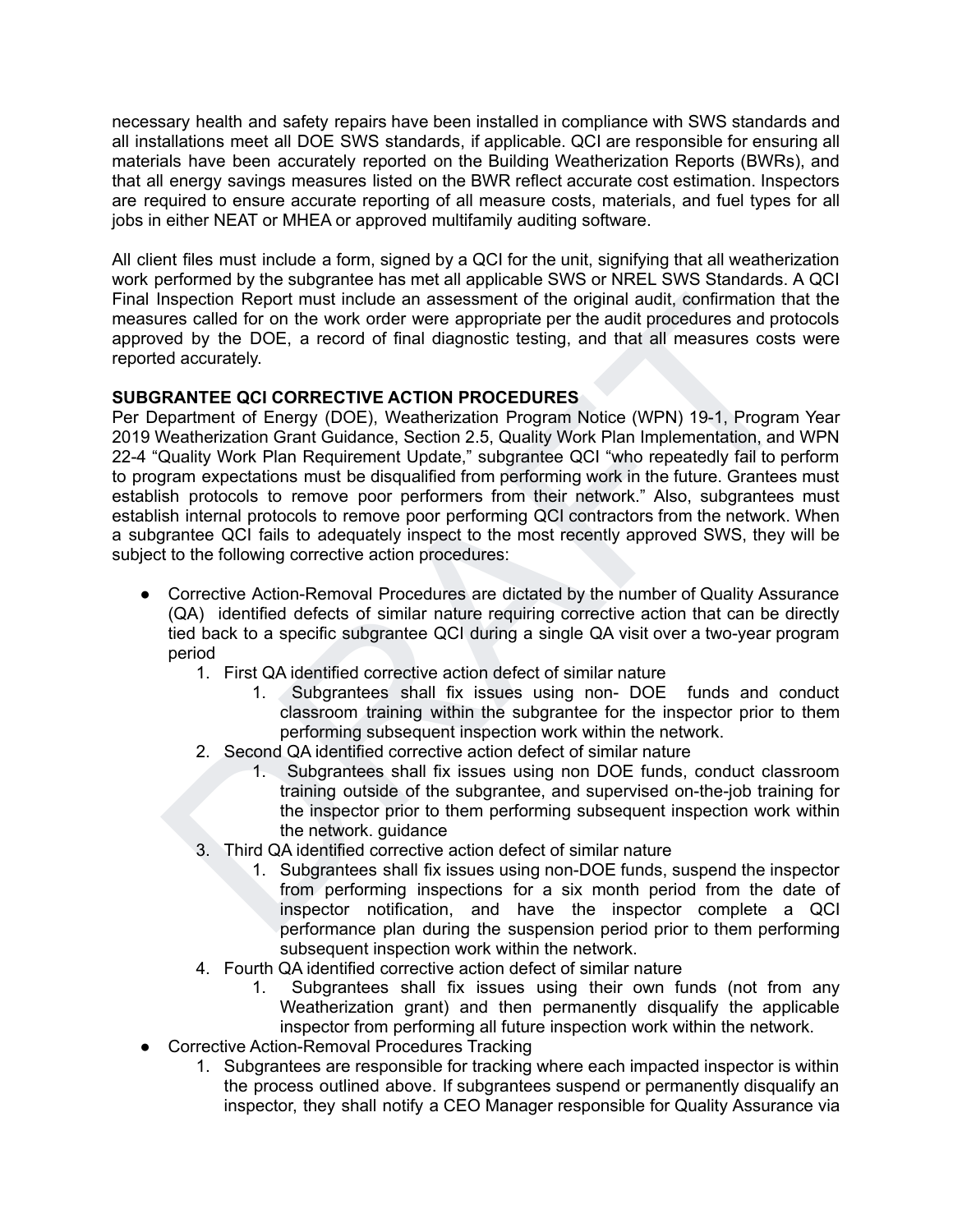email. Prior to hiring and providing subsequent QCI work to an inspector, subgrantees are responsible for checking with the Quality Manager to ensure that the inspector is not suspended or permanently disqualified.

The corrective action-removal procedures listed above are outlined in CEO WAP Policy 602, Corrective Action-Removal Procedures. Additionally, per WPN 11-3, if a DOE funded unit has received a final inspection, subgrantees cannot return and expend DOE funds for corrections.

### **PROCESS FOR VALIDATING SUBGRANTEE CERTIFICATIONS**

In accordance with WPN 22-4, CEO WAP has developed a comprehensive process for ensuring that all subgrantees acquire and maintain Building Performance Institute (BPI) QCI certifications for all inspectors. All subgrantees are required to include a list of all QCI that are on staff, as well as the date that each Inspector's existing certification expires, as a part of their annual Training Plan. These Training Plans are to be submitted as a required component of each subgrantee's annual Competitive and/or Noncompetitive RFA Applications. CEO WAP staff review all Training Plans to ensure compliance with this requirement. Competitive or noncompetitive applications missing these requirements will not be accepted by CEO WAP staff.

ordance with WPN 22-4, CEO WAP has developed a comprehensive process for ensuring<br>I subgrantees acquire and maintain Building Performance Institute (BPI) QCI certifications<br>inspectors. All subgrantees are required to inclu In addition to checking subgrantee Training Plans, CEO WAP Quality Management Team. will use the BPI certification database to periodically check that each employee identified by a subgrantee as having a current QCI certification on their Training Plan is QCI certified at the time of the Training Plan submission. If CEO WAP Quality Management Team. find that either an individual listed as an Inspector on the Training Plan does not have a current QCI certification, or that an existing certification has expired and has not been renewed, CEO WAP Quality Management Team. will issue an electronic memorandum to the subgrantee director or Program Manager, and copy all Trainers, that the employee needs either certification or recertification. A subgrantee representative (either the Executive Director, Program Manager, or a Trainer) must respond within 30 business days with a plan to certify the individual. Subgrantees are prohibited from allowing Inspectors without a current QCI certification to conduct Final Inspections of any units. Subgrantees who fail to comply with this requirement are subject to the Policies to Address Subgrantee Noncompliance listed later within this section.

# **SUBCONTRACTOR QCI STAFFING LEVELS**

Recognizing that subgrantees may encounter situations in which subgrantee QCI staffing levels are not adequate to meet production needs, CEO WAP will allow independent, third party subcontractors to perform QCI provided that the subcontractor has a current QCI certification.

# **SUBCONTRACTOR QCI INSPECTIONS**

In the event that subgrantees utilize a contractor to perform final inspections, the subgrantee must ensure that those contractors possess a QCI certification and will inspect to the level required by the SWS as outlined in the SWS.

# **PROCESS FOR VALIDATION OF SUBCONTRACTOR QCI CERTIFICATION**

Subgrantees are responsible for ensuring subcontractors have a current QCI certification at the time the work is performed. Subgrantees who allow non-QCI certified subcontractors to perform Final Inspections are subject to CEO WAP noncompliance procedures and may have all costs associated with that job disallowed.

# **CEO WAP QCI STAFFING LEVELS**

CEO WAP currently operates under the Independent QCI Model, which requires CEO WAP Quality Management Team to perform QCI Inspections of a minimum of 5% of units reported as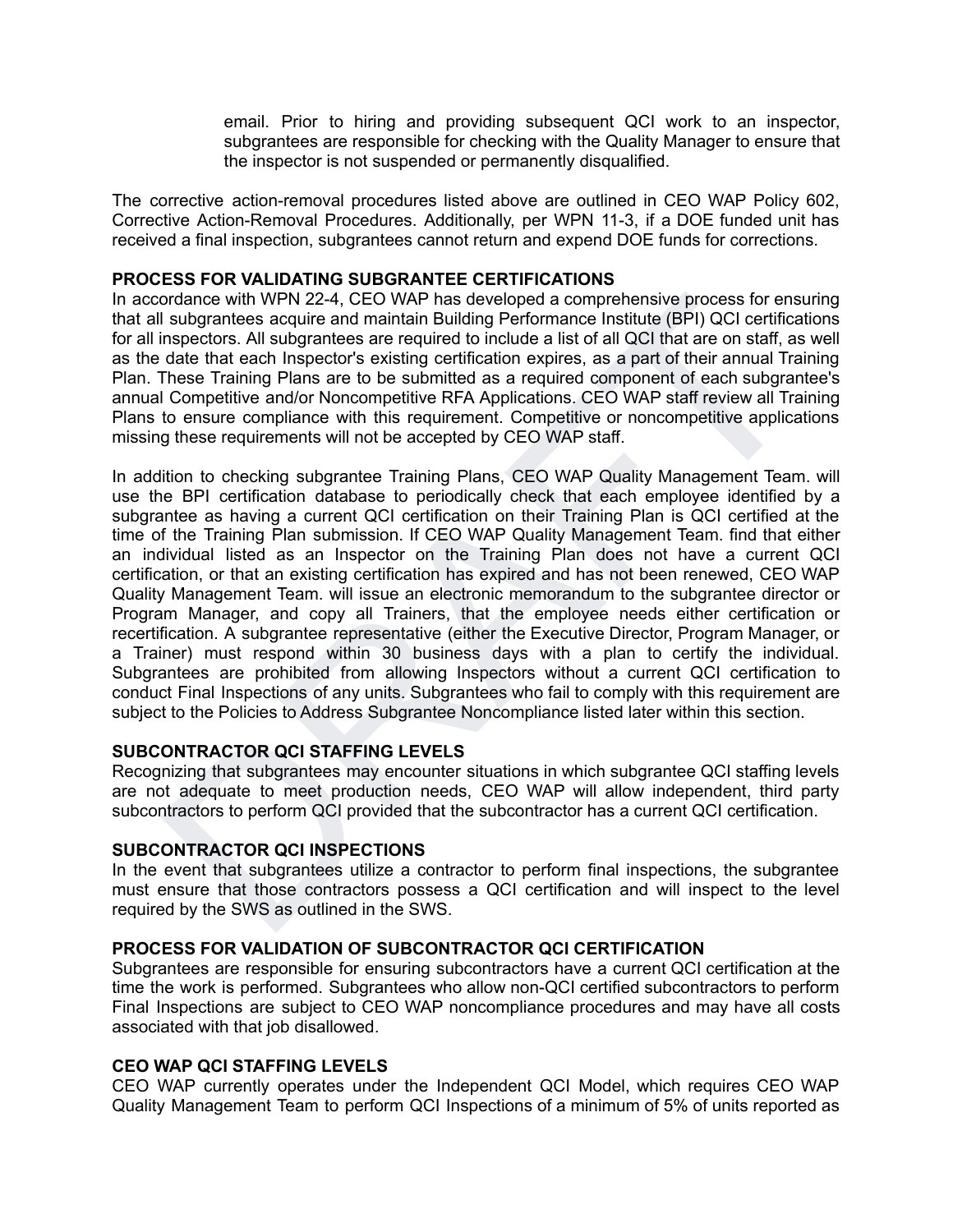completed using DOE funds across the State. Currently, CEO WAP believes that three on staff certified QCI are adequate to complete inspections of 5% of DOE funded units. Three CEO WAP Quality Management Team members have successfully received their QCI certifications, or recertifications, and are able to conduct inspections on all DOE funded units beginning July 1, 2022.

# **CEO WAP STAFF QCI INSPECTIONS**

spected to ensure that all weatherization work has been done in a accordance with SWS<br>ECO Policies, and to assess subgrantee inspector effectiveness and knowledge. QCI<br>of CEO WAP staff members will sign a Final Inspection CEO WAP staff are required to conduct onsite examinations of subgrantee and subcontractor work on 5% of DOE funded units designated as complete by subgrantees. These onsite audits are inspected to ensure that all weatherization work has been done in accordance with SWS and CEO Policies, and to assess subgrantee inspector effectiveness and knowledge. QCI certified CEO WAP staff members will sign a Final Inspection Form indicating that the job has been inspected by a CEO WAP QCI and has passed all QCI requirements. This document has been developed by CEO WAP and is available for DOE Project Officer review at their request.

# **PROCESS FOR VALIDATION OF CEO WAP STAFF QCI CERTIFICATIONS**

CEO WAP Quality Management Team. are required to be QCI certified at all times and are responsible for all certification and recertification. Proof of QCI Certification and recertification of all CEO WAP Quality Management Team. are available to the assigned DOE Project Officer as requested.

# **POLICIES TO ADDRESS SUBGRANTEE NONCOMPLIANCE**

Per 2 CFR 200.338, if a subgrantee fails to comply with any term of an award as stated in Federal or CEO WAP policies and procedures, the subgrantee may be subject to one or more of the following actions:

- 1. Temporarily withhold cash payments pending correction of the deficiency.
- 2. Disallow all or part of the cost of the activity or action not in compliance.
- 3. Wholly or partly suspend or terminate the current award.
- 4. Withhold further awards.
- 5. Board notification and required response from the Board.
- 6. Take other remedies that may be legally available.
- 7. May result in reallocation of funding or production to another CEO WAP contracted entity.

If a subgrantee has a repeated history of poor performance, financial instability, mismanagement, violates the terms and conditions of the Cooperative Agreement (contract), or is irresponsible in administering the Weatherization program, CEO WAP may impose additional requirements needed in the following manner:

- 1. Subgrantees will be notified in writing (mail or electronically) as to the special conditions.
- 2. Reasons why the special conditions are being imposed.
- 3. Nature of required corrective action.
- 4. Time allowed for completion of the corrective action.

The standard CEO WAP grievance procedure can be requested by the subgrantee at any time. Once the special conditions have been corrected to the satisfaction of CEO WAP they will be removed.

In addition to the above remedies, funding may be suspended in whole or in part by CEO WAP for frequent or repeated violations as well as financial mismanagement. In such a case written notification will be sent to the subgrantee and DOE stating the reasons for suspension, the effective date, and in the case of a partial termination the reduced or modified portion of the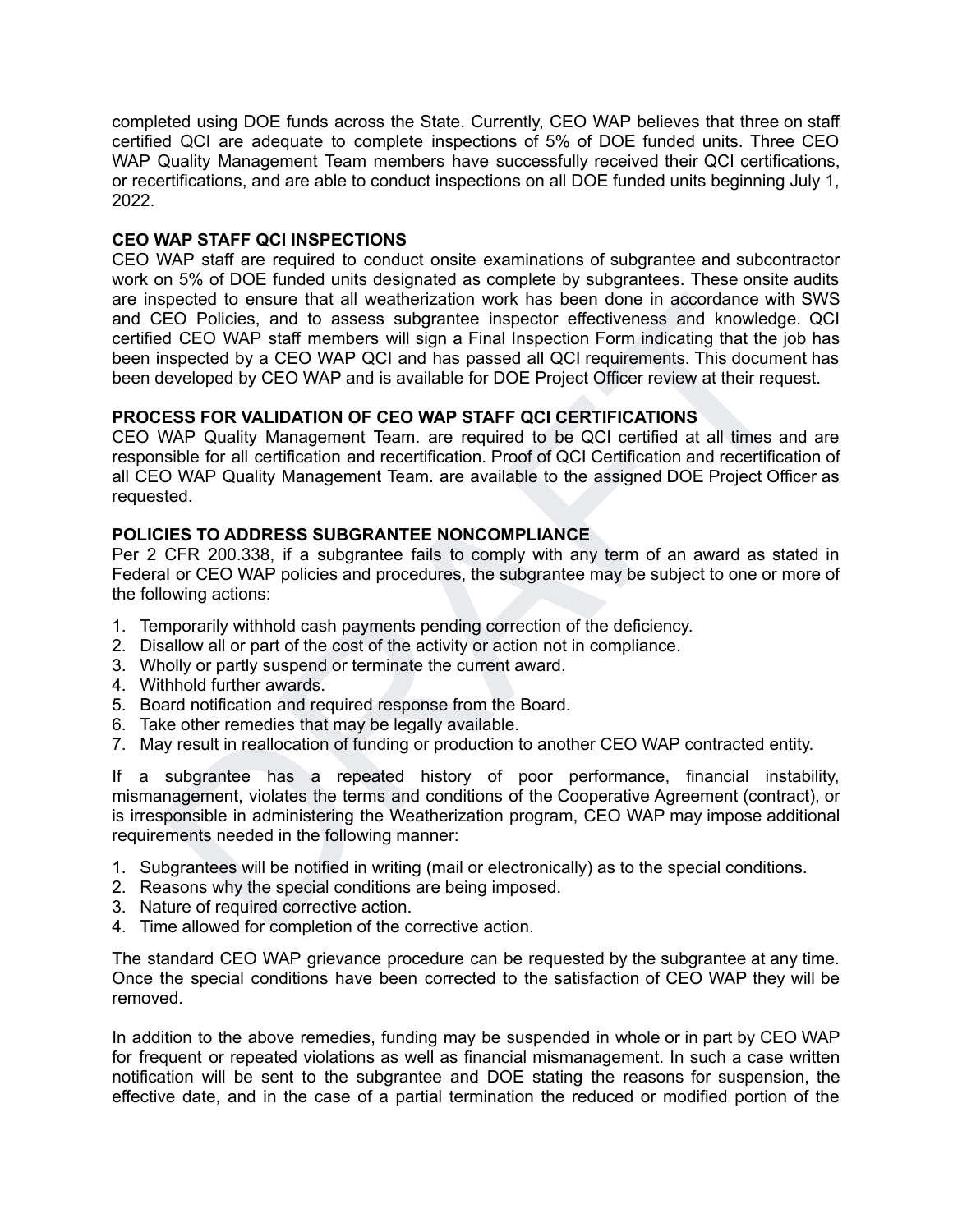funding. Should termination of an subgrantee contract be determined the following steps will be taken:

- 1. Notification in writing and effective date of termination to the subgrantee.
- 2. Complete inventory of all tools, materials, equipment and capital equipment will be conducted.
- 3. All grant purchased items (capital equipment, computers, tools, inventory, etc.) will be removed from the premises.
- 2. Close out procedures will begin.
- 3. All other actions will be determined by the CEO WAP Director.

In addition to these noncompliance measures, standard contract language included in each subgrantee's contract further outlines the remedies available to the State of Colorado.

### **MULTIFAMILY INSPECTOR TRAINING**

See out procedures will begin!<br>
the ractions will be determined by the CEO WAP Director.<br>
dition to these noncompliance measures, standard contract language included in each<br>
filtion to these noncompliance measures, standa A three week long Multifamily Quality Control Inspector Training and Certification course was completed on March 15th, 2019. Santa Fe Community College, EnergySmart Academy, an Interstate Renewable Energy Council (IREC) accredited training entity, provided a two week online, one week in-person training, proctoring, and certifications. CEO Quality Control Inspectors attended, tested out, and received certification. The training course covers most of the Job Task Analysis (JTAs), but it is not an IREC Accredited certification. When the Multifamily QCI requirements become effective, subgrantees doing multifamily work will review the requirements, develop a compliance plan, attain the specific multifamily QCI certification needed, and ensure compliance via only having those who attain the specific multifamily QCI certification inspect their projects.

# **V.6 WEATHERIZATION ANALYSIS OF EFFECTIVENESS**

CEO WAP utilizes a four-pronged approach to assess subgrantee effectiveness in relation to overall program administration and performance. This four-pronged approach allows CEO WAP staff to conduct multifaceted analysis of the program that allows CEO WAP to use historical performance and current program trends to identify and mediate any potential issues that might impact the program in the future. CEO WAP believes that this process leads to long-term program stability, effective and responsible utilization of taxpayer funds, and overall program health. The four methods used by CEO WAP staff to evaluate program effectiveness include:

- 1. Evaluating subgrantees in regards to specific performance indicators
- 2. Evaluating subgrantees' risk in relation to proper administration of grant funding through a Risk Management Assessment
- 3. Analyzing performance in relation to other subgrantees with similar subgrantee profiles
- 4. Fostering a welcoming and inclusive environment based on equity, diversity, and inclusion (EDI) at both the grantee and subgrantee levels.

The following sections provide greater detail as to how CEO WAP staff use each of these four methods to evaluate subgrantee and program effectiveness.

### **PERFORMANCE INDICATORS**

Using previous program year data, CEO WAP has identified the following five performance indicators that generally can be used to assess subgrantee effectiveness and overall program success. These performance indicators are: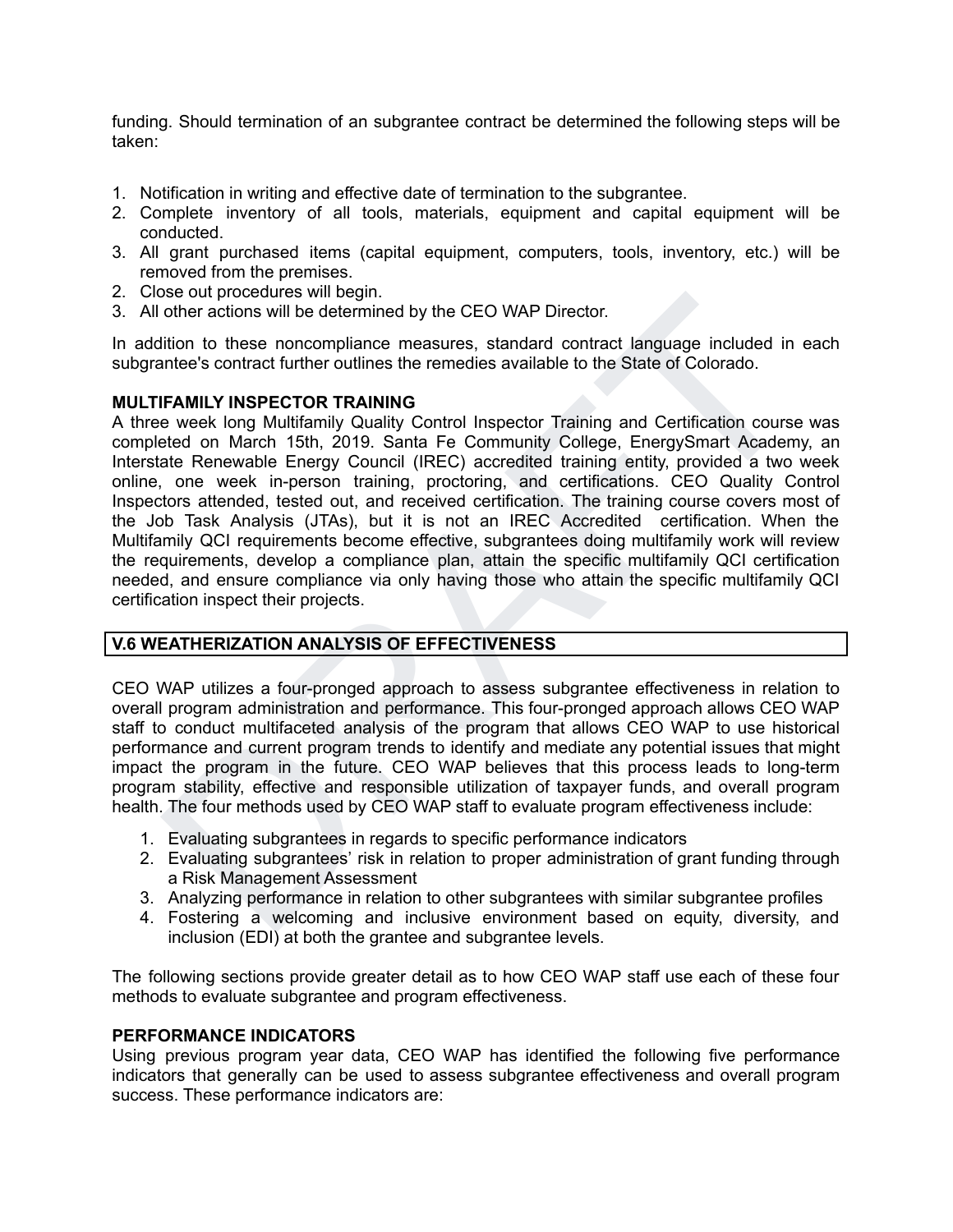- 1. Efficient Spending of DOE Funds Subgrantee effectiveness is largely determined by the full and efficient spending all allocated DOE funds within a designated program year. Subgrantees that consistently bill to the grant show proper use of ASHRAE testing and installation requirements, proper allocation of subgrantee resources, effective use of funds, proper program administration, proper understanding of allowable and disallowable costs, and successful implementation of the program in general. From a top-level perspective, subgrantee spending of DOE funds in a responsible manner ensures program continuity in future funding cycles, which assists in the overall health of CEO WAP.
- 2. Per Unit Average (PUA) Program effectiveness is also determined by how well subgrantees are able to meet or better their target PUA for DOE allocated funds. Subgrantees that meet or better their target PUA show proper financial and program administration, as well as a fundamental understanding of allowable and disallowable costs. Subgrantees are consistently compared to their historical PUA to identify trends around efficient unit production. Issues such as spikes in costs, or growth in labor charged to the grant are assessed to identify deficiencies or trends that may show that subgrantees are not conducting work effectively.
- by andrees are able to meet or better their target PUA for DDE allocated funds.<br>Bogarnetes that meet or better their target PUA show proper financial and program<br>ministration, as well as a fundamental understanding of allo 3. Unit Production – The third component that determines subgrantee effectiveness is how successful subgrantees are at providing high quality weatherization services to low income citizens of Colorado. This unit of effectiveness is measured by how many high quality, cost effective units a subgrantee is able to complete in a given program year. Subgrantees are allocated contractual targets based on a standard formula of total DOE budget/PUA and are assessed on their ability to meet these targets. Subgrantees that meet or exceed proposed production trends are deemed more effective and show greater program administration than those which lag in their proposed production targets.
- 4. Service in all 64 Colorado Counties Due to the significant amount of leveraged funding that Colorado receives, it is increasingly important to ensure service to all 64 Colorado counties. CEO WAP requires that each county receive a minimum of one weatherized unit per program year. Service to all 64 counties in Colorado shows proper use of the prioritization requirements, proper administration of program dollars and ensures overall program health.
- 5. Quality Installation of Weatherization Materials Subgrantees are also assessed on how effectively they utilize DOE funding to perform quality installation of weatherization materials. This performance indicator is assessed using the following four metrics as identified below.
	- a. Site Visits: The site visit provides CEO WAP staff an opportunity to assess not only the quality of the work, it also allows CEO WAP staff to assess subgrantee compliance with SWS Field Standards and CEO WAP policies and procedures. This provides CEO WAP staff an opportunity to provide real time training to subgrantee field staff in both the SWS and CEO WAP policies and procedures to enhance the program.
	- b. Utilization of the CEO WAP database: All installed measures on a home are collected through CEO WAP database and can be sorted, compared and evaluated in real time. This data provides insights regarding costs per unit, costs related to field functions or office functions, types of energy efficiency and health/safety measures being performed and their relative frequencies, and beginning and ending air leakage rates. CEO WAP monitors this data to determine if agencies are under performing or lacking proficiency in any one area. This data, along with the site visit information, provides a starting point for empirical and qualitative assessment of the effectiveness of the work being performed.
	- c. Quality Assurance Reports: Following a site visit, CEO WAP staff examines past quality assurance monitoring reports to identify recurring quality deficiencies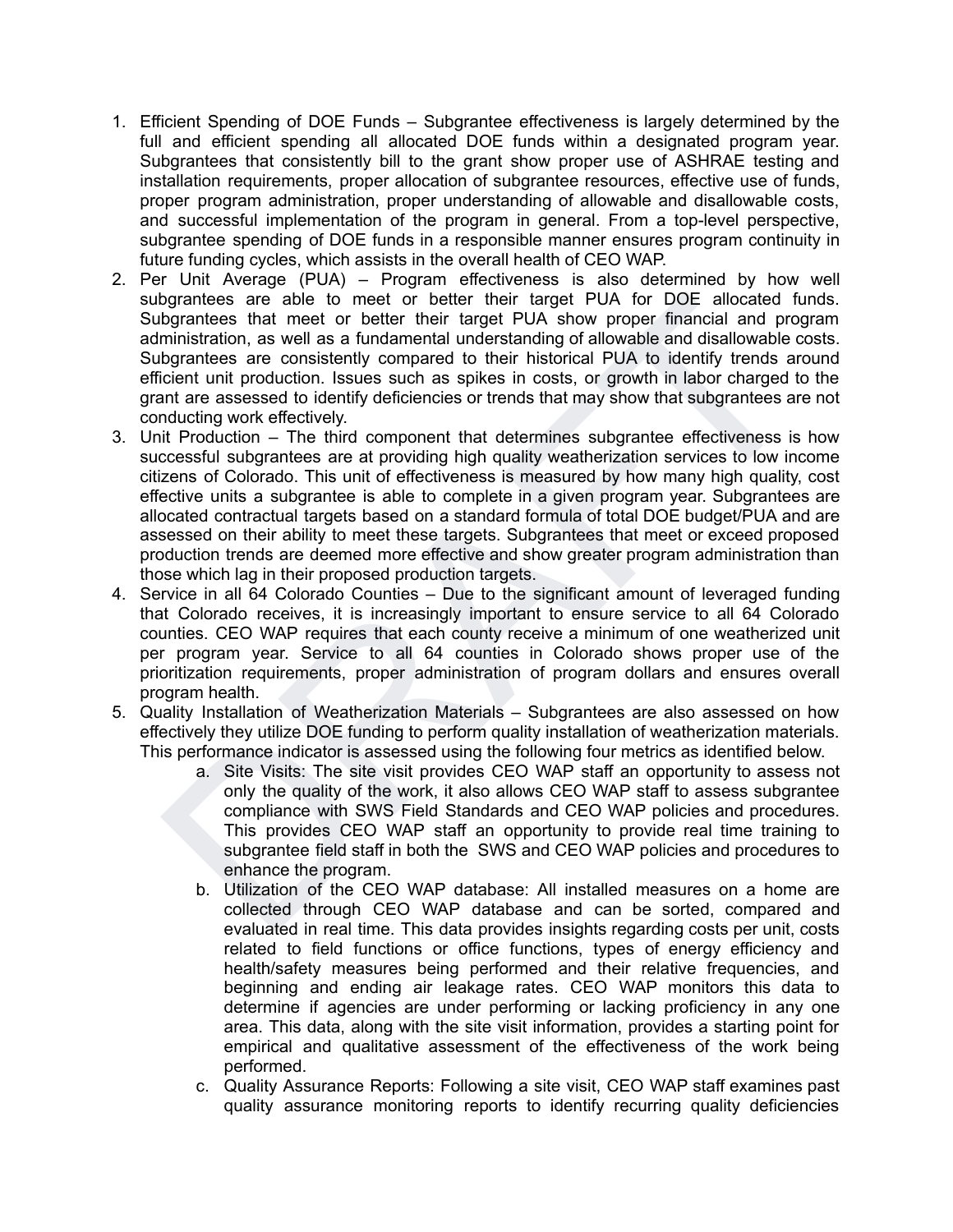within specific measures and/or processes. This process allows for the identification of Specific Training needs for specific subgrantees and also allows CEO WAP staff to identify issues that may occur across the entire subgrantee network, which could lead to additional Specific subgrantee network training as needed. This allows the subgrantee network greater program knowledge and a path to continuous improvement.

d. Communication with Subgrantees: CEO WAP staff is in continuous communication with subgrantee staff on waiver requests, question and answers, T&TA calls and T&TA meetings. Frequently, the training needs of a subgrantee are best understood by themselves and are expressed accordingly. This interaction, and the information gathered from it, is vital to determining the training needs of agencies and their staff and to assess the overall health of the program.

# **RISK MANAGEMENT ASSESSMENT**

are best understood by themeleves and are expressed accordingly. This virtual to determining the training needs of agencies and their staff and to assess the overall health of the program.<br>
MANAGEMENTA SSESSMENT<br>
MANAGEMEN Per CEO WAP policy, each subgrantee undergoes a Risk Management Assessment that classifies each subgrantee as either a low, medium, or high risk to CEO WAP, and by extension, all CEO WAP funding partners. This comprehensive Risk Management Assessment includes a detailed, six-step audit of all aspects of subgrantee organizational methods, financials, work quality, including the following risk factors as outlined in standard CEO WAP policy. These risk factors include:

- 1. Substantial financial or programmatic mismanagement is documented utilizing but not limited to the Administrative Monitoring Reports.
	- a. "Substantial" is defined as disallowed costs of a large dollar amount (generally \$1,000 or more, or of a repetitive nature).
- 2. Gross or deliberate neglect of generally accepted workmanship standards as evidenced utilizing QA Field Monitoring Reports.
	- a. "Gross neglect" is defined as frequently recurring corrective action item deficiencies that have not improved through additional training and guidance.
- 3. Production goals are not completed in a timely manner, according to the goals set forth in the current program year's contract and as documented in monthly production reports.
- 4. Substantial noncompliance with applicable rules and regulations as documented in Admin Monitoring, QA Field Monitoring, monthly production reports, or monthly fiscal reports.

CEO WAP implements subgrantee risk management assessment by applying a comprehensive six-step risk management plan that includes the following steps:

- 1. Identifying Standards for Subgrantee Success (can be considered low-risk)
- 2. Identifying and Evaluating Relevant Stakeholders (actively involved, impacted by performance, and exert influence)
- 3. Conducting Communication (inform and collaborate with stakeholders on risk management plan implementation)
- 4. Conduct Risk Assessment (outline risk status, identification, categorization, impact and probability, and prioritization)
- 5. Develop Avoidance, Mitigation, and Response (avoid and mitigate all risks, while implementing response plans for high priority risks)
- 6. Oversight (systematic monitoring and control reviews)

Once the avoidance, mitigation, and response step is successfully implemented at the subgrantee level and verified through oversight by CEO WAP, the subgrantee is then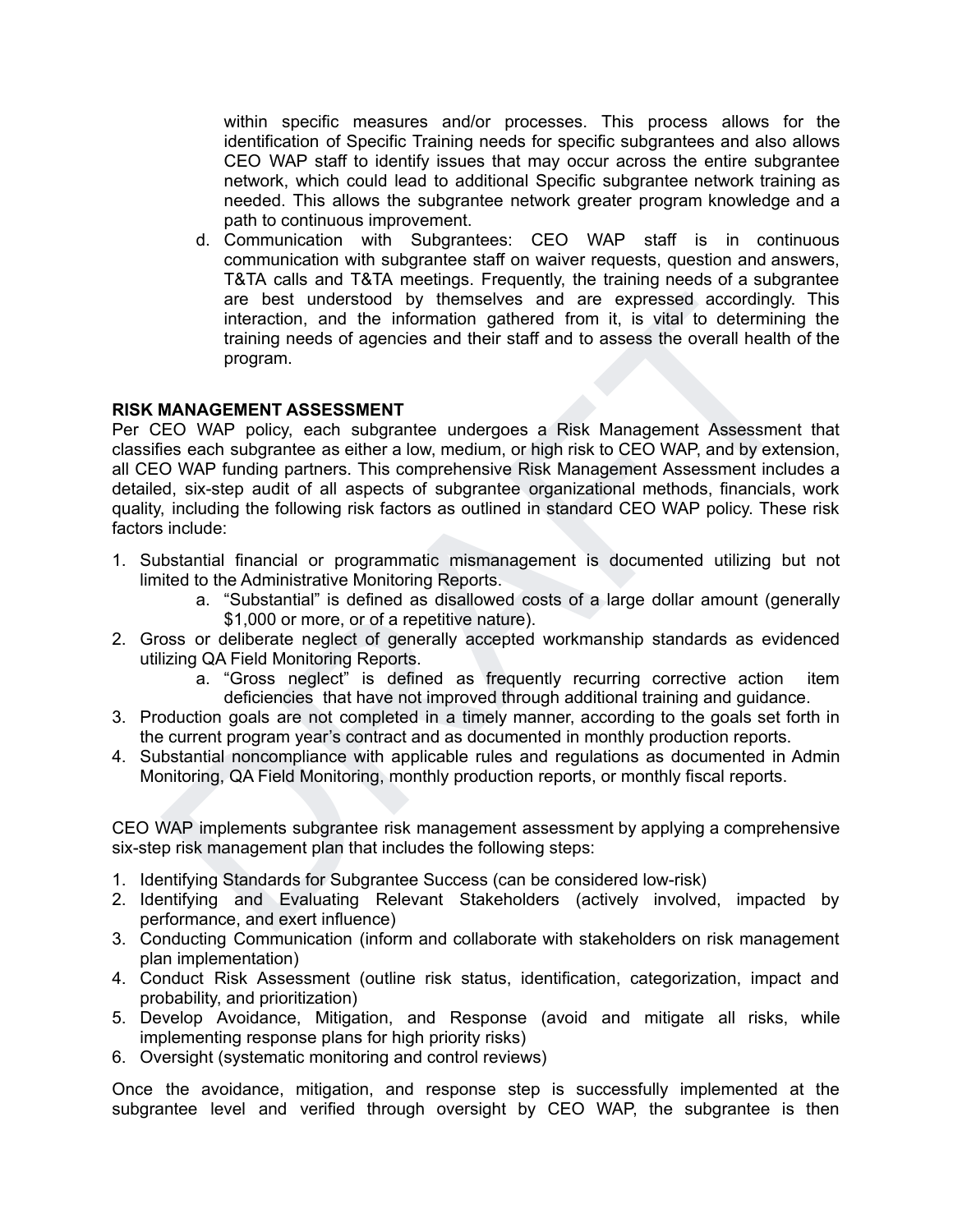reassessed with the intent of decreasing their overall risk status. This process allows CEO WAP to identify specific subgrantee risks and, using a replicable process, enact comprehensive change to reduce risk to the Grant. This provides CEO WAP with greater overall information, allows CEO WAP to assess subgrantee compliance, and to increase overall program health.

### **SUBGRANTEE PROFILE COMPARISON**

teristics, size of ferritory served, region specific costs, budgets, subgrantee organizational<br>ters, and many other elements that have a direct impact on how effective a subgrantee is<br>vering service. By comparing subgrante CEO WAP also assesses a subgrantee's effectiveness based on comparisons to other subgrantees with similar subgrantee profiles. These subgrantee profiles include elements that are not necessarily financial in scope, things such as heating degree days, population characteristics, size of territory served, region specific costs, budgets, subgrantee organizational structures, and many other elements that have a direct impact on how effective a subgrantee is in delivering service. By comparing subgrantees with similar subgrantee's profile, CEO WAP can better identify subgrantee deficiencies, long term program trends, evaluate cost effectiveness of service, innovative best practices, and track the true financial and administrative impact of changes to CEO WAP and DOE policies and procedures. This allows CEO WAP to identify potential issues in advance and allows CEO WAP to continuously update and tailor the program to preemptively address these issues. This process leads to long term program stability, effective and responsible utilization of taxpayer funds, and overall program health. This process also allows for the identification of training needs that exist within the subgrantee network which allows CEO WAP to customize Specific training needs to support both national comprehensive training and standards as well as CEO WAP and industry best practice standards.

# **EQUITY, DIVERSITY AND INCLUSION (EDI)**

On the ground, WAP subgrantees are expected to prioritize underserved populations, primarily those who bear the highest energy burden, as well as approach working with members in the practice of EDI at all times. For the past two years, CEO WAP has provided contracted EDI training to the Colorado WAP network on a semiannual basis, encouraging the professional growth of grantee and subgrantee staff. Recent topics have dealt with Principles of Inclusion, Impact vs. Intent, Allyship, and Bias Awareness. Using an EDI lens to approach CEO WAP's work allows for conscientiously ensuring that Colorado residents and Colorado WAP Network Staff are being served with equity.

Multiple members of CEO WAP staff are involved in an office-wide EDI working group striving to improve the accessibility, hiring, and retention challenges that exist across the network. One member of the CEO WAP team sits on the Hiring subcommittee for the EDI working group which is working to foster a welcoming and inclusive environment through the editing of language on job descriptions, work location and accessibility, and in the thoughtful review of applications. CEO WAP staff additionally has a presence at the Colorado Equity Alliance as well as the NASCSP Racial Equity Working Group. Once the CEO WAP Engagement Manager is onboarded, a statewide Workforce Advisory Group to further address EDI throughout Colorado WAP will be developed.

# **V.7 HEALTH AND SAFETY**

Per WPN 22-7 and 10 CFR 440.16, subgrantees are required to develop and implement detailed Health and Safety plans to ensure the health and safety of both workers and clients at all times. Subgrantee Health and Safety Plans must comply with all Occupational Safety and Health Administration (OSHA) regulations, all Colorado (SWS) Field Guide Health and Safety standards, all CEO WAP Health and Safety standards, as well as any other applicable State or Federal health and safety regulations. Subcontractors hired to perform weatherization work for a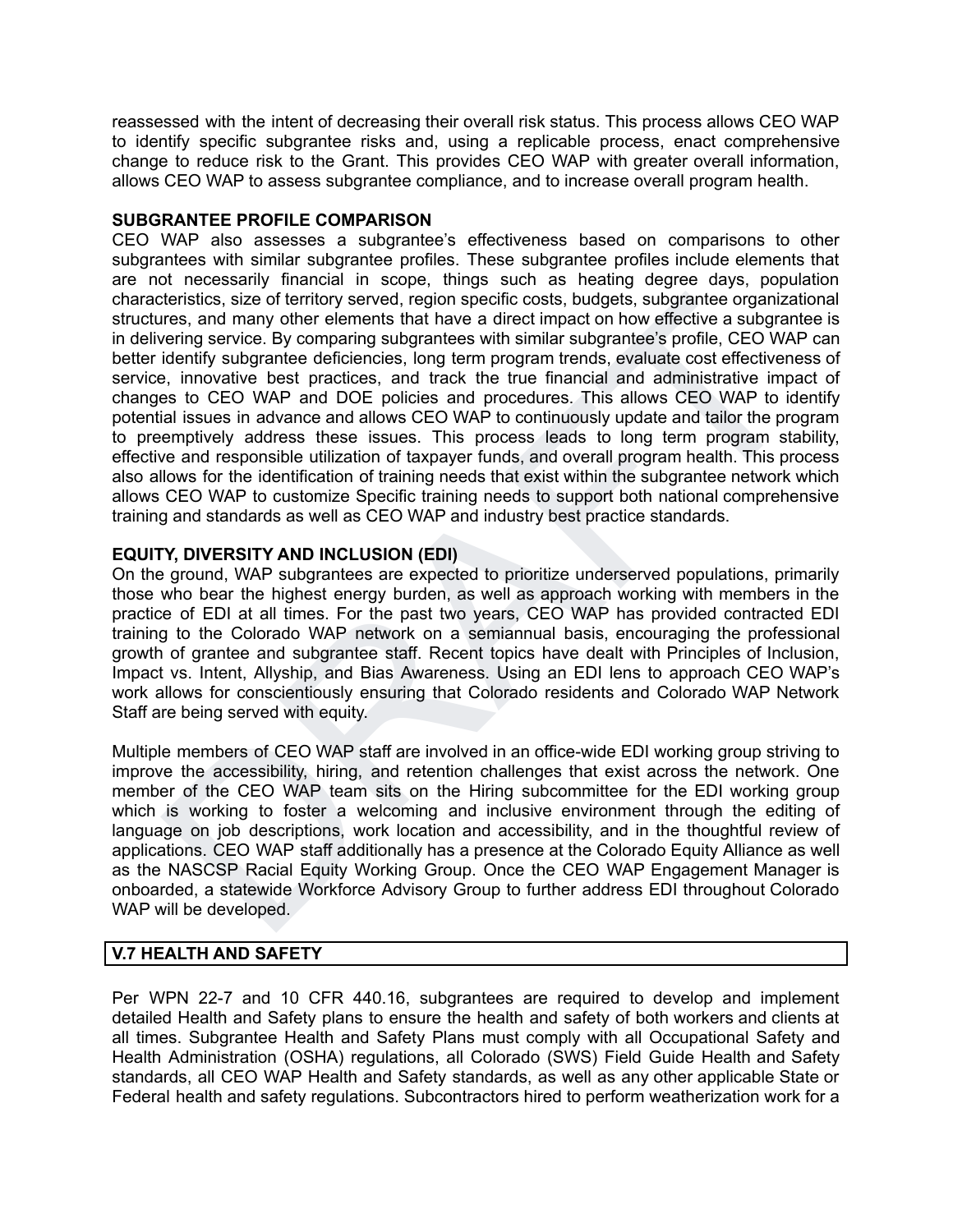subgrantee are required to follow all Health and Safety standards as listed within the subgrantee's Health and Safety Plans and the SWS. CEO WAP complies with all health and safety requirements outlined in WPN 22-7.

### **V.8 PROGRAM MANAGEMENT V.8.1 Overview and Organization**

At this point in time the FY22-23 Master File is written based on a continuing resolution and is not reflective of the actual budget and allocation, which will be delegated to CEO WAP before May 1, 2022, *by DOE. All figures and percentages for FY23 are estimates based on previous year's budget distribution.*

CEO WAP operates within the Colorado Energy Office (CEO). CEO WAP staff consists of:

For a transmission of the Corollam and the Corollam and the Corollam and the Corollam of the Corollam of the Corollam of the Corollam of the Corollam of the Corollam of the Corollam Corollam Provides for the Program Manage Deputy Director: Dominique Gomez Director: Ryan Harry Senior Program Manager: Stephanie Insinna-Sahondo Senior Program Manager: Amy Miller Senior Quality Manager: Andy Cordova Program Manager: Elizabeth Jaenicke Contract Manager: Randi Nusser Quality and Technical Manager: Zac Stewart Quality Manager: Jacob Wolff Program Associate: Elizabeth Lenox Program Associate: Barbara Pazos Almada Engagement Manager: *Position TBD* Quality Specialist: *Position TBD* Communications Associate: *Position TBD*

Other CEO staff provide support to the Weatherization Assistance Program, such as the CEO Executive Director Will Toor, Procurement Director Sara Graf, Director of Finance & Operations Gregg Hefner, Senior Budget Analyst Natalie Doerre, Accountant Alex Lopez, and Office Manager/HR Coordinator Susannah Blythe.

# **ALLOCATION OF STAFF SALARY COLORADO FISCAL YEAR 2021-22**

Deputy Director: Admin 10%, T&TA 0% Director: Admin 23.35%, T&TA 35.00% Senior Project Manager: Admin 15.55%, T&TA 42.80% Senior Program Manager: Admin 18.80%, T&TA 39.55% Program Manager: Admin 18.80%, T&TA 39.55% Program Associate: Admin 19.10%, T&TA 39.25% Program Associate: Admin 12.28%, T&TA 36.82% Program Associate: Admin 12.28%, T&TA 36.82% Quality Manager: Admin 14.25%, T&TA 44.10% Senior Technical and Training Manager: Admin 16.15%, T&TA 42.20% Quality and Technical Manager: Admin 18.30%, T&TA 51.70%

# **ALLOCATION OF STAFF SALARY COLORADO FISCAL YEAR 2022--2023**

Deputy Director: Admin 10%, T&TA 0% Director: Admin 23.35%, T&TA 35.00% Senior Program Manager: Admin 18.80%, T&TA 39.55% Senior Program Manager:Admin 18.80%, T&TA 39.55%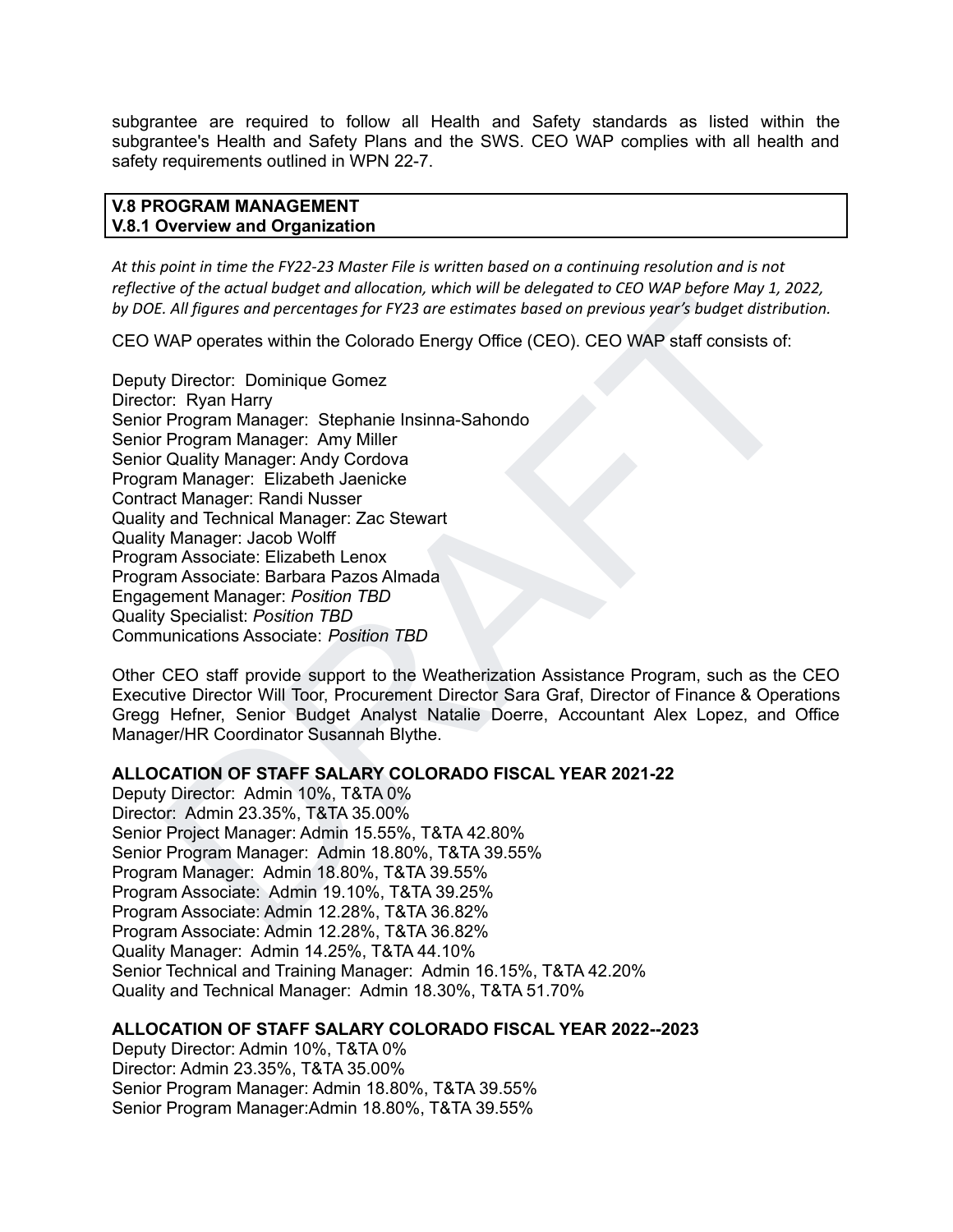Senior Quality Manager: Admin 15.55%, T&TA 42.80% Program Manager: Admin 19.10%, T&TA 39.25% Contract Manager: Admin 19.10%, T&TA 39.25% Quality and Technical Manager: Admin 18.30%, T&TA 51.70% Quality Manager: Admin 14.25%, T&TA 44.10% Program Associate: Admin 12.28%, T&TA 36.82% Program Associate: Admin 12.28%, T&TA 36.82% Engagement Manager: Admin 19.10%, T&TA 39.25% Quality Specialist: Admin 16.15%, T&TA 42.20% Communications Associate: Admin 12.28%, T&TA 36.82%

# **SELECTION OF SUBGRANTEES**

CEO WAP will not utilize its request for applications (RFA) process during PY22-23. The subgrantees selected for PY22-23 are as follows:

- (1) Region 2: Pueblo County Department of Human Services
- (2) Region 4: Housing Resources of Western Colorado (HRWC)
- (3) Region 5: Northwest Colorado Council of Governments (NWCCOG)
- (4) Region 7: Arapahoe County Weatherization Division
- (5) Region 8: Energy Resource Center (ERC)
- (6) Region 11: Energy Outreach Colorado Efficiency, LLC. (EOCE)

All aforementioned subgrantees were CEO WAP local administering agencies during PY21-22 and selected for PY22-23 based on the criteria outlined in 10 CFR 440.15.

unications Associate: Admin 12.28%, T&TA 36.82%<br>
CTION OF SUBGRANTEES<br>
WAP will not utilize its request for applications (RFA) process during PY22-23. The<br>
metees selected for PY22-23 are as follows:<br>
Region 4: Housing Res Each subgrantee is a public or nonprofit entity, underwent the opportunity to be commented on via the public hearing, have the requisite experience and history of performance, have experience in assisting low-income persons in its areas to be served, and continue to demonstrate the capacity to undertake a timely and effective weatherization program.

### **V.8.2 Administrative Expenditure Limits**

The following budgetary caps are not to be exceeded by CEO WAP and by extension all subgrantees:

- 1. No more than 15% of any DOE grant may be used by the grantee and subgrantees for administrative purposes.
- 2. Not more than 7.5% may be used by CEO WAP for administrative purposes.
- 3. No less than 7.5% must be made available to subgrantees by CEO WAP.
- 4. CEO WAP may provide up to an additional 5% to subgrantees receiving grants of less than \$350,000 of new DOE money.
	- a) Program income and leveraged resources that are used in the DOE Weatherization Program may be treated as appropriated funds, in which case these funds can be added to the total appropriated funds to determine overall administrative costs.

CEO WAP will perform a financial needs assessment to determine if any subgrantee receiving less than \$350,000 total funding in any program year requires more than 7.5% to cover administrative costs. All subgrantees will receive at least 7.5% of their allocation in the form of administration funds. For PY22-23 all subgrantee agencies will be funded at more than \$350,000 and therefore this is not a consideration.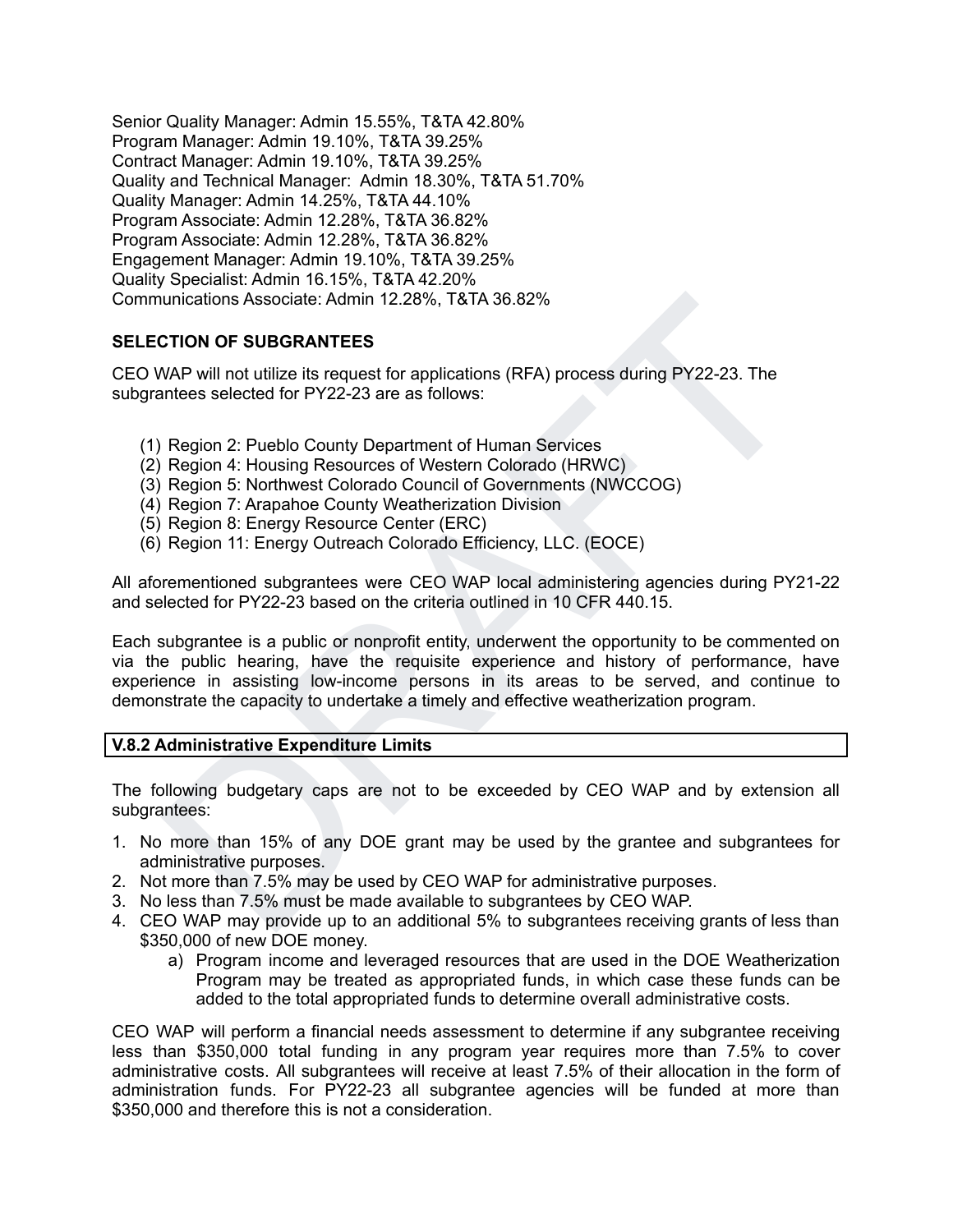# **V.8.3 Monitoring Activities**

Per WPN 20-4, CEO WAP is responsible for executing the activities identified in the State Plan as approved by DOE. This responsibility includes ensuring that grant funds are expended in accordance with applicable law, including the regulations contained in 10 CFR 440, Financial Assistance Rule 2 CFR 200, Weatherization Program Notices, and other procedures that DOE may issue. Specifically, CEO WAP is required to conduct monitoring and oversight of all subgrantees in the following areas:

- 1. Programmatic and Management Monitoring
	- a) Subgrantee Review
	- b) Financial/Administrative
	- c) Equipment/Inventory/Materials
	- d) Eligibility
	- e) Rental
	- f) Feedback and Reporting
	- g) Energy Audits
	- h) Field Work
	- i) Health & Safety
	- j) Quality Assurance Subgrantee Monitoring
	- k) Training & Technical Assistance
	- l) Staff or entity performing the monitoring
- sinces in the unionwing areas.<br>
a) Subgrante Review<br>
b) Financial/Administrative<br>
b) Financial/Administrative<br>
c) Equipment/Inventory/Materials<br>
e) Rental<br>
f) Field Work<br>
h) Field Work<br>
h) Field Work<br>
h) Field Work<br>
h) Tri m) How monitoring results are handled and required follow-up procedures
- 2. Subgrantee Monitoring
	- a) Program Overview (Client File Review, Work Orders, etc.)
	- b) Financial/Administration
	- c) Inventory
	- d) Energy Audits
	- e) Qualifications & Training
	- f) Weatherization of Units
	- g) Health & Safety
	- h) Final Inspections
	- i) Staff or entity performing the monitoring
	- j) How monitoring results are handled and required follow-up procedures
- 3. Financial Monitoring
	- a) Financial Management/Accounting Systems and Operations
	- b) Audits
	- c) Payroll/Personnel
	- d) Vehicles and Equipment
	- e) Procurement
	- f) Invoicing
	- g) Records Retention
	- h) Staff or entity performing the monitoring
	- i) How monitoring results are handled and required follow-up procedures Sub-awards/Subgrantee Monitoring

Per 10 CFR 440.12(b)(6), CEO WAP accomplishes oversight and monitoring of subgrantees by conducting annual administrative and technical monitoring that allows CEO WAP staff with specialized knowledge in these specific areas to assess subgrantee compliance. Per DOE guidance, CEO WAP reserves the right to monitor more units than the baseline requirement for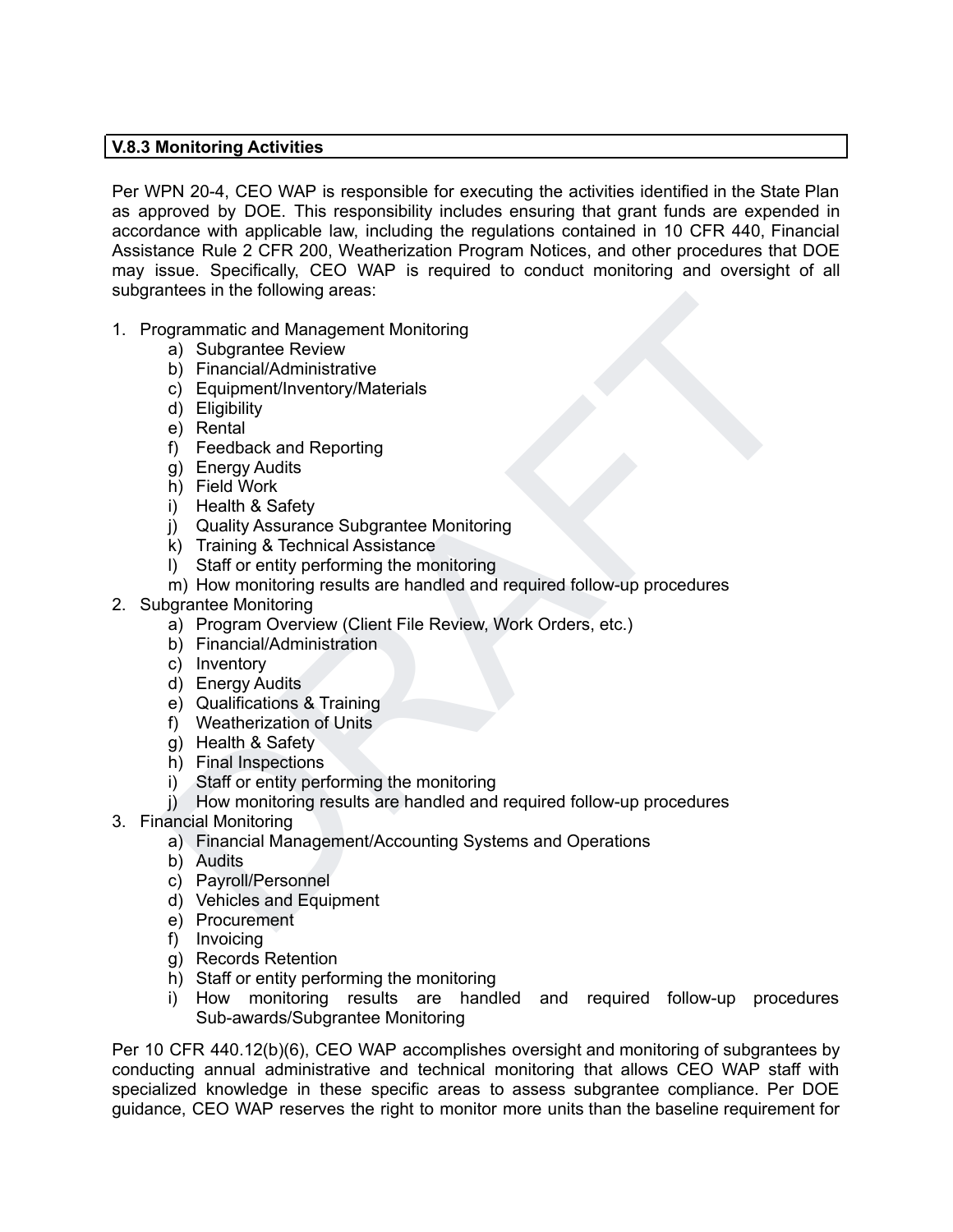subgrantees who have significant deficiencies. CEO WAP monitoring staff is comprised of one FTE who is responsible for conducting administrative monitoring of subgrantees in relation to financial and administrative functions, 0.8 FTE certified QCI/0.2 FTE Trainer, and two 0.4 FTE certified QCI/0.6 FTE Trainers, who are responsible for performing technical monitoring of subgrantees related to the installation of energy conservation measures and health and safety repairs in clients' homes. For PY22-23, the following individuals will conduct monitoring of the following subgrantees:

Stephanie Insinna-Sahondo will be supervising the Administrative Monitoring efforts. Amy Miller and Elizabeth Jaenicke will be leading the efforts with support from Randi Nusser, Libby Lenox, and Barbara Pazos: Administrative/Financial Monitoring – Pueblo County Department of Human Services, Housing Resources of Western Colorado, Northwest Colorado Council of Governments, Arapahoe County Weatherization Division, Energy Resource Center, and Energy Outreach Colorado Efficiency, LLC.

Jacob Wolff: (0.8) Technical Monitoring /(0.2) Training – Pueblo County Department of Human Services, Housing Resources of Western Colorado, Northwest Colorado Council of Governments, Arapahoe County Weatherization Division, and Energy Resource Center

Andy Cordova: (0.4) Technical Monitoring/(0.6) Training – Pueblo County Department of Human Services, Housing Resources of Western Colorado, Northwest Colorado Council of Governments, Arapahoe County Weatherization Division, Energy Resource Center, and Energy Outreach Colorado Efficiency, LLC

Zac Stewart: (0.4) Technical Monitoring/(0.6) Training – Pueblo County Department of Human Services, Housing Resources of Western Colorado, Northwest Colorado Council of Governments, Arapahoe County Weatherization Division, and Energy Resource Center

9.3% of Administrative and 9.3% of T&TA funds are allocated for monitoring activities.

# **ADMINISTRATIVE MONITORING**

lizabeth Jennichée will be leading the efforts with support from Randi Nusser, Libby Lenox, and<br>arbara Pazos: Administrative/Financial Monitoring – Pueblo County Department of Human<br>es, Housing Resources of Western Colorad Administrative monitoring of all subgrantees is conducted by either the Senior Program Manager or Program Manager and Program Associates at a minimum of once per program year. During an administrative monitoring, each subgrantee's programmatic and financial management are reviewed for compliance with DOE and CEO WAP policies and procedures. Following the completion of an administrative monitoring, the Senior Program Manager or Program Manager is required to complete and submit to the subgrantees the standard CEO WAP Administrative Monitoring Report within 30 days of conducting the administrative monitoring.

Prior to the monitoring, subgrantees submit electronic versions of core policies, procedures, financial audits, insurance certificates, and key operational documents for review and archiving. Administrative monitoring is primarily concerned with addressing subgrantee performance in the following areas:

- 1. Organizational Information
- 2. Outreach and Production
- 3. Personnel
- 4. Documentation
- 5. Procurement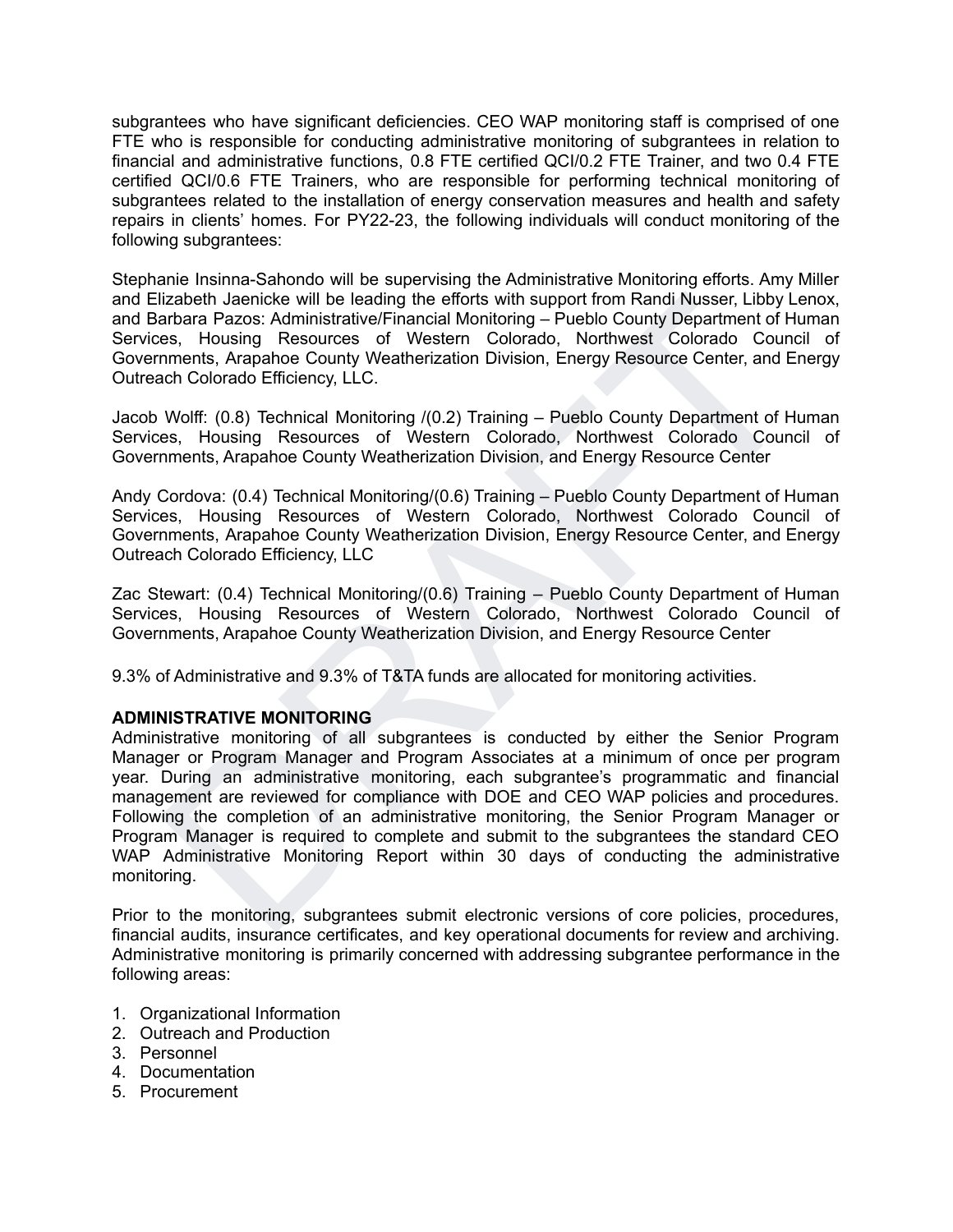- 6. Inventory
- 7. Financial Management
- 8. Review of previous administrative monitoring outcomes

Administrative monitoring allows CEO WAP staff to disseminate efficiencies by identifying administrative best practices that can be shared with other subgrantees, thus, reducing functional program requirements where feasible, building in quality checks for administrative processes and procedures, and identifying ways of streamlining operations.

The Administrative Monitoring Report contains the following elements:

- A. Introduction
- B. Methodology
- C. Administrative Monitoring Review
- D. Client File Review
- E. Action Items
- F. Subgrantee Acknowledgment and Performance Statement

munistrative Monitoring Report contains the following elements:<br>
richatoion<br>
richatoion<br>
richatoion<br>
richately externed in the Review<br>
tion literative Monitoring Review<br>
tion literative Monitoring Review<br>
tion literative m Upon receipt of the Administrative Monitoring Report, subgrantees have 30 days for an authorized representative to sign the Administrative Monitoring Report, archive internally for future reference, and provide corrective action plans back to CEO WAP addressing all deficiencies identified during monitoring, per WPN 20-4. The corrective action plans must identify a process and resolution to address a major deficiency and state a reasonable time period for resolution to occur.

### **CLIENT FILE REVIEW**

As part of administrative monitoring, a minimum of 5% of all DOE funded client files are provided for review to ensure subgrantee compliance with DOE and CEO WAP client file requirements. In order to ensure transparency and consistency across all client file reviews, CEO WAP uses the standard CEO WAP Pre-Interview & Client File Checklist. The checklist includes the following elements, as applicable:

- 1. Unit Information (i.e. funding source, heating fuel, job number, own or rent, priorities, structure type, year built)
- 2. Eligibility and Permission (i.e. application date, call-back and go-back documentation, client complaint and resolution documentation, client sign and date application, copy of valid ID, deferral information, lawful presence affidavit, permission form for client and landlord if renter, permission to photograph, prequalified or income qualified, subgrantee sign and date application)
- 3. Field Requirements (i.e. ASHRAE 62.2 calculation form, audit form, BWR accurate to application, CAZ summary, chemical sensitivity form, cost records and invoices, date of final QCI inspection, deviation documentation, duct testing, final inspection form, final QCI sign and date, health and safety inspection/notification form, HVAC system efficiency testing, mold/moisture assessment form, NEAT or MHEA audit/work order, NEAT or MHEA economic analysis report, permits, photo documentation, pre and post blower door tests, radon informed consent language/form, radon pamphlet received by client and landlord if renter, refrigerator replacement form, state waivers, subgrantee waivers, suspected asbestos material inspection form, utility data consent forms, ventilation calculation form)
- 4. Renovate Right Procedures (RRP) (i.e. certified renovator certificate, lead safe pamphlet
- 5. State Historic Preservation Office (SHPO) (i.e. historical documentation, historical property, required SHPO review)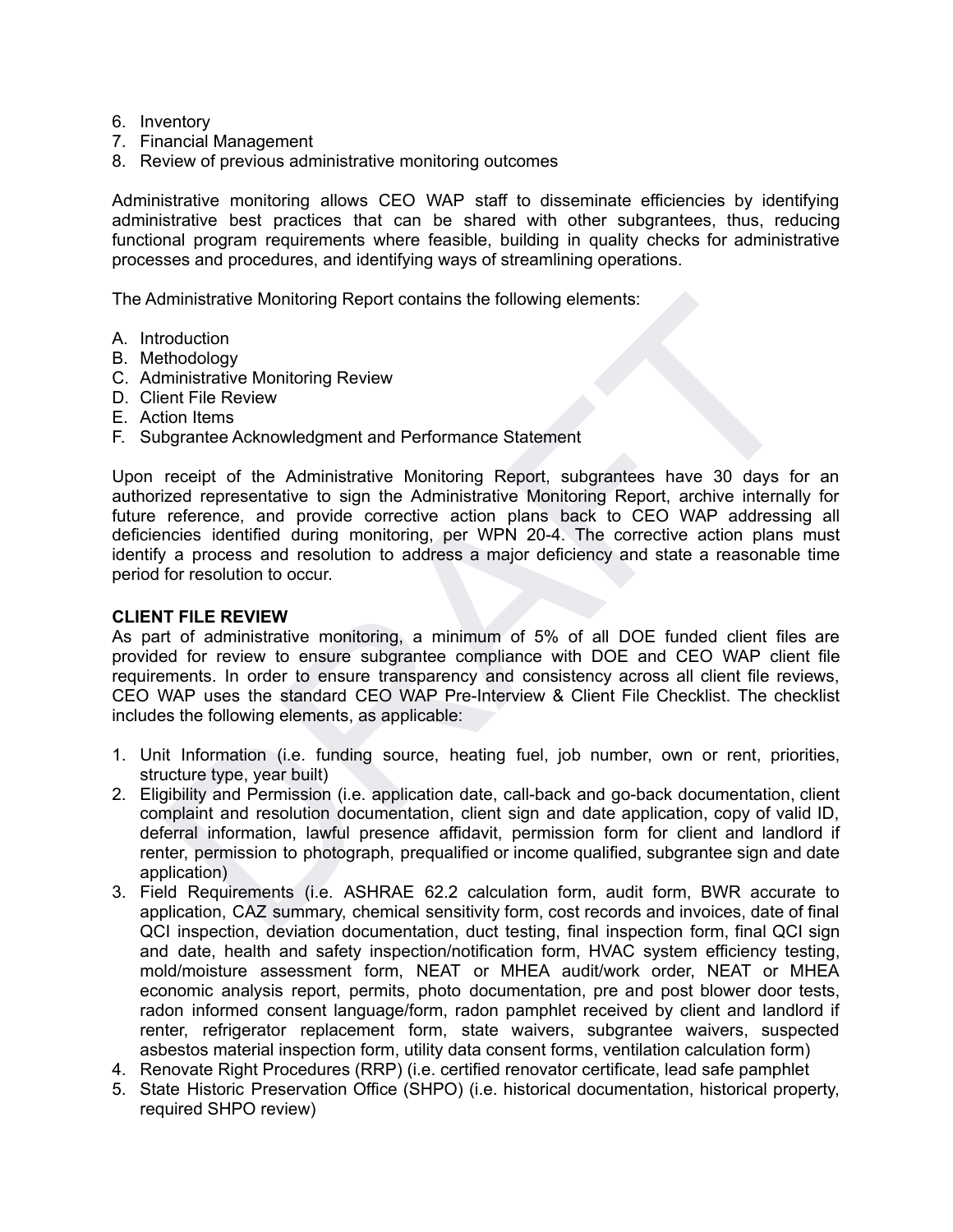- 6. Landlord Contribution (i.e. contribution amount, date of landlord payment)
- 7. Rooftop PV (i.e. cost records and invoices, DOE project officer approval email, rooftop PV final inspection form, rooftop PV owner agreement, solar assist grant form, solar site assessment, solar workbook printout)

Included in the Administrative Monitoring Report are details regarding deficient areas of client files. Subgrantees are required to develop action plans based on deficiencies and are required to regain compliance prior to the end of the program year. CEO WAP staff check to ensure that any issues that occur with client file documentation are corrected by the subgrantee in accordance with the severity of the violation.

### **ANTICIPATED PY22-23 ADMINISTRATIVE MONITORING SCHEDULE**

Due to costs associated with administrative monitoring, CEO WAP typically conducts the administrative monitoring and client file review during the same visit, however, due to unit production schedules and when units are reported as closed, this can sometimes pose a challenge. As a result,CEO WAP may or may not be able to complete both portions of the review at the same time. The schedule, which is subject to change, for PY 22-23 is:

R2: Pueblo, February 2023 R4: HRWC, May 2023 R5: NWCCOG, March 2023 R7: Arapahoe, December 2022 R8: ERC, January 2023 R11: EOCE, June 2023

Additionally, CEO WAP will perform an annual review of Subgrantee Financial Audits.

# **TECHNICAL MONITORING**

fance with the severity of the violation.<br>
2D Costs associated with arministrative monitoring. GEO WAP typically conducts the<br>
listrative monitoring and client file review during the same visit, however, due to unit<br>
sistr Technical monitoring of subgrantees allows CEO WAP Quality Management Team to assess subgrantee work in regards to the quality installation of weatherization materials, incidental repair measures and health and safety measures. The technical monitoring schedule typically begins in late August and runs through the end of June and is dependent upon when subgrantees report closed units for DOE jobs. When the subgrantee reports an adequate number of DOE jobs as being closed, members of CEO WAP Technical team inspect the work to ensure the work is being completed in accordance with DOE, CEO WAP, and SWS standards, policies, rules, and regulations.

The quality of the field work and client service is assessed by conducting onsite visits of homes served at various stages in the production process (during initial audits, while work is in progress, accompanying the subgrantee inspector, or after the home has been reported to the state as a completed unit). A minimum of 5% of completed units receive an onsite inspection by the CEO WAP Quality Management. This approach provides the greatest possible insights into the subgrantee's processes and how these processes might be affecting quality. Also, the opportunity to have a positive impact upon local performance is increased by interacting with the local field staff during the work (thus providing immediate feedback) rather than just communicating feedback to them indirectly (via reports which are addressed to management staff). This will allow both state and subgrantee staff to ascertain the overall quality of measures and to recognize trends, both within the subgrantees' organization and throughout the state. Statewide or region-wide problems will be addressed in group training and seminars. The specific needs of an individual subgrantee will be addressed through T&TA visits. Work quality is assessed and recorded via Technical Monitoring Reports that are issued to each subgrantee by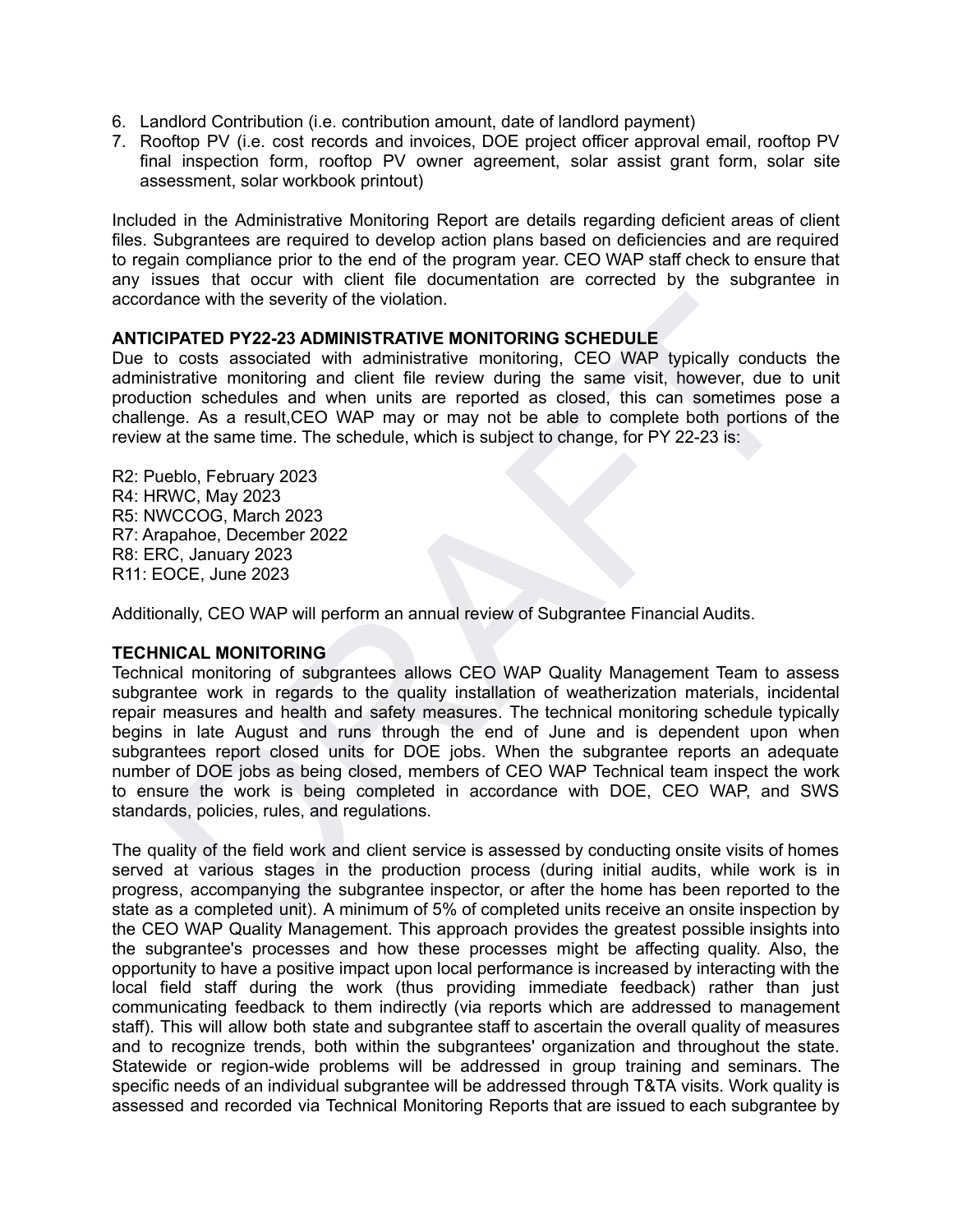CEO WAP staff within 30 days of the visit, following a QA monitoring. These reports are used to identify areas of strength and weakness found during the QA visits, and identify quality issues related to the installation of weatherization materials. CEO WAP Quality Management Team. classify all inspected work into one of the following categories:

- 1. No Corrective Action Deficiencies No deficiencies constituting substantial noncompliance with CEO WAP Program Guidance or the SWS.
- 2. Corrective Action Deficiencies Deficiencies constituting substantial noncompliance with CEO WAP Program Guidance or the SWS.
- 3. Recommendation Conditions observed that do not constitute substantial noncompliance with CEO WAP Program Guidance or the SWS.
- 4. Best Practice Work installed or weatherization processes completed that are exemplary in nature.

Once the QA report has been completed, CEO WAP Quality Management Team. forward the report to the appropriate subgrantee's designated point of contact, and request a signature indicating that the subgrantee has read the QA report in its entirety. The subgrantee has 30 days from receipt of the report to return a signed copy indicating the subgrantee has read the report, and, in the case of corrective action deficiencies , have developed an action plan for remedying all corrective action deficiencies.

# **VIRTUAL TECHNICAL MONITORING PLANS**

### **Technical Monitoring (Final Inspection by Grantee):**

-U www.Program Guidantee of the Sws.<br>
For WerPogram Guidantee of the Sws.<br>
The CEO WAP Program Guidantee or the SWS.<br>
In CEO WAP Cuality Management Team, forward the CEO WAP Cuality Management Team, forward the<br>
the CA rep The virtual Technical Monitoring would consist of receiving the contents of the client file before the virtual site visit. The file review would be completed, and any questions or comments noted so the Grantee monitor could respond during the virtual site visit. For the actual site visit, we would have the Subgrantee conduct a live streaming application so the Grantee monitor could observe the completed work and all diagnostic testing. We would be using all the same forms, checklists, and procedures we do when on site. This virtual technical monitoring will be conducted to satisfy the Grantee final inspection requirement (5%) of completed units.

Step Process:

- 1. A completed unit that needs a final inspection is selected and the client file is sent to Grantee staff electronically.
- 2. The monitors view the contents of the file and view the home via Google Earth if available. Notes are made in preparation.
- 3. The Subgrantee is present for the final inspection and will video call the Grantee monitor from the vehicle when they arrive on site.
- 4. The Subgrantee conducts the inspection, and holds the device for very clear and focused zooming on the inspection that is being done. The Subgrantee may have more than one device on hand as a backup if the first one battery life is not long enough to support the entire final inspection. The Subgrantee describes each activity like they would during a proctored field exam.
- 5. Everything that the Subgrantee would normally do is completed and video streamed with the Grantee monitor. The Grantee will ask the team of inspectors to slow down, stop, explain, or show a closer shot of certain measures as needed.
- 6. The diagnostic testing is highly important, and the camera must be angled to clearly see the meters, gauges, location of testing, and appliance operation. It is assumed this will take the most time of the inspection.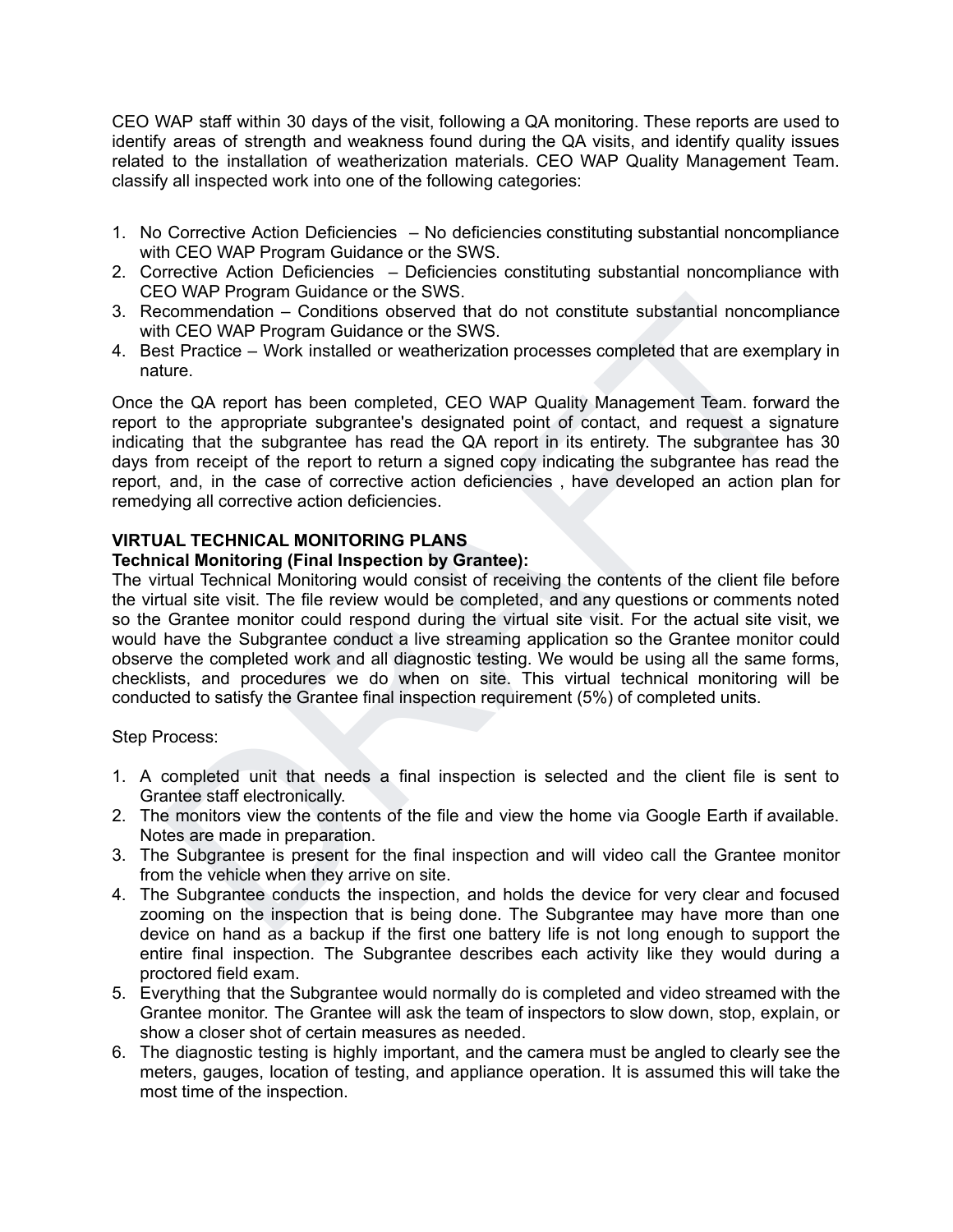- 7. As the final inspection is ending, the Grantee monitor gives the inspectors an opportunity to address anything they might have missed.
- 8. If it appears the home is being left in an unsafe manner, the Grantee monitor alerts the inspectors so that it can be corrected, and notations are made for the monitoring letter. Observations are made about how the inspectors addressed problems with the work or missed opportunities.
- 9. The final inspection visit is compared to the client file, and technical tool for consistency as the final inspection procedures are concluded.

# **Technical Monitoring (Work In-Progress):**

The virtual Technical Monitoring for work-in progress would consist of Subgrantee staff conducting a live

streaming application with the Grantee monitor could observe the work being performed and view any

diagnostic testing. We would be using all the same forms, checklists, and procedures we do when on site.

Step Process:

- 1. A client is selected from homes that have been assessed with materials and supplies on hand. If possible, select a home with multiple measures being installed to gain a wide understanding of the subgrantee's overall field practices. The client name and address are sent to Grantee staff prior to the virtual monitoring visit.
- 2. Once the Subgrantee's staff has unloaded their equipment and started work, they will contact the Grantee monitor for a group video call. This occurs from the vehicle to obtain street view.
- ical Monitoring (Work In-Progress):<br>
iritual Technical Monitoring (Work In-Progress would consist of Subgrantee staff<br>
cirgin alive<br>
iritual Technical Monitoring for work-in progress would consist of Subgrantee staff<br>
city 3. The Grantee monitor will observe the staff working from the street view and approach the person operating the device and tour the job site. The person operating the device should be familiar with that home's scope of work to know what areas of the home to view. It will be requested that the tour is slowed with closer zooms on areas the Grantee monitors need to see with more detail.
- 4. Each worker starting with the crew leader is asked what they are working on and how they are doing it.
- 5. The Grantee monitor views the condition of the vehicles and tools and views safety equipment, location of Personal Protective Equipment (PPE), and Field Guides.
- 6. Specific areas of work in progress are compared against the Grantee Field Guides and general OSHA compliance and safety practices are observed.
- 7. Safety violations or concerns are immediately brought up and communicated to the crew leader.
- 8. If it appears something is being missed, or not addressed properly, the team is given a chance to explain the reasoning.
- 9. The notes and video are later reviewed and compared to the technical tool for conclusion of the work in-progress monitoring.

# **Client File Review:**

Will be completed by having the Subgrantee meet virtually using a live streaming application. The Grantee will review all documents which would normally be reviewed when at the Subgrantee. All documents will be scanned and sent to the Grantee staff prior to the virtual meeting. The Grantee staff would review the documents before the virtual meeting just as at a site visit. The Subgrantee will redact confidential client information and/or utilize a secure file transfer protocol (FTP) so confidential information can be safely shared between the local Subgrantee and the Grantee staff. The following steps will be followed: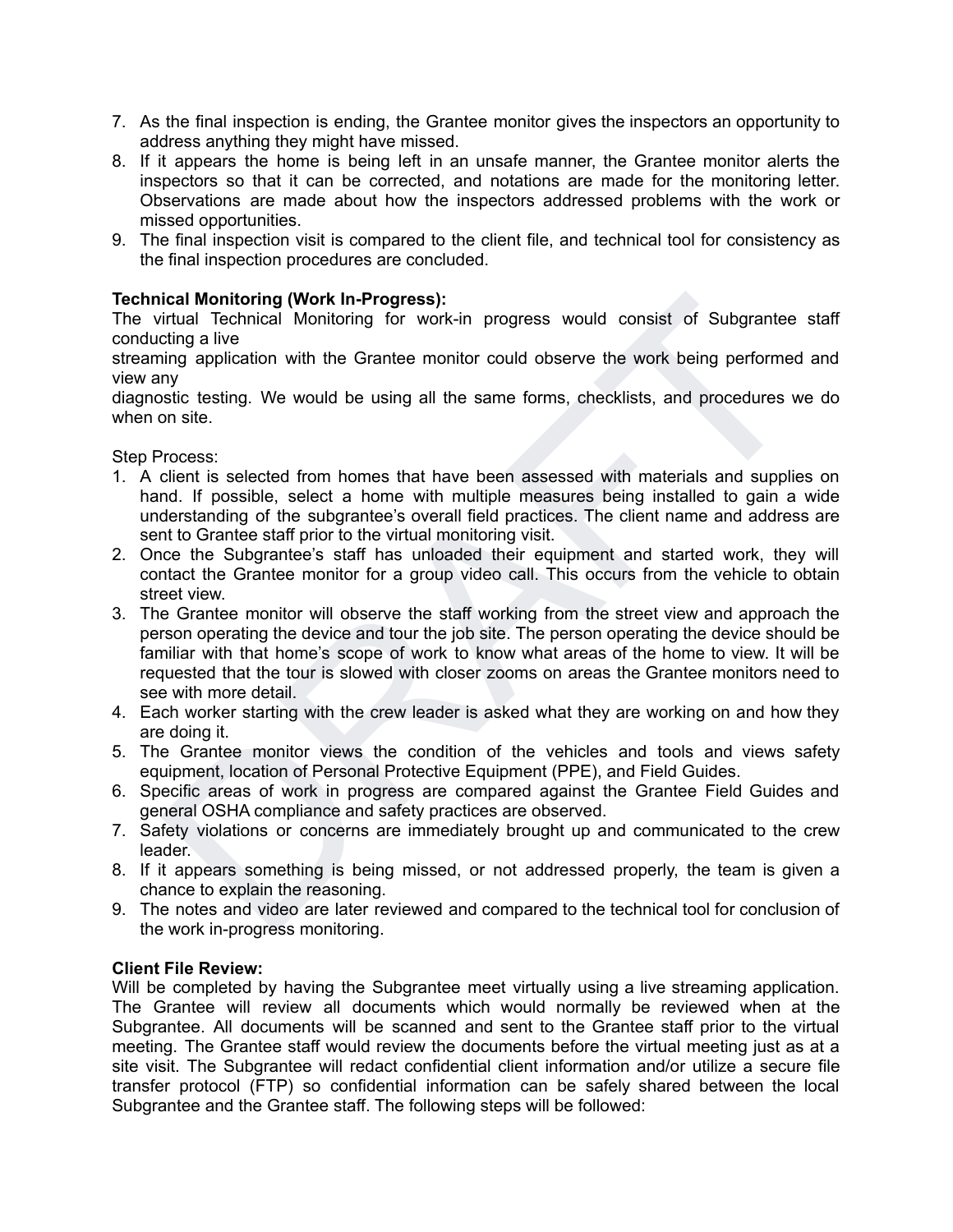Step Process:

- 1. Grantee staff will choose the required number of files to review from the list of recently completed jobs. They will provide the request to the local Subgrantee. The local Subgrantee will scan the client file and send them to the Grantee staff.
- 2. Grantee staff will review the files and note any questions or concerns.
- 3. The interview is scheduled with the Subgrantee involving key staff.
- 4. When the interview is complete, the information will be organized with any issues noted for follow-up during the virtual field visits.
- 5. If there are major deficiencies based on the Subgrantee's answers and provided information, that will also be documented in the monitoring report .

### **DOE ONSITE MONITORING**

here are major deficiencies based on the Subgrantee's answers and provided information,<br>the vill also be documented in the monitoring report.<br>
The Value of the DOE Project Officer<br>
PIPN 20-4, CEO WAP will provide all reque Per WPN 20-4, CEO WAP will provide all requested documents to the DOE Project Officer pertaining to the following areas during any DOE monitoring of CEO WAP or subgrantees:

Grantee Program Materials

- 1. Grantee and subgrantee most recent amended agreement
- 2. Completed subgrantee monitoring reports
- 3. Monitoring tool/instrument
- 4. Procedures manuals for program implementation (with technical reports)
- 5. Most recent Grantee support contract/training entities or other contracted activities
- 6. Procurement documentation related to agreements
- 7. Inventory tracking and records

# Subgrantee Program Materials

- 1. Current Grantee State Plan
- 2. Amended award with the Grantee (most recent version)
- 3. Grantee Weatherization Policies and Procedures Manual
- 4. Copies of files of homes to be reviewed and/or visited
- 5. Inventory tracking materials (if applicable)
- 6. Subcontractor Contracts
- 7. Procurement documents to verify competition
- 8. Most recent documentation of grantee monitoring visit
- 9. Costs and fixed price list (materials, services, audits, inspections, etc.)

CEO WAP shall confirm receipt of these requests and shall provide all documentation within the time period designated by the DOE Project Officer in all instances.

# **V.8.4 Training and Technical Assistance (T&TA) Approach and Activities**

CEO WAP places a high priority on training and technical assistance (T&TA) to ensure the delivery of high quality, safe, cost-effective, and consistent energy efficiency and health and safety services throughout the State of Colorado. To support this goal, CEO WAP training programs focusing on providing specific training and technical assistance to all subgrantees while maintaining strong and consistent program administration of DOE funds. Comprehensive training is provided by IREC entities and are typically related to certifications. The following sections provide a detailed outline of the comprehensive and specific technical training, as well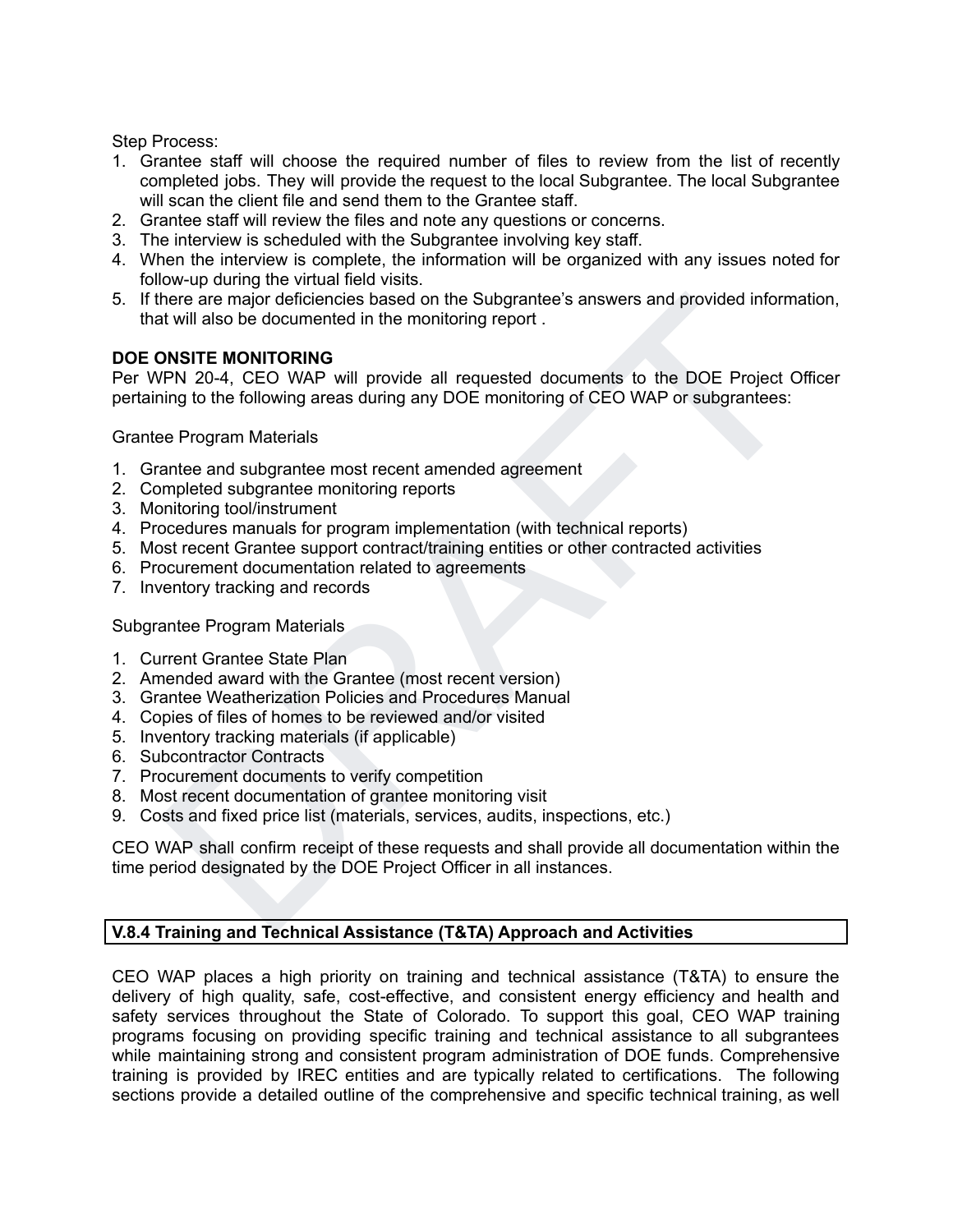as the administrative training that all occur under the umbrella of the CEO WAP T&TA program. CEO WAP complies with all training and technical assistance requirements outlined in WPN  $22 - 4$ 

### **ADMINISTRATIVE TRAINING**

m year. The second Administrative training performed by CEO WAP staff on a regular<br>is the 2 CFR 200 training which all subgrantees are invited to attent. The 2 CFR 200<br>information regarding Federal fiscal policies, process CEO WAP staff conduct Administrative training up to three times a year. The first annual administrative training is the Winter/Summer Meeting in which CEO WAP staff and subgrantees meet for two days to discuss CEO WAP Program Guidance, regulatory issues, and other administrative issues and changes that will be applicable to subgrantees in the upcoming program year. The second Administrative training performed by CEO WAP staff on a regular basis is the 2 CFR 200 training which all subgrantees are invited to attend. The 2 CFR 200 training is conducted by an outside contractor who provides CEO WAP staff and subgrantees with information regarding Federal fiscal policies, processes and changes that will be applicable for CEO WAP staff and subgrantees in the upcoming program year. The final Administrative training occurs in the summer/fall, usually within a few months of the beginning of the new program year. This CEO WAP Summer/Fall Training Meeting provides subgrantees and CEO WAP staff the opportunity to discuss changes in CEO WAP policy, understand program goals, and provide greater information as to the structure and process of the new program year. Training occurs on CEO WAP processes and procedures, reporting dates, database training, allowable and unallowable costs, and other administrative based information.

### **COMPREHENSIVE TECHNICAL TRAINING**

Per WPN 22-4 CEO WAP has developed and implemented a comprehensive, statewide subgrantee Technical Training Plan for PY22-23 that meets the requirements for comprehensive training as found in the National Renewable Energy Laboratory (NREL) Job Task Analysis (JTA) for QCI, Crew Leaders, Retrofit Installers, and Energy Auditors.

Per DOE standards, all subgrantee Inspectors, Retrofit Installers, Crew Leaders, and Energy Auditors are required to receive comprehensive training from an Interstate Renewable Energy Council (IREC) accredited program whose curriculum is aligned with the Job Task Analysis (JTA) for that occupation as identified by NREL. In order to ease the training burden, each subgrantee may select the training delivery method (i.e. in person, via distance learning, or a hybrid approach) that best meets the needs and capabilities of each subgrantee.

In order to maintain program continuity from a production and certification standpoint, subgrantees will be required to use the following timeline for certification of all subgrantee and subcontractor employees whose primary and secondary responsibilities fall within the each of the associated JTA's

CEO maintains workforce credentials through a partnership with The EnergySmart Academy (ESA) at Santa Fe Community College, which is a nationally recognized weatherization and energy efficiency training center that offers in-person and online training to its WAP subgrantees.

For the upcoming program year 2022-23, CEO will cover the cost of tuition for field and administrative staff that wish to take the following online courses offered by ESA as follows: Energy Auditor, Building Science Principles, Quality Control Inspector, Multifamily Quality Control Inspector, Retrofit Installer Technician, Crew Leader, Advanced Retrofits- Smart Thermostats, Energy Auditing Software, Cold-Climate Heat Pumps, Healthy Home Evaluator-The Essentials of Healthy Home, and other available classes offered. The courses offered by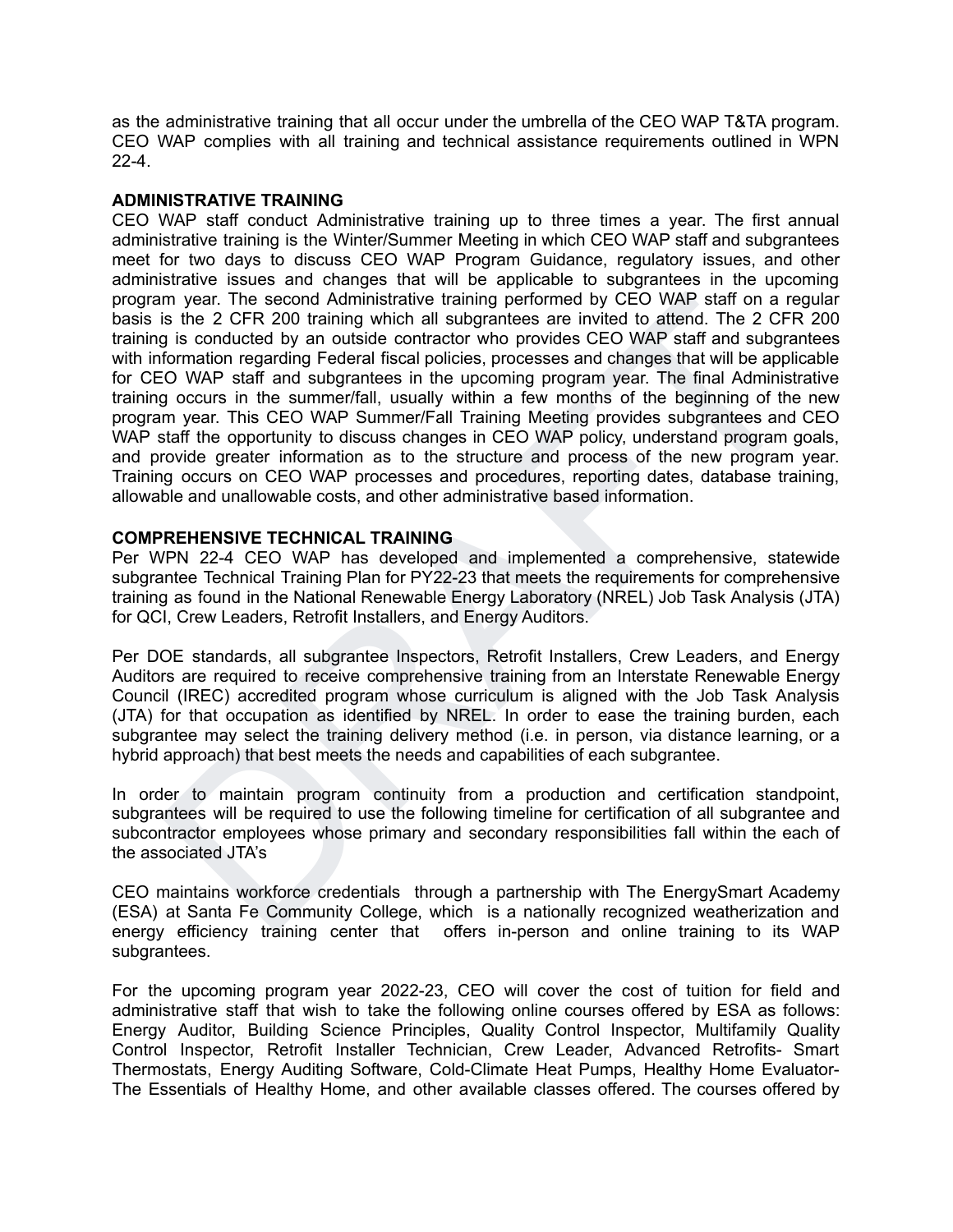ESA qualify for Continuing Education Units (CEU) from BPI, and can therefore be applied to the required CEUs needed for recertification of existing credentials.

### **SUBGRANTEE EMPLOYEES QUALITY CONTROL INSPECTORS:**

y Control Inspectors on staff, as well as the date that each chat Co certification expires. on the<br>since Training Plan that it is submitted annually to CEO WAP. Subgrantees will be<br>since for ensuring certifications of all CEO WAP subgrantees are required to have all individuals that are either full time or part time Inspectors complete comprehensive training and be certified as a BPI QCI. Inspectors that are hired must receive their QCI certification prior to conducting any final inspections for a subgrantee. In order to maintain program transparency, subgrantees are required to identify all Quality Control Inspectors on staff, as well as the date that each QCI certification expires, on the subgrantee Training Plan that is submitted annually to CEO WAP. Subgrantees will be responsible for ensuring certifications of all QCI certification are maintained and current at all times and are responsible for recertification in all instances. In addition to QCI certifications, all inspectors must receive an OSHA 30 and Lead Safe Renovator certifications. Additionally, a minimum of one subgrantee employee, not necessarily an iInspector, must have a Colorado Certified Asbestos Inspector on staff. Subgrantee QCI are required to receive comprehensive training only when they are renewing existing certifications. Certifications will be renewed and updated prior to expiration.

### **RETROFIT INSTALLERS, CREW LEADERS, AND ENERGY AUDITORS:**

Subgrantee employees whose primary and secondary duties fall under the JTA's for Retrofit Installers, Crew Leaders, and Energy Auditors are required to undergo comprehensive training and certification after the employees' existing Building Performance Institute (BPI) certifications have expired.

In order to maintain program transparency, subgrantees are required to identify all Retrofit Installers, Crew Leaders, and Energy Auditors that are on staff, as well as the date that each certification expires on the Training Plan that is submitted annually to CEO WAP. Subgrantees will be responsible for ensuring certifications of all Retrofit Installers, Crew Leaders, and Energy Auditors are maintained and current at all times and are responsible for recertification in all instances. OSHA 30 or CPR/ First Aid certification is required for Crew Leaders. Additionally, a minimum of one subgrantee employee, must have a Colorado Department of Public Health and Environment Certified Asbestos Building Inspector on staff.

# **SUBCONTRACTORS**

#### **QCI:**

Subgrantees are allowed to hire subcontractors to perform final inspections of DOE funded units provided that the inspector is QCI certified. Subgrantees are required to verify that all subcontractors hired to conduct a final inspection are QCI certified at all times, and that the QCI has not had any prior contact with the unit per the independent QCI model that has been adapted for the program.

### **SUBCONTRACTOR RETROFIT INSTALLERS, CREW LEADER, AND ENERGY AUDITOR:**

Subcontractors hired by subgrantees are not required to have Retrofit Installers, Crew Leader, and Energy Auditor certifications, however all work performed by subcontractors must meet the standards and practices found in the SWS and SWS. Subgrantees are responsible for distributing applicable SWS guidelines to all subcontractors and are also responsible for ensuring all work performed by subcontractors meets the standards as found in the SWS at all times. Work performed that does not have an associated SWS standard, must comply with all DOE SWS & Field Guide standards, if applicable. Work performed by subcontractors that do not have an associated SWS or DOE SWS, must be compliant with CEO WAP Policies.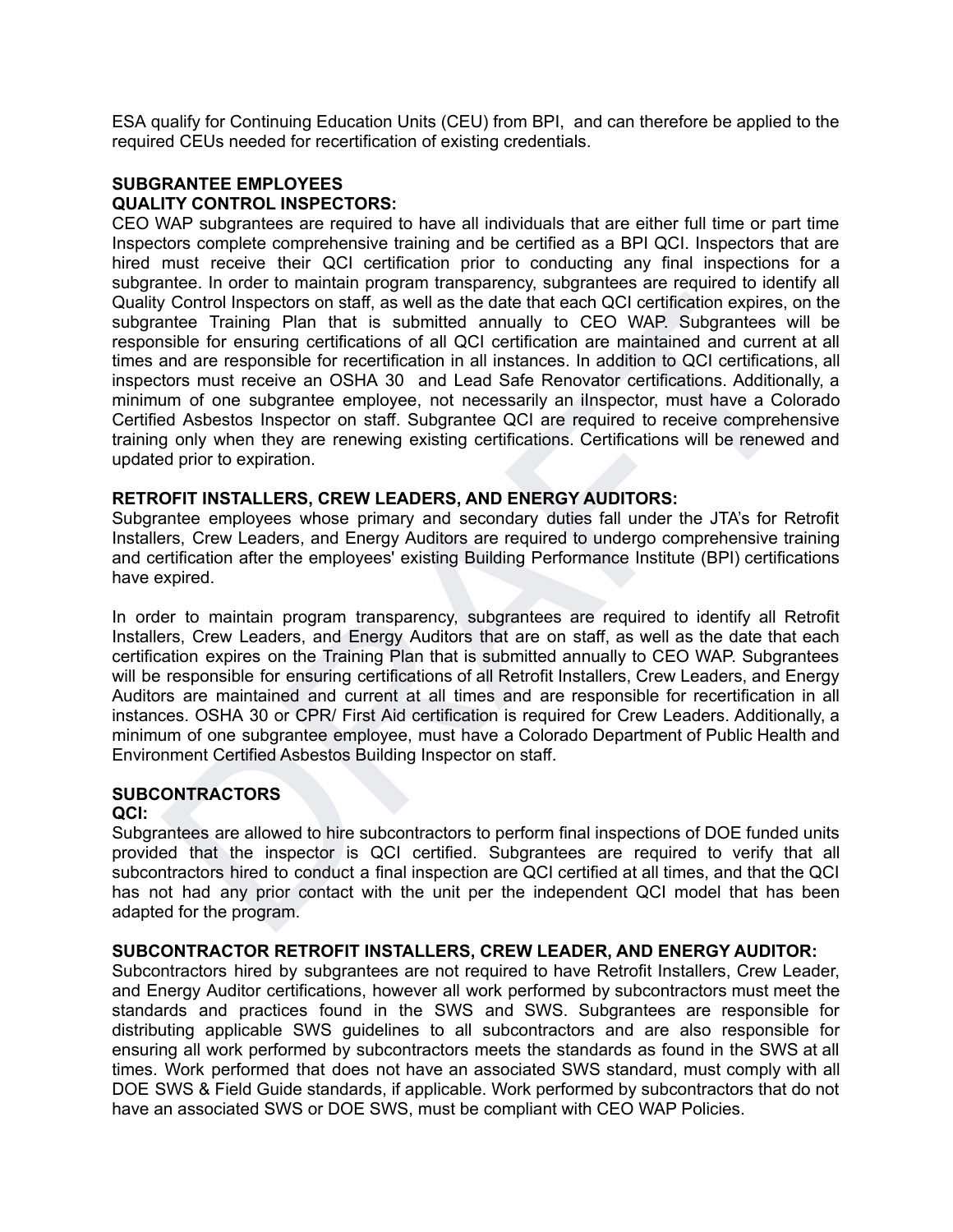Agency Trainers may invite subcontractors to participate in local field training or provide on-the-job training to subcontractors on the job-site. Subcontractors are encouraged to enroll in subgrantee training courses, such as the BPI certification courses or field internships. T&TA funds may be used to train contractors, provided that the subcontractor is participating in the program during the program year. In making the determination for contractor participation in training with grant funds, subgrantees must secure a retention agreement in exchange for the training. The contract agreement must stipulate that contractors will work in the program, at a minimum, for a specific amount of time that aligns with the cost of the T&TA provided. Subgrantees must obtain approval to enter into such agreements by CEO prior to engaging with the contractor. After the approval process, proof of agreement in the form of a contract must be provided to CEO before contractors can receive scholarship compensation. CEO will only compensate for tuition costs. Travel, per diem, and other ancillary costs associated with training will not be approved.

### **SPECIFIC TECHNICAL TRAINING**

anters must obtain approval to ener in to such agreements by CEO prior to energaing with<br>ntractor. After the approval process, proof of agreement in the form of a contract must be<br>ed to CEO before contractors can receive s Specific Trainings consist of single issue, short term, training designed to address acute deficiencies in the field or in day to day program management, or based on Quality Assurance Inspection deficiencies. The primary objective of Specific training is to review the work flow process, identify inefficiencies, and to discuss ways to improve the overall processes of subgrantees. Specific training is conducted by CEO WAP Quality Management Team. and other approved training entities. All subgrantees will receive Specific Training during 2022-23. Specific Training consists of training in all elements of CEO WAP, and SWS Policies, including, but not limited to: combustion appliance testing, pressure diagnostics, NEAT/MHEA, work order development, SWS, ASHRAE 62.2.2016, manufactured homes, measures installation, and other trainings as requested. Training typically includes classroom training and hands-on training out in the field. In addition, a general review of the training objectives and an overview of the Weatherization Program from a national and state perspective will be conducted at each subgrantee training. Additionally, general work processes including job set up, safety, and good or best practices will be covered in the initial training review and throughout the training process.

Other, more specific Specific training needs are assessed by CEO WAP Quality Management Team. via four methods, they are:

1. Site Visits: Site visits provide an opportunity for CEO WAP Quality Management Team. to assess subgrantee work quality and compliance with the SWS and CEO WAP Policies and Procedures. Site visits consist of evaluating completed and in-progress work for adherence to the SWS standards, review of client files to ensure adherence to CEO WAP policies, and to identify subgrantee specific issues that require additional training. Onsite visits help the CEO WAP Quality Management Team. to identify specific subgrantee training needs as well as best practices that one subgrantee may have developed that could be used by other subgrantees. All site visits performed by the CEO WAP Quality Management Team. have an associated Quality Assurance (QA) Report for that visit that provides detailed analysis of the work performed by the subgrantee on completed DOE units. Once the QA Report for a subgrantee has been completed, the CEO WAP Quality Management Team. meets to discuss the subgrantee's overall performance, outstanding issues and concerns to be aware of during future visits. During these meetings, subgrantee specific training needs are identified and discussed. If subgrantee specific training is deemed necessary, the technical team will create a training plan that will address these deficiencies. If corrective action item deficiencies are identified during the visit, specific action items are discussed and responses are required by the subgrantee. These reports, including their corrective action item deficiencies, are stored on the CEO WAP database and reviewed before the subgrantee's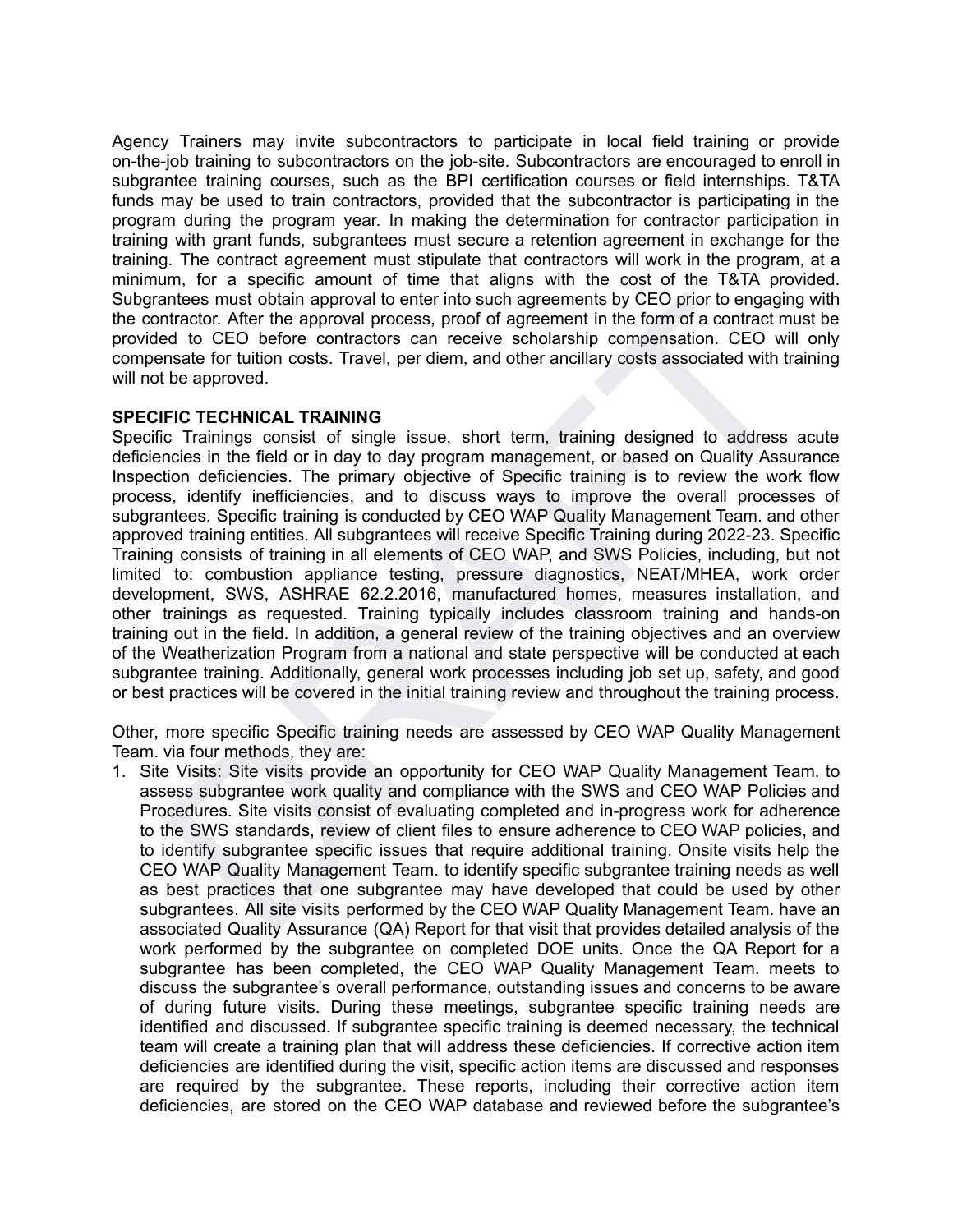next QA visit to ensure the problem has been resolved and the subgrantee complies moving forward.

- 2. All information relating to installed measures are collected through the CEO WAP database, and can be sorted, compared and evaluated in real time. This data provides insights regarding costs per unit, costs related to field functions or office functions, types of energy efficiency and health/safety measures being performed and their relative frequencies, and beginning and ending air leakage rates. Each month, reports including subgrantee specific production analysis (including all installed measures and their costs) and fiscal analysis (including budget to actual reports) are completed and posted on the CEO WAP database. CEO WAP monitors this data to determine if agencies are under performing or lacking proficiency in any one particular area. Outliers are determined and necessary Specific training activities are developed by the technical team. This data, along with the site visit information, provides a starting point for empirical and qualitative assessment of the effectiveness of the work being performed.
- 3. External QA reports that are reviewed include, but are not limited to: DOE Project Officer monitoring reports, internal state audits, and IG reports. CEO WAP examines ALL quality assurance monitoring reports to identify recurring quality deficiencies within specific measures and/or processes.
- FO WAP monitors this data to determine if agencies are under performing or lacking<br>of ciency in any one particular area. Outliers are determined and necessary Specific<br>intrigractivities are developed by the technical team. 4. CEO WAP maintains copies of all standards and policies, including the SWS, CEO WAP Policies and Procedures, and all other technical requirements on the CEO WAP database, to which all subgrantees have access to. Upon updating the rules, regulations, or standards of any documents, CEO WAP emails a copy of the changed requirements to the Program Director of each subgrantee and requests that each Director send back an email stating that they have received the updated requirements. In addition, CEO WAP staff update the control copy on CEO WAP database with the updated information so that all subgrantees have access to the most recent standards.

# **V.9 Energy Crisis and Disaster Response Plan**

The purpose of the CEO WAP Disaster Relief Plan is to provide weatherization emergency services to low-income individuals and families affected by a disaster as determined by a Presidential or Gubernatorial order declaring either a Federal or State Emergency. The disaster generally involves the following phases: the crisis itself, cleanup, and repair or rebuilding of the area. It is not uncommon for weatherization work to be suspended during the crisis and early cleanup period until such time as community services including electricity, water and other infrastructure can be restored. The plan will be in effect dependent upon the anticipated recovery period.

Disaster relief services are only available to qualified low-income residential households directly affected by the declared disaster. Local agencies are required to identify and provide weatherization assistance to elderly persons, persons with disabilities, families with children 5 and under. However, in the case of a declared disaster, households located in the disaster area can take top priority as long as the households are income eligible and meet one of the priorities established in regulation and are free and clear of any insurance claim or other form of compensation resulting from damage incurred from the disaster. Local authorities must deem the dwelling unit salvageable as well as habitable and if the damage to the materials is not covered by insurance or other form of compensation.